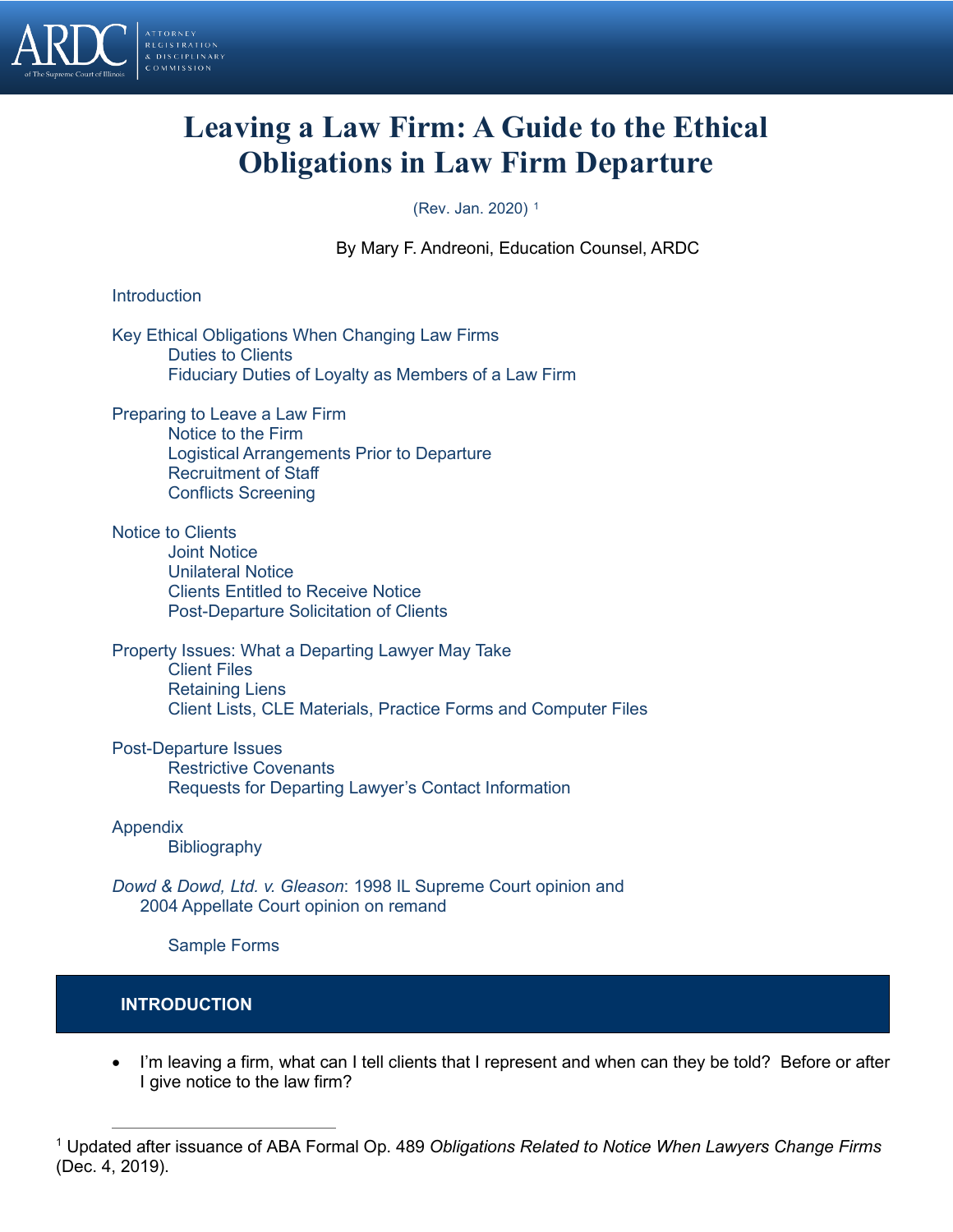- Can I provide a list of all current and former clients that I represented at the prior law firm to the new firm or does that violate confidentiality?
- When I gave notice to my old firm they denied me to access to client records and my list of contacts and they refused to give callers my new contact information. Is this ethical?

The ARDC *Ethics Inquiry Hotline* receives many inquiries regarding what are the ethical obligations a lawyer has when departing a law firm to join another. Most lawyers change law firms at least once and likely several times over the course of a legal career. A lawyer's departure from one law firm to practice elsewhere, whether it's amicable or not, can raise a number of difficult legal and ethical issues. This arises from the fact that lawyers in a firm have two, sometimes competing, fiduciary obligations to navigate – to the clients and to the firm. Both the departing lawye[r](javascript:top.docjs.next_hit(13)) and the firm have ethical obligations to protect clients' interests and to honor clients' fundamental right to choose their counsel. At the same time, before a lawyer resigns from and leaves a law firm, the departing lawyer also owes contractual, fiduciary and/or agency duties to the law firm.

Ensuring that the best interests of clients are met while avoiding any conduct that could be considered a breach of a fiduciary duty of loyalty can become somewhat challenging. Departing lawyers and their firms need to consider not only their ethical duties under the Rules of Professional Conduct but also their legal obligations under the substantive law separate and apart from professional conduct rules.

In planning to transition between law firms, a lawyer should consult the following sources:

- (1) the Illinois Rules of Professional Conduct, caselaw and ethics opinions;
- (2) the law firm's partnership, shareholder or employment agreement; and

(3) "other law" such as the law governing partnerships and other business entities, agency law, property law, business torts or trade secrets.

The steps taken by both the departing lawyer and the law firm during the transition should be aimed at accomplishing an orderly, fair and efficient transition that meets the fiduciary obligations lawyers owe to clients and to each other as members of a firm.

The first step for Illinois lawyer is to read the Illinois Supreme Court opinion of *Dowd & Dowd. Ltd. v. Gleason*, 181 Ill.2d 460, 693 N.E.2d 358 (Ill. 1998) (referred to hereafter as "*Dowd* I"), *affirmed in part, reversed in part*, and the later 2004 Appellate Court opinion following remand, 352 III.App.3d 365, 816 N.E.2d 754 (1<sup>st</sup> Dist. 2004) ("*Dowd* II"). Both are recommended reading for any lawyer contemplating leaving a firm and taking clients with him or her. *Dowd* I and II opinions can be found in the Appendix along with a suggested checklist and forms.

The goal of this publication is to focus on the ethics rules generally implicated when lawyers move between firms and not the various legal consequences involving the law of contracts, agency, partnership, property or unfair competition that can confront a lawyer. The Rules of Professional Conduct are not designed to be a basis for civil liability but they do establish standards of conduct by which a lawyer's conduct may be viewed. *See* Ill.Rules Prof. Conduct, Scope, cmts. [15] & [20]. By setting forth the "ethical guideposts" laid out by the Illinois Supreme Court in *Dowd,* it is hoped that Illinois lawyers may have a better understanding of what their ethical duties are in leaving a law firm and how a lawyer's compliance or noncompliance with the ethical rules can impact not just the lawyer's license to practice law but also the ultimate outcome of related civil litigation. Before planning a move, lawyers with questions concerning their ethical obligations are encouraged to call the *ARDC Ethics Inquiry Hotline* at either the ARDC Chicago office: 312/565-2600 or 800/826-8625 or Springfield office: 217/52- 6838 or 800/252-8048.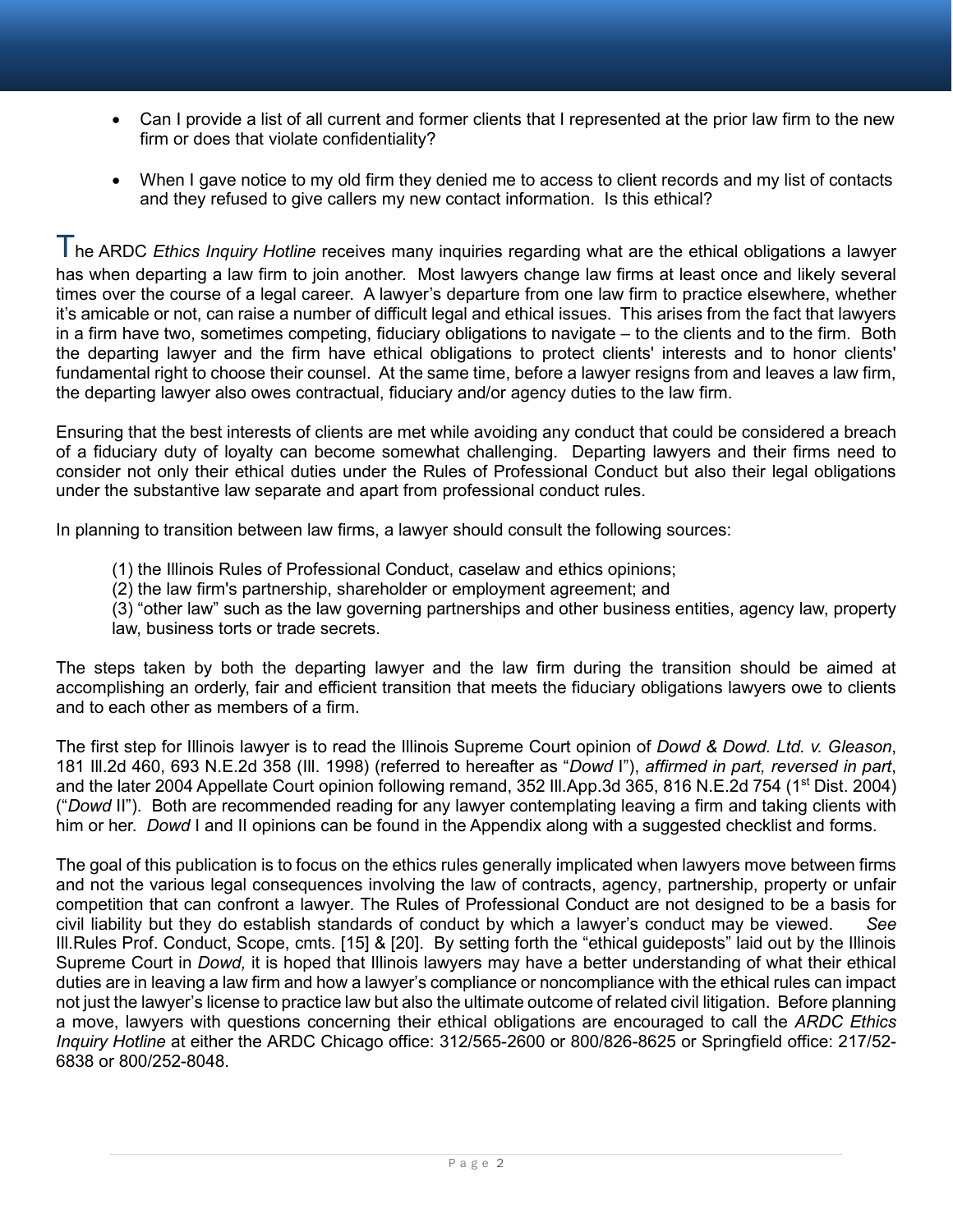# <span id="page-2-0"></span>**KEY ETHICAL OBLIGATIONS WHEN CHANGING LAW FIRMS**

What are the rules when lawyers depart a law firm to practice somewhere else? There are no specific ethical rules that directly address a lawyer's departure. To a certain extent, the Rules of Professional Conduct adopted in 2010 recognize the modern trend of lawyers transitioning law firms. *See* ILRPC 1.9, cmts. [4]-[9]; 1.10; and 1.11 (recognize the modern trend of lawyers transitioning law firms and expressly acknowledge the ethical concerns facing lawyers who change law firms).

## <span id="page-2-1"></span>**Duties to Clients**

**Both the departing lawyer and the law firm have ethical obligations to ensure that the clients' interests are represented competently, diligently and with loyalty during a period of transition.** 

Protection of the client is of first and foremost consideration for both the departing lawyer and the law firm. The key ethical duties that all parties need to bear in mind are:

- *Communication (ILRPC 1.4)* to keep clients informed of the impeding departure of a lawyer having substantial responsibility for the clients' active matters and to make clear to those clients for whom the departing lawyer has worked and who inquire that the client has the absolute right to counsel of the client's choosing: the departing lawyer, the firm or neither;
- *Competence and Diligence (ILRPC 1.1, 1.3)* to assure clients on whose active matters the departing lawyer worked that any change in representation will not adversely affect the client's interests and that unless the relationship is terminated by the client or the firm withdraws, the client's matter will continue to be managed by the remaining lawyer(s) at the law firm with competence and diligence to conclusion;
- *Avoiding Prejudice Upon Withdrawal (ILRPC 1.16)* to assure clients that, upon the firm's withdrawal from representation of any client, the firm will take all reasonable steps to protect the client's interests, respecting the client's selection of counsel and not take actions that will frustrate the client's right to choose counsel by, among other things, denying access to the client's files;
- *Maintaining Confidentiality (ILRPC 1.6)* that confidential information of clients once shared by the departing lawyer and the law firm will be maintained consistent with ILRPC 1.6;
- *Avoiding Conflicts of Interest ILRPC 1.7, 1.9 and 1.10)* that the duties of loyalty and confidentiality owed to current and former clients will not be compromised by lawyers moving between firms;
- *Solicitation of Clients (ILRPC 7.1-7.5)* that clients are given adequate and accurate information to assist clients in making an informed decision about choosing counsel free from the possibility of undue influence, intimidation, and overreaching; and
- *Duty of Candor (ILRPC 8.4(a) (4)) –* avoiding conduct involving dishonesty, fraud, deceit or misrepresentation toward clients and between members of a law firm in connection with a planned withdrawal from the firm.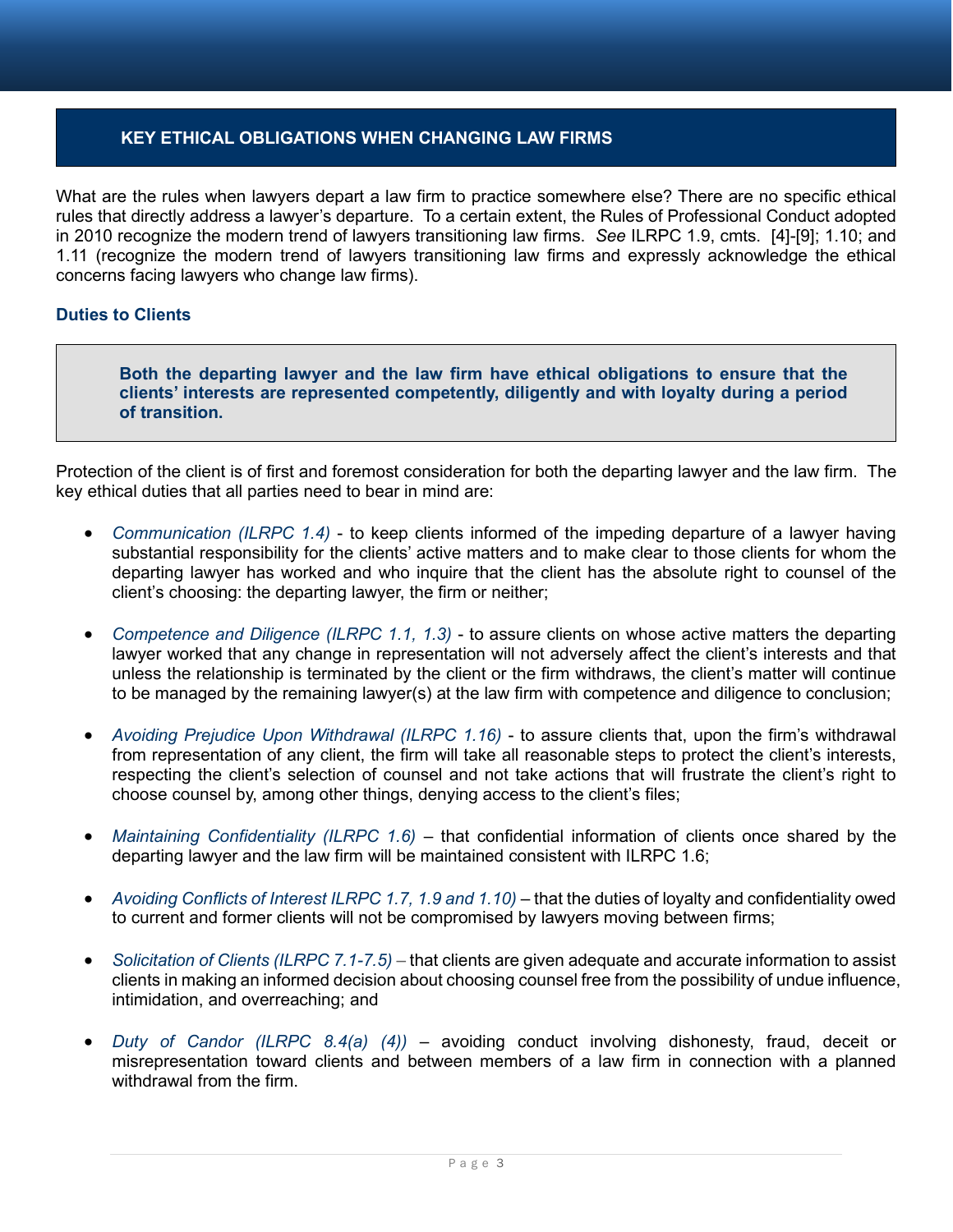## <span id="page-3-0"></span>**Fiduciary Duties of Loyalty as Members of a Law Firm**

**Lawyers owe each other a fiduciary duty of loyalty as members of a law firm to deal with each other openly, fairly and honestly.**

All lawyers in a law firm owe a fiduciary duty of loyalty to the firm whether they be partners, shareholders, associates or otherwise employed in the firm "not to (1) actively exploit their positions within the [law firm] for their own personal benefits, or (2) hinder the ability of the [law firm] to conduct the business for which it was developed." *Burke v. Lakin Law Firm,* 2008 WL 64521 (S.D.Ill. Jan. 3, 2008), *quoting FoodComm Intern. V. Barry,* 328 F.3d 300, 303 ( $7<sup>th</sup>$  Cir. 2003). Claims for breach of fiduciary duty are commonplace in litigation over withdrawal from law firms. In *Dowd* I, the Court set forth some of the "ethical guideposts" in how far departing lawyers may go in their pre-departure preparatory activities, including what efforts a departing lawyer may properly take in communicating with the firm's clients, without breaching a lawyer's fiduciary duty owed to the members of the law firm.

## **See [Dowd & Dowd, Ltd. V. Gleason, 181 Ill.2d 460, 693 .E.2d 358 \(Ill. 1998\)](#page-22-0) and [352 Ill.App.3d 365, 816](#page-36-0)  [N.E.2d 754 \(1st](#page-36-0) Dist. 2004).**

The *Dowd* saga began when two lawyers decided to leave the Dowd firm and start their own practice. The problem was in the covert manner in which the two partners prepared to leave. They had spent over four months planning their departure, secretly making arrangements with at least one major client to follow them to their new firm, using confidential firm information to secure financing for the new firm, and enticing other firm employees to leave – all before they had resigned from the firm. Dowd sued the two former partners and their new firm, alleging causes of action for breach of fiduciary duty, breach of employment contract, tortious interference with prospective economic advantage, and civil conspiracy. Their departure triggered a 14-year legal battle that ultimately resulted in a judgment for \$2.5 million in damages in favor of the law firm again the two departed lawyer and their new firm for breach of fiduciary duty to Dowd and tortious interference with prospective economic advantage. *Dowd* II, 352 Ill.App.3d 365, 816 N.E.2d 754 (1st Dist. 2004).

The Court agreed that certain preliminary arrangements may be undertaken by a departing lawyer in order to protect the important value of client freedom of choice in counsel; the Court cautioned, however, that the principle of client choice "is not so overpowering that it shields all pre-termination competition by members of a firm." *Dowd* I, 181 Ill.2d at 475, 693 N.E.2d at 366 *quoting* R. Hillman, *Law Firms and Their Partners: The Law and Ethics of Grabbing and Leaving*, 67 Tex. L.Rev. 1, 27 (1988). A lawyer's conduct can be a breach of fiduciary duty when, before the lawyer departs, he "secretly attempt[s] to lure firm clients (even those that the partner has brought into the firm and personally represented) to the new association lying to clients about their rights with respect to the choice of counsel, lying to partners about plans to leave, and abandoning the firm on short notice (taking clients and files) would not be consistent with a partner's fiduciary duties." *Dowd* I, 181 Ill. 2d at 477-78 *citing Graubard Mollen Dannett & Horowitz v. Moskovitz*, 86 N.Y. 2d 112, 112-21, 629 N.Y.S.2d 1009, 1013-14, 653 N.E.2d 1179, 1183-84).

The "fence"' or dividing line, between permissible and impermissible conduct in these circumstances, the Court concluded, "cannot be drawn with mathematical precision." *Dowd* I, 181 Ill.2d at 470, 693 N.E.2d. at 364. The steps that should be taken by both departing lawyer and the firm must be consistent with the interests of clients in continued competent representation, in freely choosing counsel, and in receiving accurate and fair information from which to make an informed choice.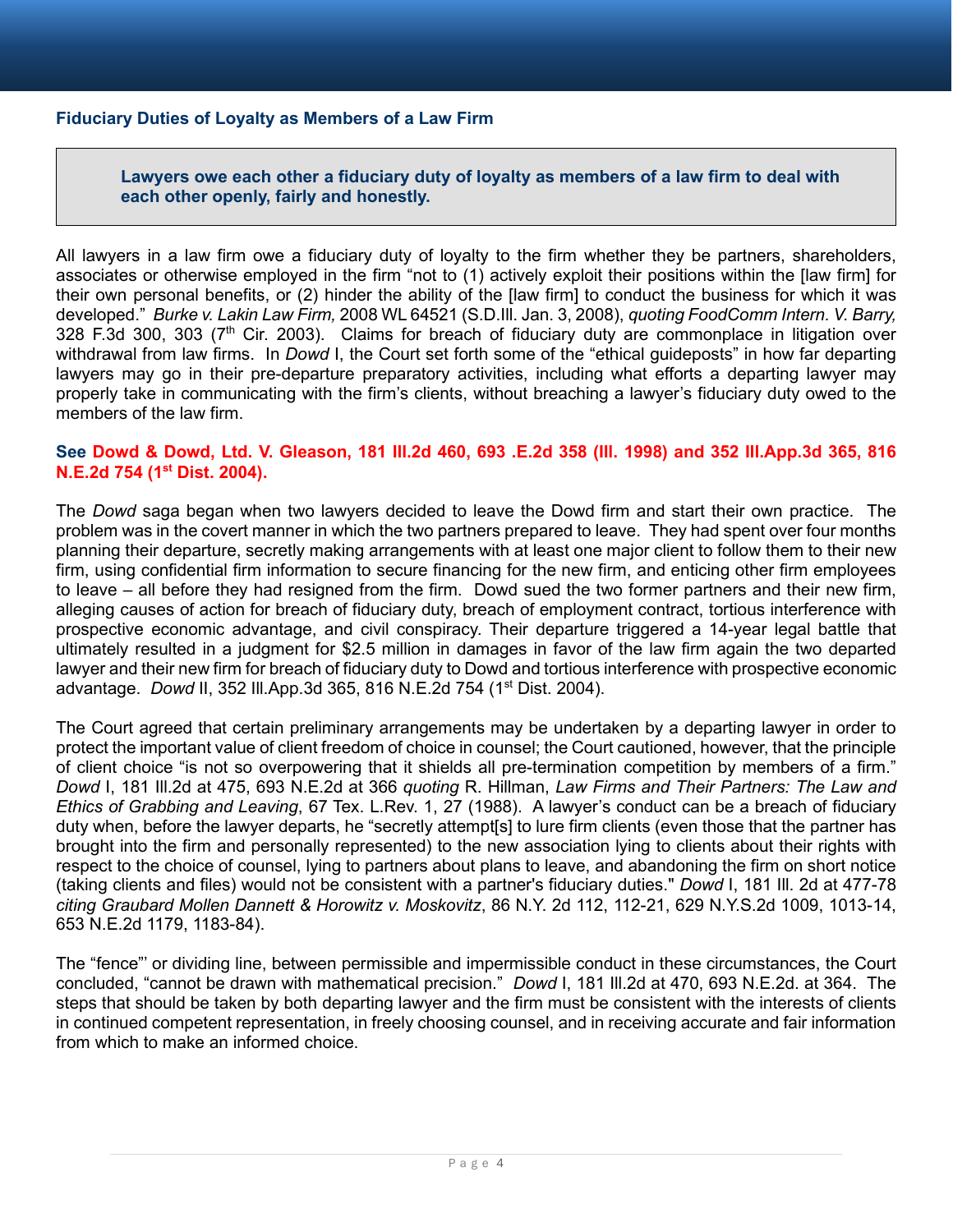## **Disciplinary Cases**

While most claims of a breach of fiduciary duty are usually civil in nature, as in the *Dowd*, they can become disciplinary matters when a lawyer decides to misappropriate fees owed to the firm, remove files from the firm without client consent, secretly remove property belonging to the firm or conduct an outside practice without the firm's knowledge. *E.g., In re Turner*, M.R. 23588, 2009 PR00016 (Ill. 2012) (lawyer suspended three months for conversion of settlement funds during a dispute with his former law firm partners over money that was due to each partner after the firm's dissolution); *In re Michod,* M.R. 17317, 97CH99 (Ill. 2001) (lawyer suspended for five months for converting \$112,500 in legal fees in which the lawyer and his partner had an interest and determining unilaterally how to allocate the funds between himself and his partners); *In re Cupples*, 952 S.W.2d 226, 236-37 (Mo. 1997) (in separate disciplinary proceedings involving a lawyer in connection with his departure from two different law firms, the court held that the lawyer's conduct, which included secreting client files as he prepared to withdraw from a firm, removing files without client consent, failing to inform clients of the change in representation, and other action constituted conduct involving dishonesty, fraud, deceit or misrepresentation in violation of Missouri's counterpart to ILRPC 8.4(c)); *In re Park*, M.R. 25897, 2012PR00027 (Ill. 2013) (lawyer suspended one year for downloading over 75,000 electronic in law firm documents, including a client directory, client files, forms and templates during a 5-month span while he was still a partner there in order to start his own competing firm and later destroying documents in violation of a litigation hold order after his former law firm notified him that it would be filing a civil lawsuit); and *In re Maciasz*, M.R. 23960, 2006PR80 (Ill. 2010) (lawyer employed as a full-time attorney at successive law firms who secretly operated his own "moonlighting practice" that he did not disclose to the law firms suspended for one year).

# <span id="page-4-0"></span>**PREPARING TO LEAVE A LAW FIRM**

# <span id="page-4-1"></span>**Notice to the Firm**

**A lawyer should first give reasonable notice of intent to withdraw from the firm promptly after reaching a commitment to join another firm or making the decision to leave the firm before notifying clients.** 

*Dowd* established while it is permissible for a departing lawyer to announce to clients of his or her impending departure before the law firm is told, "ideally" these communications should occur **after** the departing lawyer has notified the firm of the lawyer's plans to leave. *Dowd* I, 181 Ill.2d at 476, 693 N.E.2d at 367. ABA *Formal Ethics Op. 99-414* Ethical Obligations When a Lawyer Changes Firms (Sept. 1999) similarly takes the view that it is ethically permissible for a departing lawyer to notify current clients even before advising the firm of the lawyer's intention to resign. That view is not universally shared, however. *See*, *e.g., Restatement of the Law (Third) of The Law Governing Lawyers*, sec. 9(3) (2000) (lawyer leaving firm may solicit firm clients prior to leaving only after lawyer has informed the firm of the lawyer's intent); Ohio Supreme Court Ethics Op. 98-5 (1998)(departure should be discussed between firm and departing lawyer before client is informed); Pennsylvania and Philadelphia Joint Ethics Op. 2007-300 (in most cases, client notice should not precede notice to lawyer's firm); and Fla. Rule of Prof.Conduct 4-5.8 (prohibits a departing lawyer from sending notice until after a good faith effect to negotiate a joint notice).

In addition, the Court noted in *Dowd* that leaving on short notice or concealment of a decision to withdraw may be a basis for a breach of fiduciary duty claim if the firm can show that the deception caused damage to the firm. *Dowd* I, 181 Ill. 2d at 476, 693 N.E.2d at 367.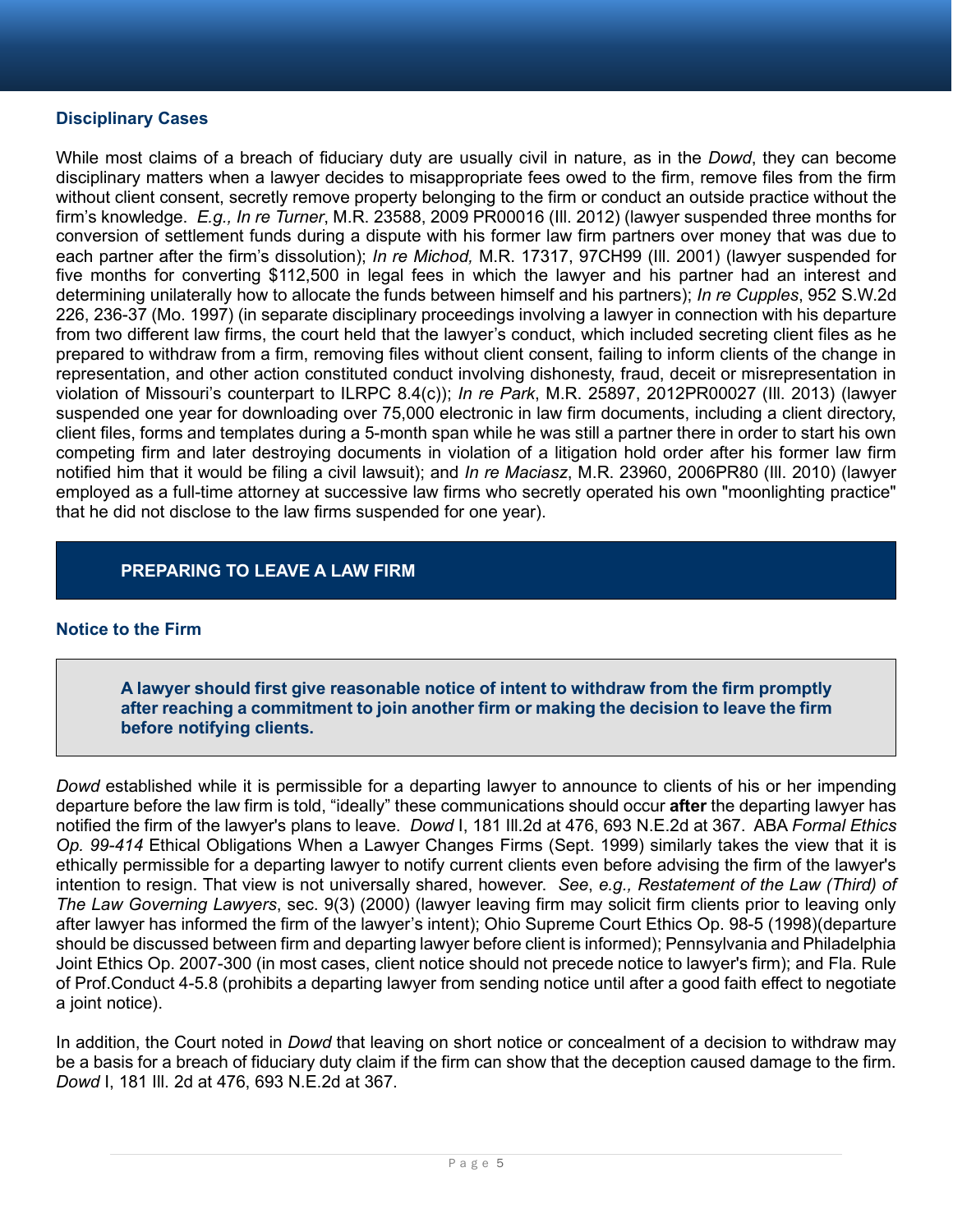ABA *Formal Ethics Op. 489* (Dec. 4, 2019) underscores that when notice is given by a lawyer changing firms both the departing lawyer and the firm have ethical obligations towards the clients affected by the lawyer's intended departure. Both must assure that such notice is sufficient and timely to assure the orderly transition of client matters. A departing lawyer has an obligation to timely inform clients of his or her impending move under Model Rule 1.4. Also a departing lawyer has a duty both pre- and post-departure to cooperate with the firm to assist in the transition of client matters remaining with the firm. Firms cannot impose restrictions on a departing lawyer's access to files or support staff or impose a notification period that would unreasonably delay the diligent representation of the client or unnecessarily interfere with a lawyer's departure. The opinion encourages firms to have written policies in place that set forth mutual expectations in facilitating the transition of clients.

## **See [CHECKLIST FOR LEAVING A LAW FIRM](#page-17-1)**

## <span id="page-5-0"></span>**Logistical Arrangements Prior to Departure**

A lawyer may make certain, limited logistical arrangements prior to announcing his or her withdrawal to the firm but how much planning a lawyer may or may not do before departing, as the Court noted in *Dowd*, is a difficult line to draw. *Dowd* I, 181 Ill.2d at 476, 693 N.E.2d at 367. Soliciting firm clients on firm time or using the firm's resources to establish one's own competing firm are not permissible. On the other hand, the firm has a duty not to interfere with the departing lawyer's continued right to practice law. *Dowd*, II, 352 Ill.App.3d at 372, 816 N.E.2d at 761. There is no bright line but the key, however, is not to exceed what is necessary to protect the interests of clients who might choose to continue with the departing lawyer but not undermine the fiduciary duty of loyalty owed to the other members of the firm. Simply put – a lawyer may take pre-termination steps in preparation to compete but may not begin to commence competition. *Dowd* II, 352 Ill.App.3d at 374, 816 N.E.2d at 762, *citing Dowell v. Bitner*, 273 Ill.App.3d 681, 691, 652 N.E.2d 1372, 1381 (1995).

Examples of permissible planning actions taken in anticipation of announcing a lawyer's withdrawal from the law firm may include:

- (1) obtaining office space and supplies such as printing new letterhead;
- (2) arranging bank financing not based on nonpublic, confidential information of the firm;
- (3) ordering office equipment and systems;
- (4) preparing lists of clients expected to leave the firm and obtain financing based on the lists using only non-confidential, non-protected, publically available information based on what the lawyer personally knows about the clients' matters; or
- (5) informing clients with active matters for whose representation the lawyer is responsible or in which the lawyer plays a principal role only that the client has the right to choose who will continue to manage their business following the lawyer's departure.

Examples of impermissible planning actions taken in anticipation of announcing a lawyer's withdrawal from the law firm may include:

- (1) soliciting firm clients pre-termination;
- (2) soliciting firm employees pre-termination to join the departing lawyer;
- (3) lying to the firm about plans to leave;
- (4) abandoning the firm on short notice and taking clients and files;
- (5) using firm resources such as copying files or client lists without permission or unlawfully removing firm property from the premises to solicit clients; or
- (6) using nonpublic confidential information of the firm such as time and billing information, firm structure and financial statements, etc. in order to obtain financing or other things against the interests of the firm; or
- (7) taking other action detrimental to the interests of the firm or of clients, aside from the impact the lawyer's departure will have on the firm.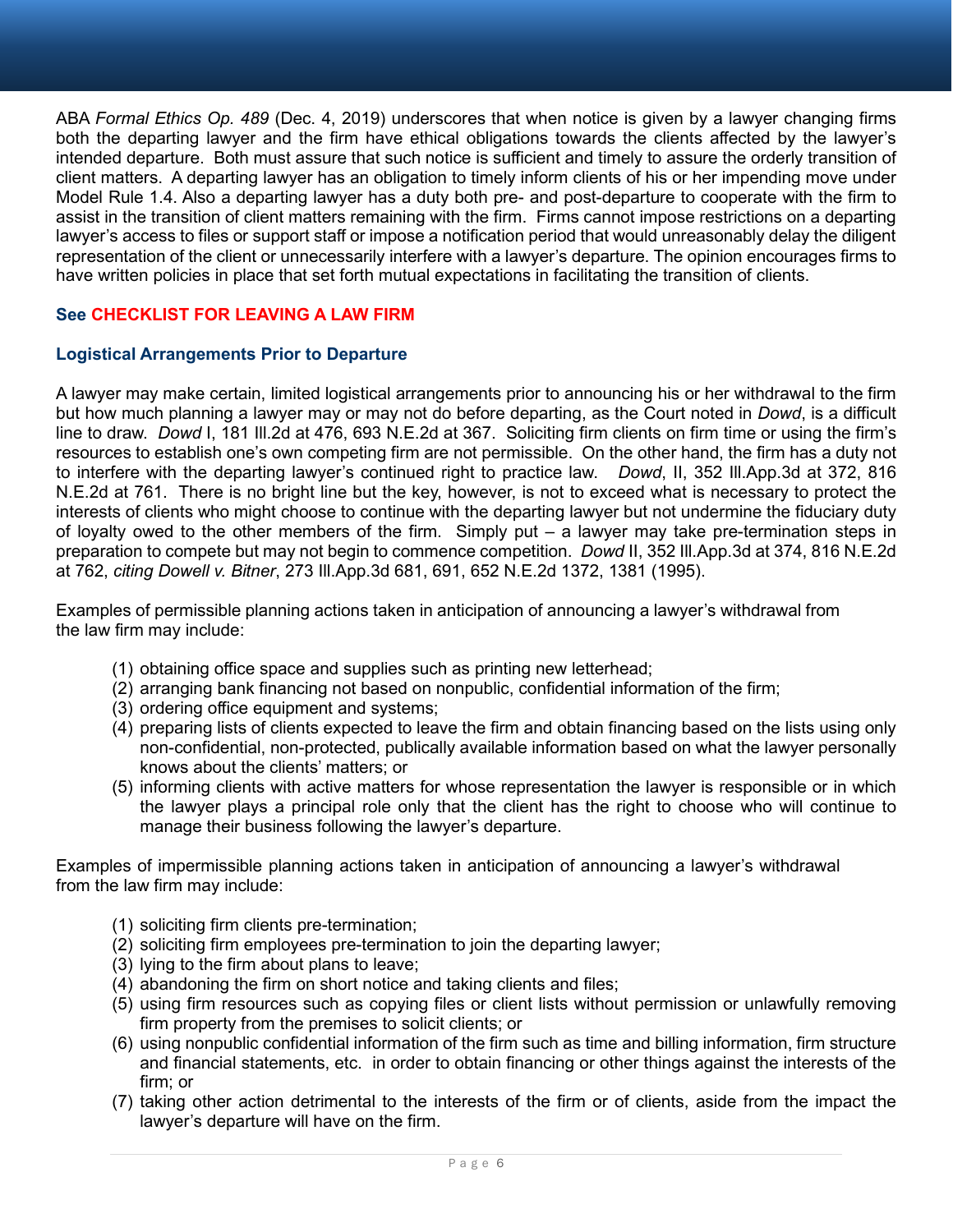*Dowd* I, 181 Ill. 2d at 470-71, 693 N.E.2d at 364; *Dowd* II, 352 Ill.App.3d at 374-75, 816 N.E.2d at 762-64; *ABA Formal Op. 99-414* at 7; *Restatement of the Law (Third) of The Law Governing Lawyers,* sec. 9, cmt. i (2000)I.

# <span id="page-6-0"></span>**Recruitment of Staff Prior to Withdrawal**

A departing lawyer should not contact and urge firm lawyers or support staff to leave until after the departing lawyer has departed. In *Dowd,* the departing lawyers were found to have breached their fiduciary duty by recruiting not only existing firm employees (associates and support staff) but also prospective firm employees that the departing lawyers knew about from firm personnel records before resigning from the law firm. *Dowd* II, 352 Ill.App.3d 365, 377, 816 N.E.2d 754, 764-765 (1st Dist. 2004). It is clear from *Dowd* that **surreptitious** recruitment of firm employees is not justified. Less clear is the extent to which a departing lawyer may contact firm employees after giving notice to the firm but prior to departure or to what extent a departing lawyer may discuss partnership or employment opportunities with lawyers or staff who approach the departing lawyer. *Kopka, Landau & Pinkus v. Hansen*, 874 N.E.2d 1065 (Ind.Ct.App. 2007) (associate acted properly when discussing plans to depart with other associates and staff and inquiring of their desire to leave; such actions were "mere preparation to compete" and no formal offers of employment were extended until after the associate left the firm). The safest course is not to solicit firm employees until the departing lawyer has left and is at the new firm.

A departing lawyer could have concerns, however, that a client's matter may be prejudiced if key employees who worked on a client's matter were not in place prior to joining another firm It has been suggested that a way to accommodate these conflicting duties would be to allow the departing lawyer to recruit firm employees prior to resignation but only to the extent reasonably necessary to avoid disruption in the representation of clients and only after the firm has been given notice of the lawyer's intent to withdraw from the firm and the firm is told the identity of the employees to be solicited. In this way, the firm would have a reasonable opportunity to persuade the employees to remain with the firm. Hillman, Robert W., *Lawyer Mobility: The Law and Ethics of Partner Withdrawals and Law Firm Breakups*, at sec. 4.8.4 (2d. 2009 Supp.). Once a lawyer has left a firm, the departing lawyer is generally free to recruit staff of the firm but should be careful not to use information improperly taken from the firm to advance the recruitment of firm employees or induce those employees that are themselves restricted by fiduciary or contractual obligations to breach their duties to the firm.

# <span id="page-6-1"></span>**Conflicts Screening and the Disclosure of Confidential Information**

Before departing to another firm, both the departing lawyer and his/her prospective new firm must perform a thorough conflicts check to determine whether the departing lawyer has ever represented parties with interests adverse to those of the new firm's clients. The fact that the process of checking for conflicts involves a sharing of certain information about the persons and issues involved in current and former client matters raises the concern that confidential information will be disclosed without client consent.

In 2010, the confidentiality rule, ILRC 1.6 was amended to add an express exception to allow limited disclosure of confidential information under these circumstances. New paragraph (b)(7) codifies a long-accepted practice and addresses the dilemma lawyers often faced in maintaining confidentiality and clearing conflicts when changing or merging law firms. Under Rule 1.6(b)(7), the lawyer and prospective law firm may share limited client information to the extent reasonably necessary "to detect and resolve conflicts of interest arising from the lawyer's change of employment or from changes in the composition or ownership of a firm, but only if the revealed information would not compromise the attorney-client privilege or otherwise prejudice the client."

The amount of information disclosed is limited to what is reasonably necessary to allow for conflicts checks (*e.g.,* client name; brief summary of the nature of the representation; and whether the matter is ongoing or concluded) and disclosure would be prohibited if it would compromise the attorney-client privilege or otherwise prejudice the client (*e.g.,* the fact that a corporate client is seeking advice on a corporate takeover that has not been publicly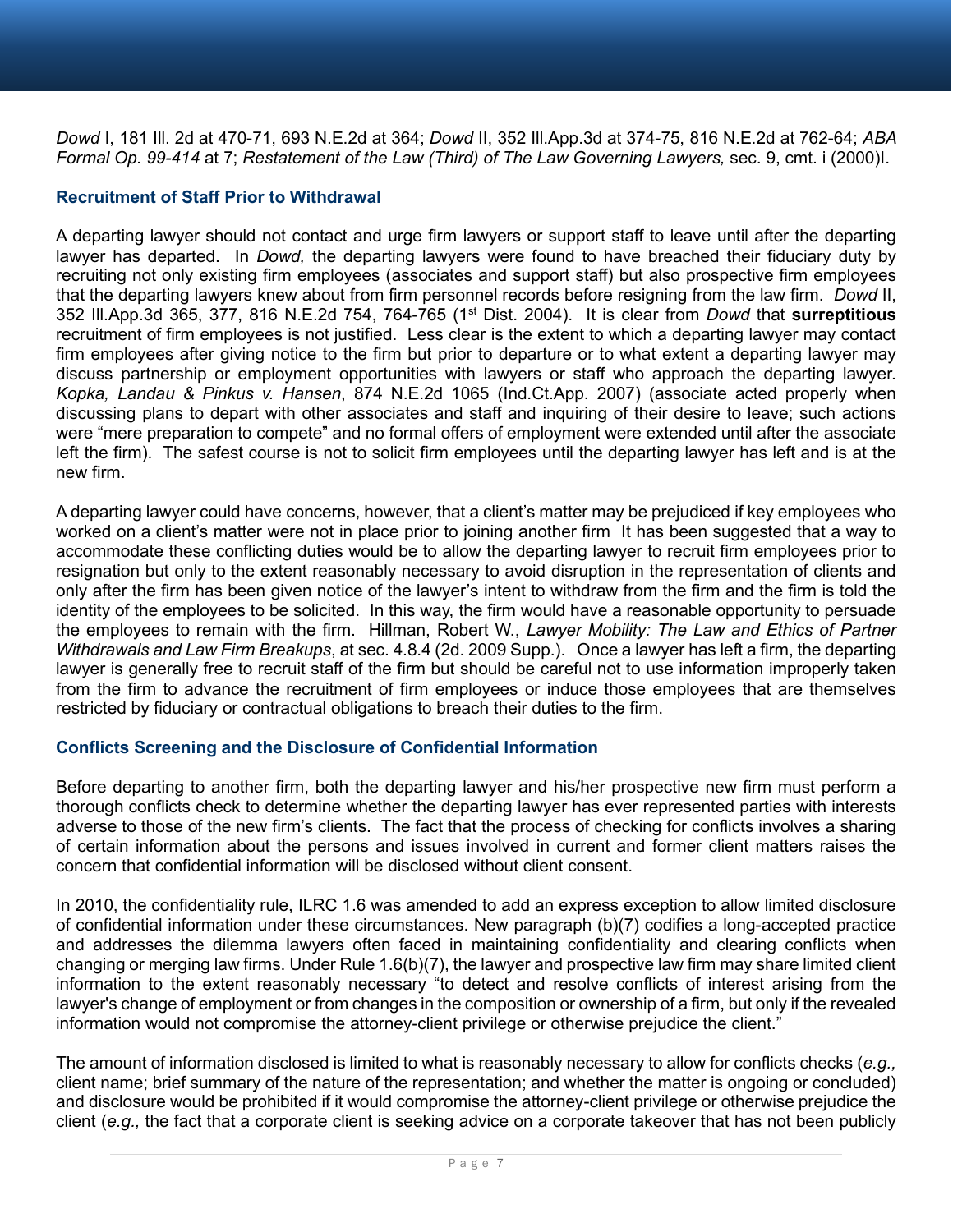announced; that a person has consulted a lawyer about the possibility of divorce before the person's intentions are known to the person's spouse; or that a person has consulted a lawyer about a criminal investigation that has not led to a public charge) unless the client or former client gives informed consent. *See* ILRC 1.6, cmt. [13]. Also, a lawyer in talks with another firm about a possible association, merger or purchase may need to disclose limited information to each other to detect and resolve conflicts of interest, such as when a lawyer is considering an association with another firm, two or more firms are considering a merger, or a lawyer is considering the purchase of a law practice. See Rule 1.17, Comment [7]. Under these circumstances, lawyers and law firms are permitted to disclose limited information, but only once substantive discussions regarding the new relationship have occurred. *See* ILRC Rule 1.6, cmt. [13].

# <span id="page-7-0"></span>**NOTICE TO CLIENTS**

**Both the departing lawyer and the law firm have a duty to inform firm clients of any material change in the representation, including the departure of a lawyer who had substantial responsibility for the matter, and to obtain the client's informed direction as to how the client wishes its work to be handled going forward.** 

Clients do not "belong" to a lawyer or law firm and have the fundamental right to counsel of their own choosing. *See* ILRPC 1.16(a)(3), cmt. [4] ("A client has a right to discharge a lawyer at any time, with or without cause, subject to liability for payment for the lawyer's services.") Should a lawyer who was actively and substantially working on a client's matter leave the firm, the client has the right to choose whether to continue with the firm, transfer his/her business with the departing lawyer, neither or both. Whether notice comes from the departing lawyer, the firm or both, the client has the right to know of the change in counsel so that they can make informed decisions about the future representation as required by ILRPC 1.4. The notice should be a joint communication from both **after** the departing lawyer has give notice to the firm. *Dowd* I, 181 Ill.2d at 476, 693 N.E.2d at 367.

Even if the departing lawyer is not seeking to bring the firm's clients with him or her, clients should be informed of the departure of the lawyer who was actively and substantially working on their matters and how the clients' matters will be continued to be handled at the firm. *See Ill. State Bar Ass'n, Advisory Op. on Prof'l Conduct No. 12-14* (May 2012) (duty under ILRC 1.4 to timely inform client of associate's departure where associate's involvement is of such degree or kind that associate's departure could reasonably affect the client's decisions regarding the representation or the means of accomplishing the client's objectives).

# <span id="page-7-1"></span>**Joint Notice from the Departing Lawyer and the Law Firm**

The law firm and departing lawyer should first attempt, prior to a lawyer's departure, to negotiate a joint communication notifying clients of the change before the lawyer prepares to unilaterally notify clients. A joint notice from the law firm and the departing lawyer has been suggested as perhaps the most desirable way for affected clients to be notified of the change, present the options for future representation and minimizes concerns about what is communicated to the affected clients.

*ABA Formal Op. 99-414* (1999) provides guidance on the information that should be put in the announcement or notification letter to clients. The information clients typically should receive would include: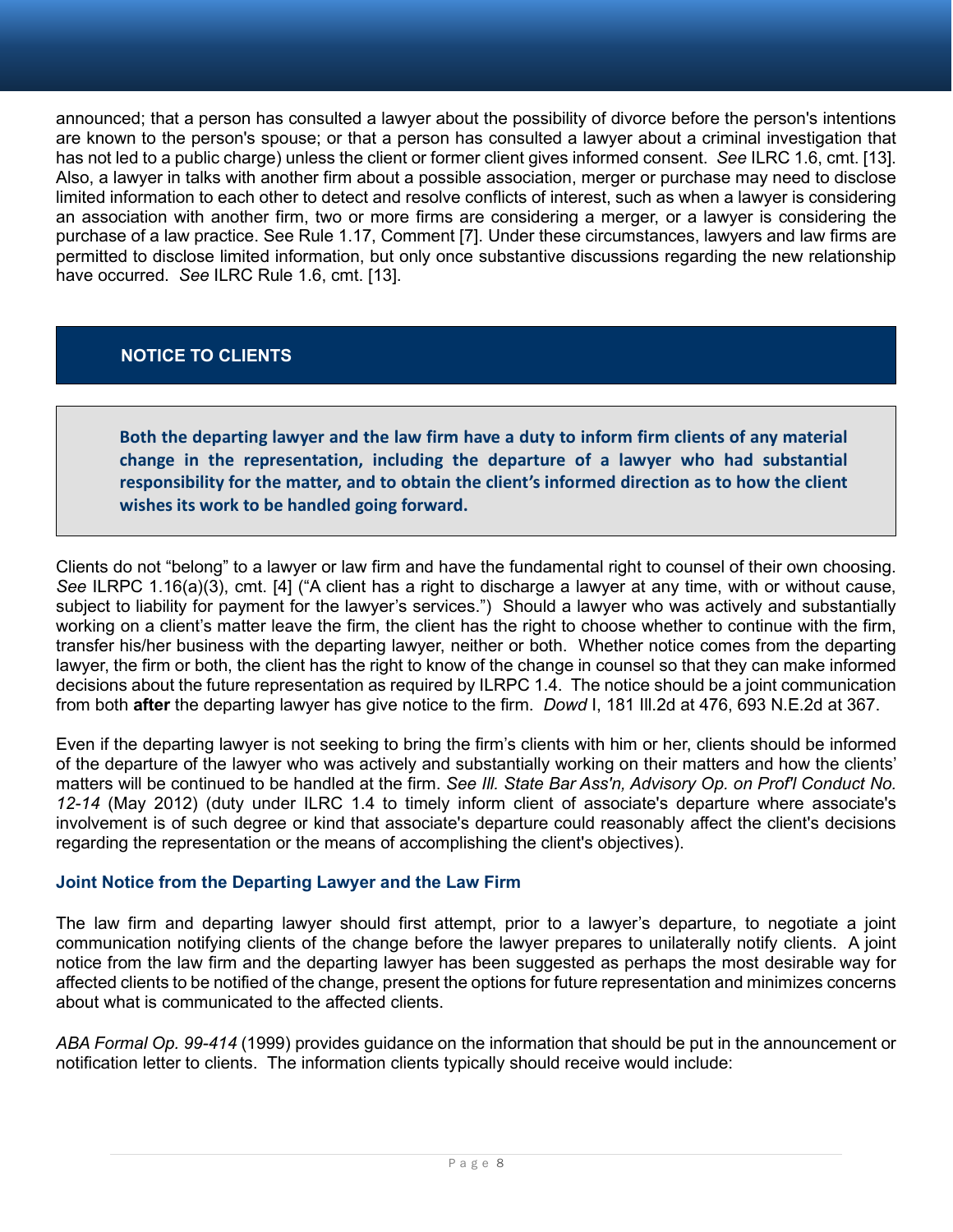- *Effect of Transition* an explanation for the lawyer's withdrawal and possible future unavailability; the time frame after which the departing lawyer will no longer be available; current status of the client matter; and identity of person to contact regarding client file;
- *Right to Counsel of Choice*  the option to remain with the law firm, choose representation by the departing lawyer or choose representation by other lawyers or law firms;
- *Liability for Fees and Costs* if the client choose to terminate the law firm, information about any responsibility the client has for fees and costs already incurred;
- *Refund of Unearned Fees and Costs* how any fees and/or costs deposits will be handled;
- *Transfer of Client File* how transfer of the client's file will be handled and if the client may be charged a reasonable charge for copying the file for a successor lawyer (*see Ill. State Bar Ass'n, Advisory Op. on Prof'l Conduct Nos. 94-13* and *94-14* (Jan. 1995) (guidance on which materials in a client's file a lawyer must provide copies of to the client and who bears the expense);
- *Accounting of Client Property Held Trust*  a complete and accurate of all property and funds the law firm is currently holding in trust and whether the trust property will remain in the law firm's possession a request for direction from the client*;* and
- *Time for Response* time for client to respond to the notice and the consequence if the client does not respond to the notice, such as the client is considered to remain a client of the firm until such time as the client gives notice otherwise.

# **Sample Form: [JOINT CLIENT LETTER FROM FIRM AND DEPARTING ATTORNEY](#page-19-0)**

# <span id="page-8-0"></span>**Unilateral Notice From the Departing Lawyer Prior to Departure: Avoiding Pre-Departure Solicitation**

A departing lawyer, prior to withdrawing from the law firm, is "permitted to inform clients with whom they have a prior professional relationship about their impending withdrawal and new practice, and to remind the client of its freedom to retain counsel of it choice." *Dowd* I, 181 Ill.2d at 476, 693 N.E.2d at 367, *quoting Graubard Mollen Dannet & Horowitz v. Moskovitz* 653 N.E.2d 1179, 1183-84 (N.Y. 1995). Asking clients to take their business to the lawyer's new firm, *i.e.,* solicitation, while still employed by the firm may be construed as an improper effort to lure clients away or otherwise tortiously interfere with the firm's relationships with its clients. *Dowd* I, 181 Ill.2d at 473, 693 N.E.2d at 366 (Ill. 1998).

While joint notice by the departing lawyer and the law firm is the preferred way of information clients, unilateral notice is permitted if the law firm and departing lawyer cannot agree upon a joint communication or the departing lawyer reasonably anticipates that the firm will not cooperate on providing such a joint notice. *Dowd I,* 181 Ill.2d at 475, 693 N.E.2d at 367 (Ill 1998); *ABA Formal Ethics Op. 99-414* at p. 5; *see also Alaska Bar Assn. Ethics Op.*  2005-2 (Sept. 8, 2005) ("Ethical Obligations When a Lawyer Changes Firms"); *Colorado Bar Assn. Ethics Op. 116 (March 17, 2007)* ("Ethical Considerations in the Dissolution of a Law Firm or a Lawyer's Departure From a Law Firm"); *Pa. Bar Assn. & Phila. Bar Assn. Joint Formal Op. 2007-300 (June 2007)* ("Ethical Obligations When a Lawyer Changes Firms"); *Meehan v. Shaughnessy*, 535 N.E.2d 1255 (Mass. 1989) (suggesting use of joint announcement to avoid strife in battle for clients). Such pre-withdrawal communications, however, must be limited and should go no further than necessary to protect the important value of client freedom of choice in legal representation, and should not go so far as to undermine the important value of loyalty owed by partners and associates to their existing law firm. *See Graubard Mollen Dannet & Horowitz v. Moskovitz*, 86 N.Y.2d 121, 119- 120, 629 N.Y.S.2d 1009, 1013, 653 N.E.2d 1175, 1179 (1995).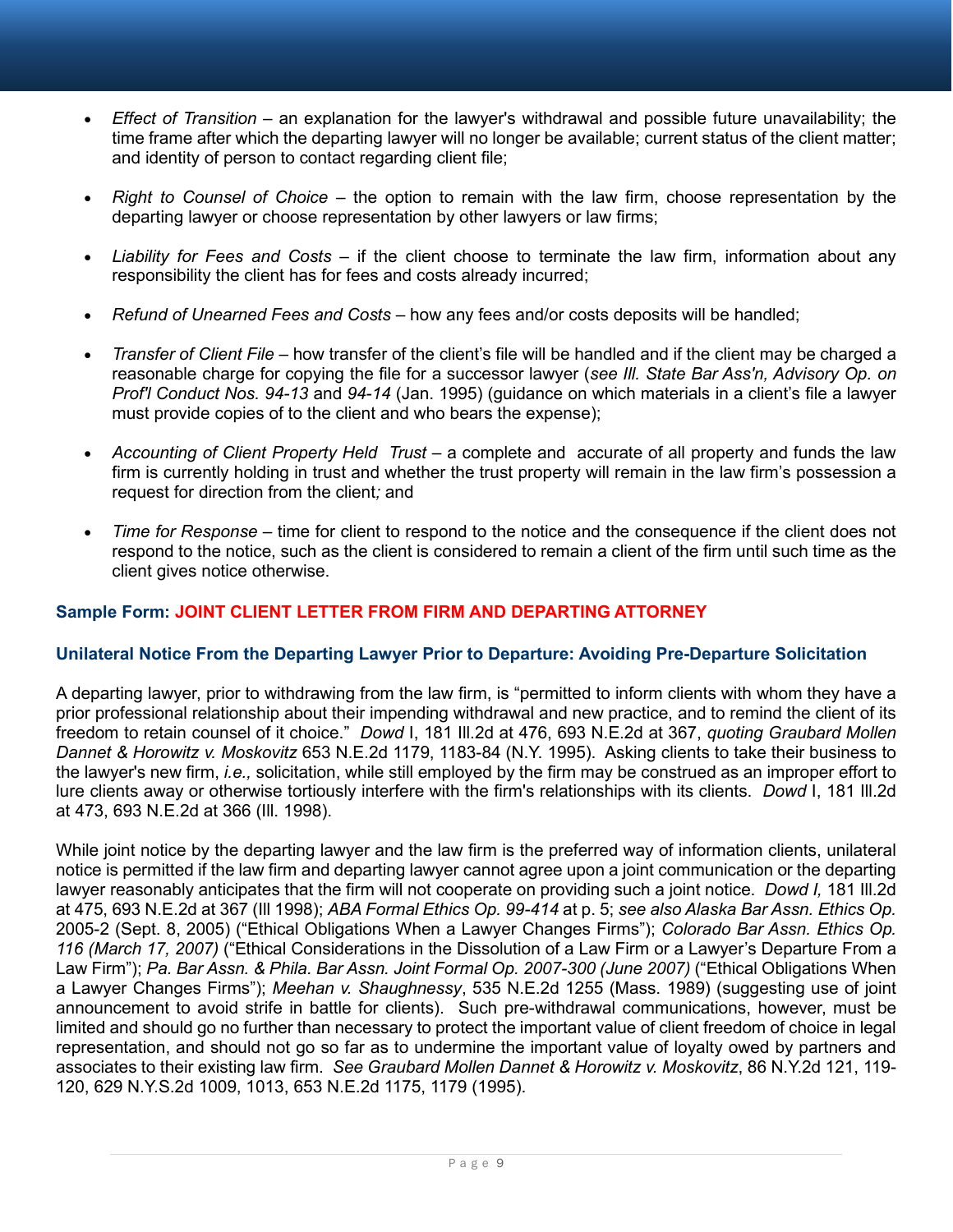What emerges from *Dowd* and *ABA Formal Op. 99-414* (1999) are several guidelines for the manner and content of the notice sent to affected clients before the lawyer has given his or her resignation notice to the firm:

- 1) the notice should be limited to client whose active matters the lawyer has direct responsibility for at the time of the notice;
- 2) the departing lawyer can inform the client:
	- the lawyer is leaving;
	- the timing of the departure;
	- where the lawyer is going;
	- the departing lawyer's ability and willingness to continue to represent the client;
	- the client's option to stay with the old firm; go with the departing lawyer or chooses another lawyer/firm entirely; and
	- where the client's file will be and who will be handling the client's matter until the client expresses a choice;
- 3) the departing lawyer should not urge the client to sever its relationship with the firm;
- 4) the departing lawyer must make clear that the client has the ultimate right to decide who will complete or continue the matters;
- 5) the departing lawyer must not disparage the lawyer's former firm or urge the client to sever its relationship with the firm; and
- 6) the notice should be in writing in order to minimize the risk that the firm or client will sue the departing lawyer for improper solicitation, failure to inform or some fiduciary duty the departing lawyer may have to the former law firm.

If the client requests additional information from the departing lawyer about the departing lawyer's new firm, the departing lawyer may provide additional information, such as billing rates, staffing and the resources of the new firm, as may be reasonably necessary to assist the client in making an informed decision about future representation*. ABA Formal Op. 99-414* at 6, *relying* on *D.C. Bar Legal Ethics Opinion 273 (1997)* ("Ethical Considerations of Lawyers Moving from One Practice Firm to Another").

# **Sample Form: [UNILATERAL LETTER TO CLIENTS FROM DEPARTING ATTORNEY](#page-20-0)**

## <span id="page-9-0"></span>**Clients Entitled to Receive Notice**

The departing lawyer may contact, prior to withdrawal from the firm, only those firm clients with whom the lawyer has a prior professional relationship. *Dowd* I, 181 Ill.2d at 367, 693 N.E.2d at 476. *ABA Formal Op. 99-414* defines the "clients" as those with:

- active matters; and
- for whom the departing lawyer either is responsible for the client's representation or who plays a principal role in the law firm's delivery of legal services currently in the matter.

## *ABA Formal Op. 99-414* at 1.

The duty to communicate does not mean to all firm clients and not clients on whose matters the departing lawyer did not work or worked only in a subordinate role where the lawyer had little or no direct client contact. Whether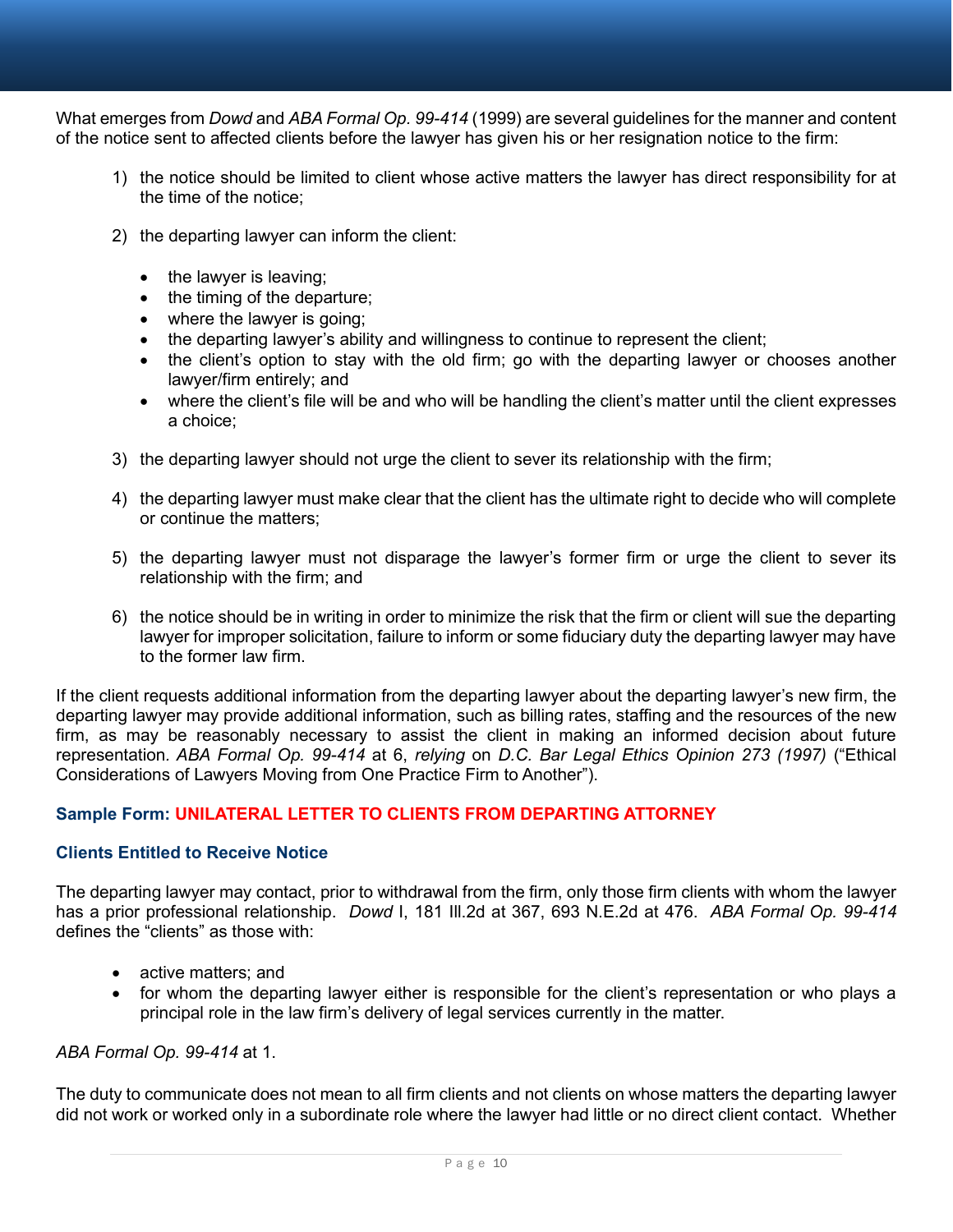the departing lawyer played a significant enough role in the client's representation to merit giving notice should be weighed from the client's perspective with any doubt being resolved in favor of informing the client. Whether the client needs to be informed of the lawyer's departure and reminded of the client's right to choose counsel depends on whether, viewed from the perspective of the client, the client's decision about who should continue the representation might depend on the continued involvement of the departing lawyer. Even if the firm or the departing lawyer believes it is unlikely that the client would choose to retain new counsel because of the lawyer's departure, the client still has the right to make that informed decision.

| <b>Summary</b>                                                                                                                                                                                                                                                                        |
|---------------------------------------------------------------------------------------------------------------------------------------------------------------------------------------------------------------------------------------------------------------------------------------|
| $\Box$ The client chooses the lawyer and may chose to stay with the old firm, go<br>with the departing lawyer or hire another lawyer.                                                                                                                                                 |
| $\Box$ In order to exercise its choice, the client must be informed that lawyer<br>handling their matter is leaving the old firm. Both the departing lawyer and the<br>old firm have independent ethical obligations to inform the client that the lawyer<br>is leaving the old firm. |
| $\Box$ The clients entitled to notice are those for whom the departing lawyer is<br>currently handling active matters or plays a principal role in the current delivery<br>of legal services.                                                                                         |
| $\Box$ The law firm should preferably be notified before the clients are notified.                                                                                                                                                                                                    |
| $\Box$ Joint notification of clients is preferable.                                                                                                                                                                                                                                   |
| $\Box$ Notification of clients, whether joint or not, should remain neutral in tone and<br>be informative only, e.g., it should not disparage the law firm or the departing<br>lawyer or mislead the client in any way.                                                               |

# <span id="page-10-0"></span>**Post-Departure Solicitation of Clients**

Once a lawyer leaves a firm, a lawyer is ethically permitted to make direct contact with prospective clients with whom the lawyer has had a close personal or "prior professional relationship," as allowed by ILRPC 7.3(a)(2). *See Ill. State Bar Ass'n, Advisory Op. on Prof'l Conduct No. 12-14*, 2011 WL 2308107 (May 2012) (associate who has left a law firm may contact clients of the firm with whom he had an attorney-client relationship). *ABA Formal Opinion 99-414* (1999) advises that the "prior professional relationship" exception applies only to clients with whom the lawyer personally has had enough professional contact to give the client an opportunity to evaluate the lawyer's professional qualifications. *ABA Formal Op. 99-414*, at p. 4.

Former firm clients on whose matters the lawyer worked but had little or no direct contact with the client are treated like the general public for purpose of solicitation. *ABA Op. 99-414* at p. 2. The departing lawyer, however, cannot use a firm's confidential information such as a client list and use only publically available information or information the lawyer personally knows about the clients' matters (*Dowd*, 181 Ill. 2d at 470-71, 693 N.E.2d at 364; *See ABA Formal Op. 99-414* at 7.

Also, the departing lawyer and law firm should refrain from disparaging each other in its solicitations and communications to clients. *See Pratt, P.C. v. Blunt*, 140 Ill.App.3d 512, 488 N.E.2d 1062 (5th Dist. 1986) (postdeparture solicitation, only some of which was disparaging of the former firm, enjoined as tortious interference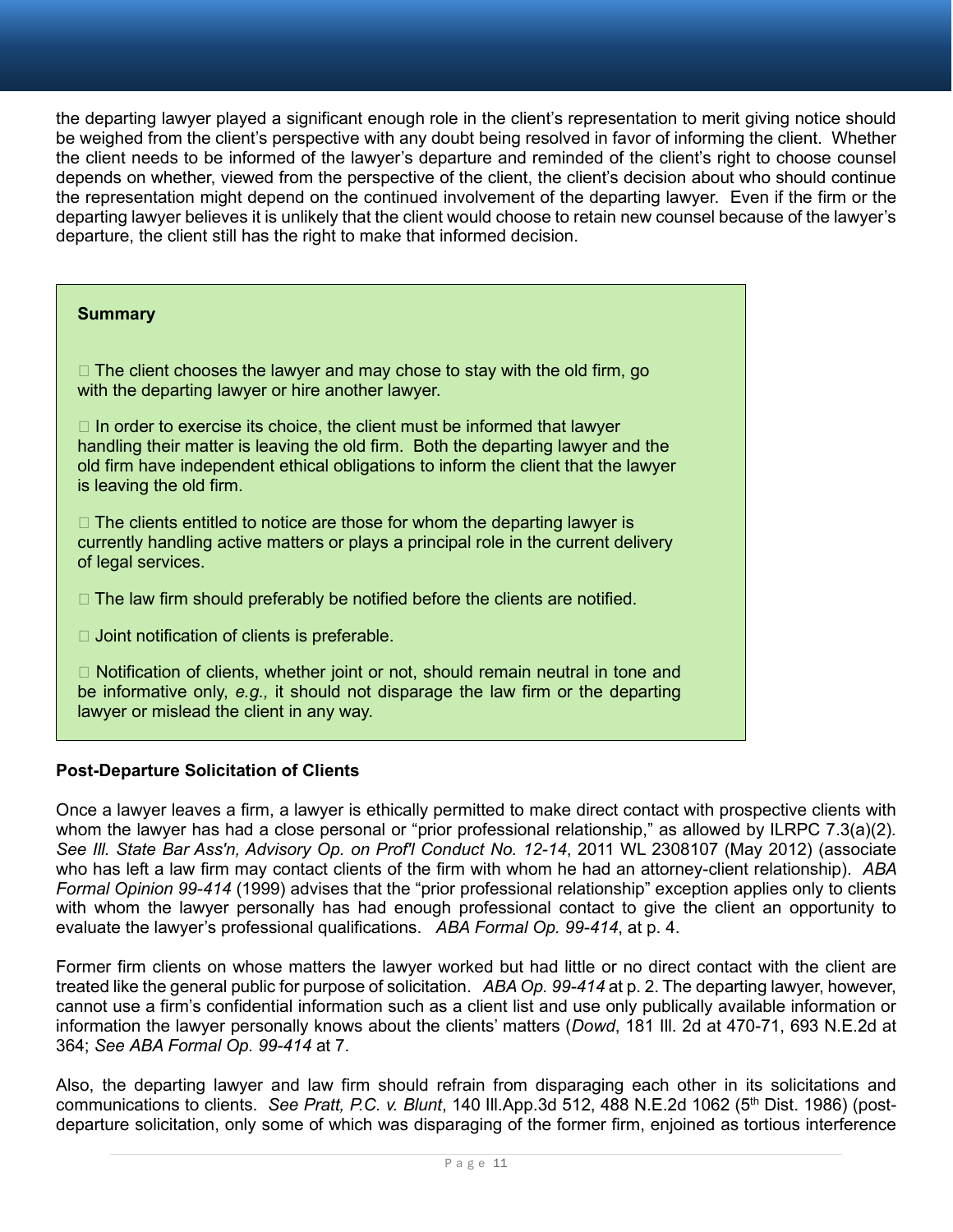with former firm's relationship with existing clients); *Becker v. Zellner*, 292 Ill.App.3d 116, 684 N.E.2d 1378, 1381 (2d Dist. 1997) (paralegals who left law firm to work with client's new lawyer stated a claim for slander and commercial disparagement when former employer stated that they had submitted "\$45,000 bill for five pages of worthless memorandum" and were "devious").

# <span id="page-11-0"></span>**PROPERTY ISSUES: WHAT A DEPARTING LAWYER MAY TAKE**

## <span id="page-11-1"></span>**Client Files**

If a client elects to follow a departing lawyer or retains another firm, under ILRPC 1.16(d) and 1.15(d) the firm must promptly forward any requested part of the client's file remaining at the firm, subject to the firm's right to assert a lien to retain the client's file in order to secure payment of the firm's fees and disbursements. *See* ILRPC 1.16, cmt. [4] and [Retaining Liens](#page-12-0) section at p. 13.

The departing lawyer may not remove client files without the client's consent and even when the client requests to have the file transferred to the departing lawyer, the file should not be removed until the firm has been give notice and opportunity to copy the file. *See In re Cupples*, 952 S.W.2d 226, 236-37 (Mo. 1997) (lawyer reprimanded for violating his duties to former law firm and law firm's client by removing files without client consent); *Maryland Attorney grievance Comm'n. v. Potter*, 844 A.2d 367 (Md. 2004) (90-day suspension on departing associate who secretly removed two client files and destroyed firm's computer records for those clients even though lawyer believed he was acting in clients' best interests out of concern the law firm might act to thwart their choice).

Pending the client's instructions, the firm and the departing lawyer should have reasonable access to the file in order to protect the client's interests. *See Ill. State Bar Ass'n. Advisory Op. on Prof'l Conduct No. 95-02* (1995) (lawyer no longer with a law firm may have access to closed files of that firm where the lawyer was in an attorneyclient relationship with the client of the file in question.) Delays in file transfer may prejudice the client's matter particularly if there is a statute of limitations period or court-imposed deadlines. Also, return original client property and unearned client funds promptly to avoid possibly hampering the client's ability to retain new counsel. The ARDC receives a number of grievances each year complaining about delays in file transfer. *See, e.g.,* ARDC *2011 Annual Report*, Chart 9 Classification of Charges, at p. 17.

If the lawyer is requesting the copies for herself, then she should bear the cost in question. If she is requesting copies on behalf of her client, then the client should be informed of the potential cost involved. For guidance on responding to a client's request for a copy of a lawyer's closed file and whether the client can be billed for the file copying expenses *see Ill. State Bar Ass'n. Advisory Op. on Prof'l Conduct Nos. 94-13* and *94-14* (January 1995).

In releasing the file to the departing lawyer, the firm should make a copy of the file, obtain direction from the client on where to send the file and formally end the relationship between the firm and the client by sending the client an end-of-the engagement letter to help minimize the risk of any misunderstandings about who is responsible for the client's matter going forward.

## **Sample Forms: [ACKNOWLEDGMENT OF RECEIPT OF FILE and AUTHORIZATION FOR TRANSFER OF](#page-21-0)  [CLIENT FILE](#page-21-0)**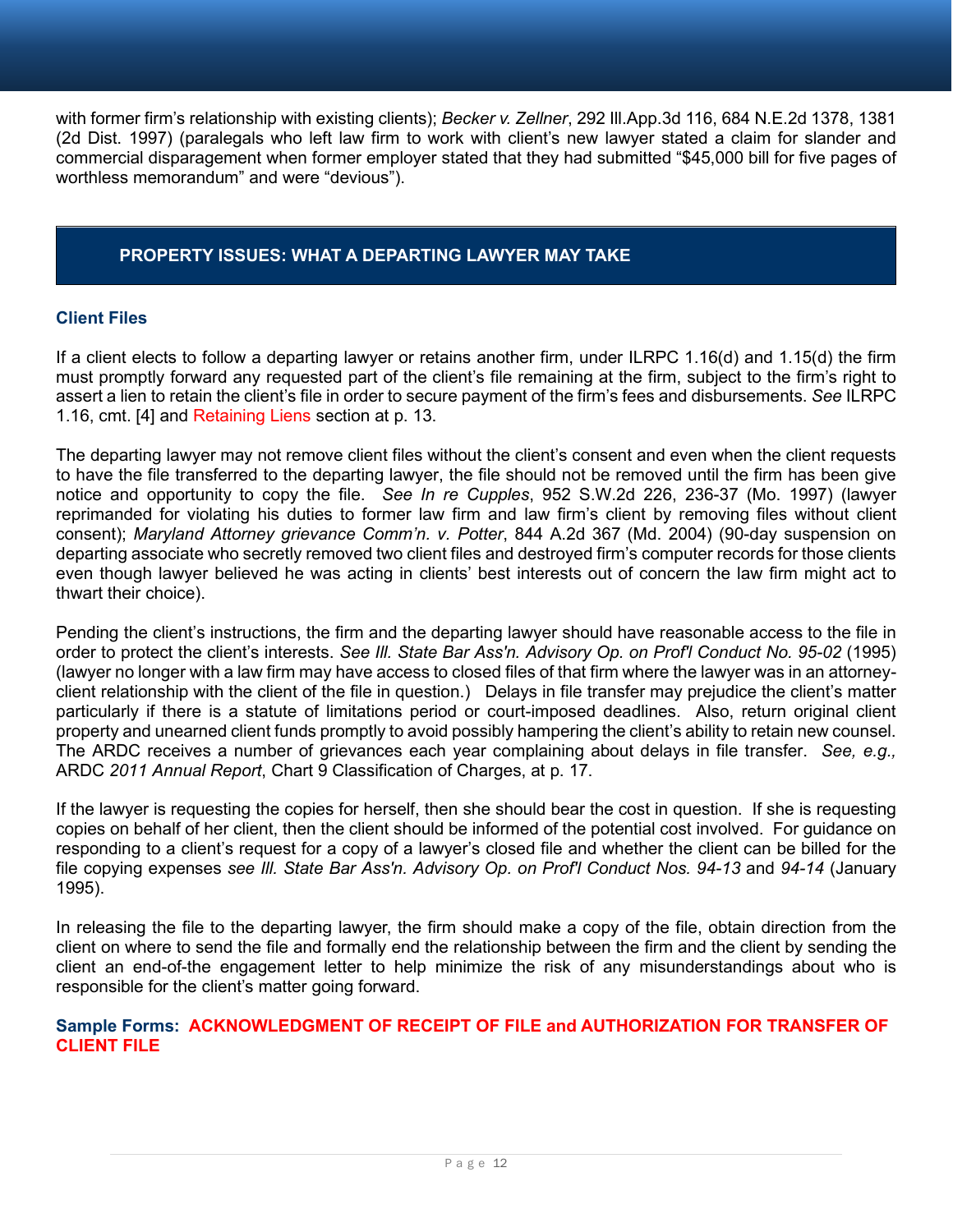## <span id="page-12-0"></span>**Retaining Liens**

To the extent that there is an amount owing to the firm and the firm is refusing to release the file until fees are paid, Illinois has long recognized that lawyers may assert a common law possessory lien on the client's file until the amount is paid or the client posts adequate security for payment. *Twin Sewer & Water. Inc. v. Midwest Bank & Trust Co.*, 308 Ill.App.3d 662, 667, 720 N.E.2d 636 (1st Dist. 1999), *citing Sanders v. Seelye*, 128 Ill. 631, 21 N.E. 601 (1889). The ability to assert a retaining lien is not unbounded, however, as ILRPC 1.15(d) and 1.16(d) impose certain ethical restrictions on a lawyer's assertion of the lien.

ILRPC 1.15(d) provides in relevant part:

…Except as stated in this ILRPC or otherwise permitted by law or by agreement with the client, a lawyer shall promptly deliver to the client or third person any funds or other property that the client or third person is entitled to receive and, upon request by the client or third person, shall promptly render a full accounting regarding such property.

ILRPC 1.16(d) also provides:

Upon termination of representation, a lawyer shall take steps to the extent reasonably practicable to protect a client's interests, such as giving reasonable notice to the client, allowing time for employment of other counsel, surrendering papers and property to which the client is entitled and refunding any advance payment of fee or expense that has not been earned or incurred. The lawyer may retain papers relating to the client to the extent permitted by other law.

If retention of the file will adversely affect the client's ability to proceed with their legal matter, however, the lawyer's duties under ILRPC 1.16(d) to avoid prejudice to the client upon termination of the representation trumps the lawyer's right to assert a retaining lien. When determining whether or not to claim a retaining lien to original documents, the lawyer should take into account: 1) whether the client will suffer serious consequences without the documents; 2) the client's ability (or lack thereof) to pay; 3) the fairness of the fee agreement or the client's understanding of it; and 4) whether any prejudice to the client can be mitigated by means other than a return of the documents. *See Matter of Liquidation of Mile Square Health Plan*, 218 Ill.App.3d 674, 578 N.E.2d 1075 (1st Dist. 1991); *Upgrade Corp. v. Michigan Carton Co*., 87 Ill.App.3d 662, 410 N.E.2d 159 (1st Dist. 1980). Given the ethical limitations, a retaining lien should be asserted only as a matter of last resort and only once the lawyer has sought other reasonable means of collection of the unpaid fees.

## <span id="page-12-1"></span>**Client Lists, CLE Materials, Practice Forms and Computer Files**

When it comes to other property, *ABA Formal Ethics Op. 99-414* (1999) concludes that a departing lawyer is entitled to take copies of documents such as research memoranda, pleadings and forms, "to the extent that they were prepared by the lawyer and are considered the lawyer's property or are in the public domain." *Op. 99-414* at p. 7. A departing lawyer shall take into consideration who prepared the material and the measures taken by the law firm to retain title or otherwise to protect it from external use, *e.g.,* continuing legal education materials, practice forms, or computer files the lawyer created while at the law firm. *Id*.

The departing lawyer shall first look to the employment, operating, or shareholder agreement with the law firm. If the agreement does not restrict what a lawyer can take, the lawyer shall first inform the law firm and avoid taking property in a "surreptitious" manner to avoid accusations of misconduct and possible tort claims. Taking firm property without its knowledge and consent may result in both civil litigation as well as disciplinary action. *See In re Park*, M.R. 25897, 2012PR00027 (Ill. 2013) (lawyer suspended one year for downloading over 75,000 electronic documents, including a client directory, client files, forms and templates during a 5-month span while he was still a partner at a firm, while simultaneously making plans to establish his competing firm and later destroying firm documents in violation of a litigation hold order after his former law firm notified him that it would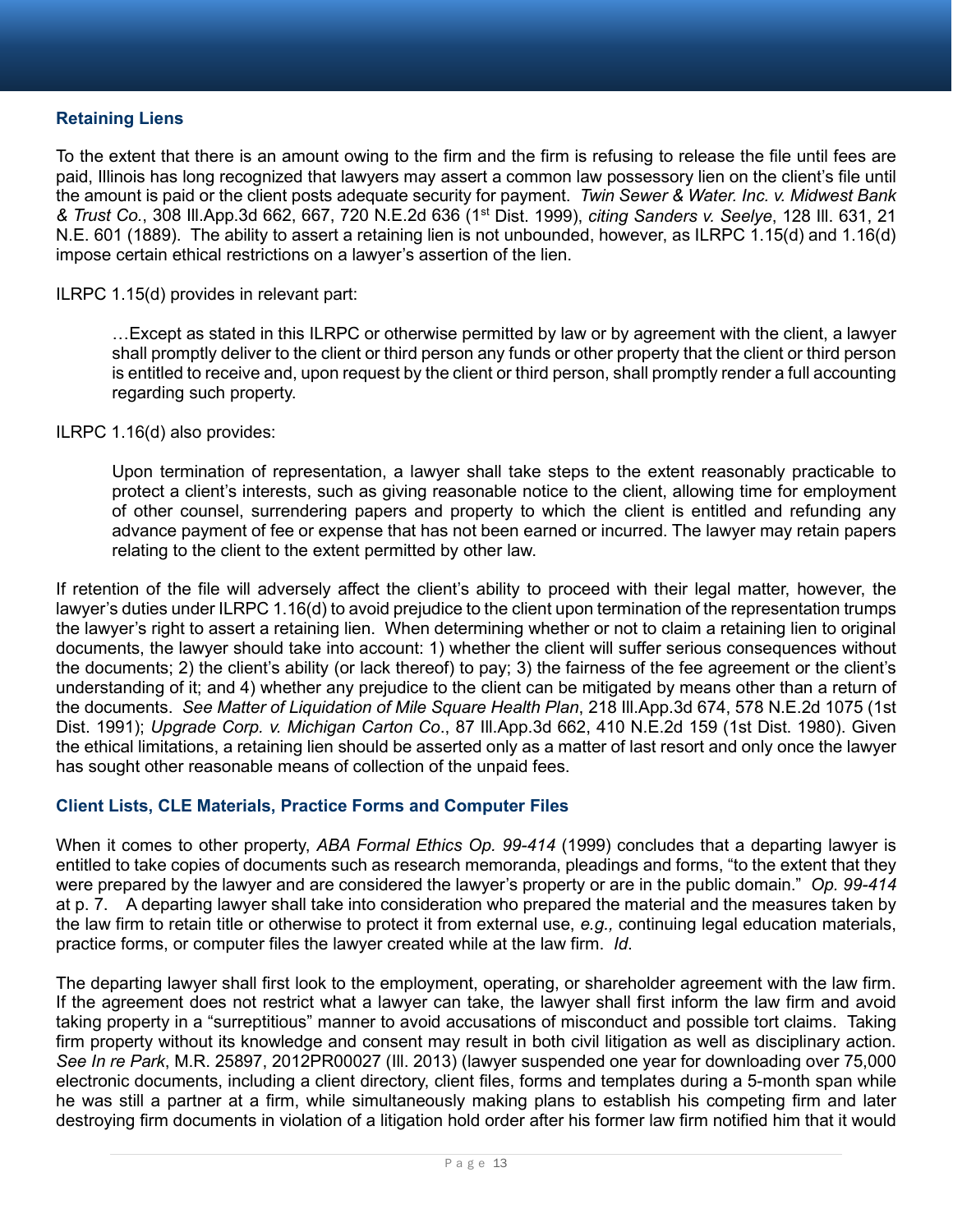be filing a civil lawsuit which later resulted in the lawyer being ordered to pay nearly \$60,000 in sanctions to his former firm); *In re Nelson*, M.R. 19657, 02 CH 12 (Ill. 2004) (lawyer suspended 90 days for taking and copying confidential personnel records without employers' consent). A departing lawyer cannot take a firm's proprietary business information including client lists or information about salaries, bonuses, and other business information. *See Restatement of the Law (Third) of The Law Governing Lawyers*, sec. 9, cmt. i (2000) (lawyer planning a departure must not "misuse firm resources (such as copying file or client lists without permission or unlawfully removing firm property from its premises"); *see In re Teplitz*, 97 CH 94, M.R. 16148 (Ill. 1999) (lawyer improperly took a client list when he left his client's employment and then disseminated other confidential information about the client's operations to the media). Departing lawyers are permitted to prepare lists of clients expected to leave the firm and obtain financing based on the lists but can do so using only publically available information and what the lawyer personally knows about the clients' matters in advising clients of the lawyer's new association. *Dowd* I, 181 Ill. 2d at 470-71, 693 N.E.2d at 364); *ABA Formal Op. 99-414* at 7.

To the extent that a departing lawyer retains copies of client documents relating to the representation of former clients, the departing lawyer must take reasonable measures to ensure that any confidential client information contained in those documents is protected from disclosure pursuant to the lawyer's duties under ILRPCs 1.6 and 1.9. As for the departing lawyer disclosing to the lawyer's new firm a current or former client list to prevent conflicts at a new firm, the information must be limited to that which is reasonably necessary to check for conflicts. *See* [Screening for Conflicts](#page-6-1) section at p. 15.

## **Summary**

 $\Box$  A departing lawyer should first look to the employment, operating or shareholder agreement. If the agreement does not restrict what a lawyer can take, the lawyer should first inform the law firm can avoid taking property in a "surreptitious" manner.

 $\Box$  A departing lawyer can take those things that the lawyer developed in the course of his/her own practice while at the firm.

 $\Box$  A departing lawyer cannot take a firm's proprietary business information such as client lists or information about salaries, bonuses or other business information.

 $\Box$  Unless disclosure would prejudice a client's interests, a departing lawyer may disclose to the lawyer's prospective new firm a limited amount of information concerning the clients previously served by the lawyer but only to the extent reasonably necessary to check for conflicts at the new firm.

## <span id="page-13-0"></span>**POST-DEPARTURE ISSUES**

**A law firm cannot impede a departing lawyer's ability to practice law or service the clients that wish to go with the departing lawyer.**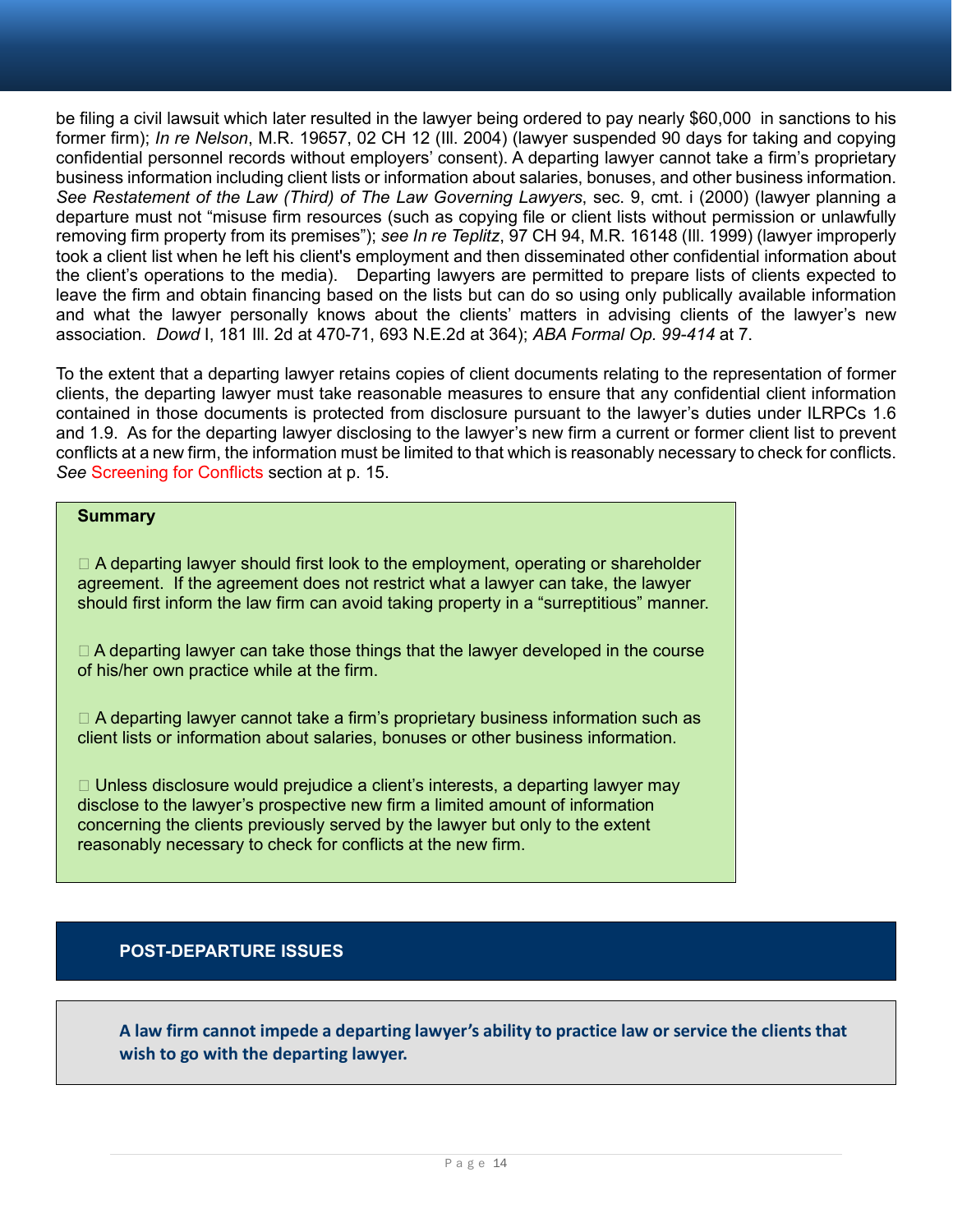## <span id="page-14-0"></span>**Restrictive Covenants**

ILRPC 5.6 provides that a lawyer shall not participate in offering or making an employment agreement that restricts the rights of a lawyer to practice after the termination of the employment relationship except an agreement concerning benefits upon retirement. In *Dowd*, the Court held that a covenant not to compete between the Dowd firm and two departing attorneys which prohibited the departing lawyers, for a period of to year after termination, to ":not directly or indirectly, solicit or endeavor to entice away any clients" of the law firm, was unenforceable under Rule 5.6. *Dowd*, 181 Ill. 2d at 480, 693 N.E.2d at 369. The Court said that ILRPC 5.6 "is designed to afford clients greater freedom in choosing counsel and to protect lawyers from onerous conditions that would unduly limit their mobility." *Dowd*, 181 Ill. 2d at 481, 693 N.E.2d at 369-370; *see also* ILRPC 5.6, cmt. [1].

ILRPC 5.6 provides:

A lawyer shall not participate in offering or making:

(a) a partnership, shareholders, operating, employment, or other similar type of agreement that restricts the right of a lawyer to practice after termination of the relationship, except an agreement concerning benefits upon retirement; or

(b) an agreement in which a restriction on the lawyer's right to practice is part of the settlement of a client controversy.

Similarly, placing any financial disincentives and penalties upon on a departing lawyer for competing, not within a *bono fide* retirement plan, is a violation of the rule. *Dowd*, 352 Ill.App.3d 365, 386, 816 N.E.2d 754 (1st Dist. 2004); *Stevens v. Rooks Pitts & Poust*, 289 Ill.App.3d 991, 996, 682 N.E.2d 1125 (1st Dist. 1997) (holding "courts have overwhelmingly refused to enforce provisions in partnership agreements which restrict the practice of law through financial disincentives to the withdrawing attorney"); Ill. State Bar Ass'n, Advisory Op. on Prof'l Conduct No. 97-09 (May 1998) ("It is unethical and a violation of Rule 5.6(a) for a lawyer to make such an agreement or for a law firm, lawyer, or group of lawyers, whether in a partnership, corporation or proprietorship, to make such an agreement").

Restrictive covenants "concerning benefits upon retirement" are allowed under Rule 5.6 and have been held enforceable. *See Hoff v. Mayer, Brown and Platt*, 331 Ill.App.3d 732, 772 N.E.2d 263 (1st Dist. 2002) (retirement provision that precluded payment unless the retiring lawyer "substantially ceases the active practice of law on a permanent basis" is enforceable); *cf. Cummins v. Bickel & Brewer*, No. 00 C 3703, 2002 WL 187492 (N.D.Ill. Feb. 6, 2002) (court held unenforceable a retirement provision for the forfeiture of retirement benefits "in the event [the retiring lawyer] undertakes the representation of a Partnership Client within three (3) years after his effective date of withdrawal from the Partnership.")

## <span id="page-14-1"></span>**Requests for Departing Lawyer's Contact Information**

Additionally, a law firm should not withhold information from clients that inquiry about the whereabouts of the departing lawyer or mislead clients. *See Pa. Bar Assn. & Phila. Bar Assn. Joint Formal Op. 2007-300* (June 2007) Ethical Obligations When a Lawyer Changes Firms. If a client asks for the contact information about a lawye[r](javascript:top.docjs.next_hit(83)) who has left the fir[m,](javascript:top.docjs.next_hit(84)) the law firm should give the client whatever information the firm has regarding that lawyer's whereabouts.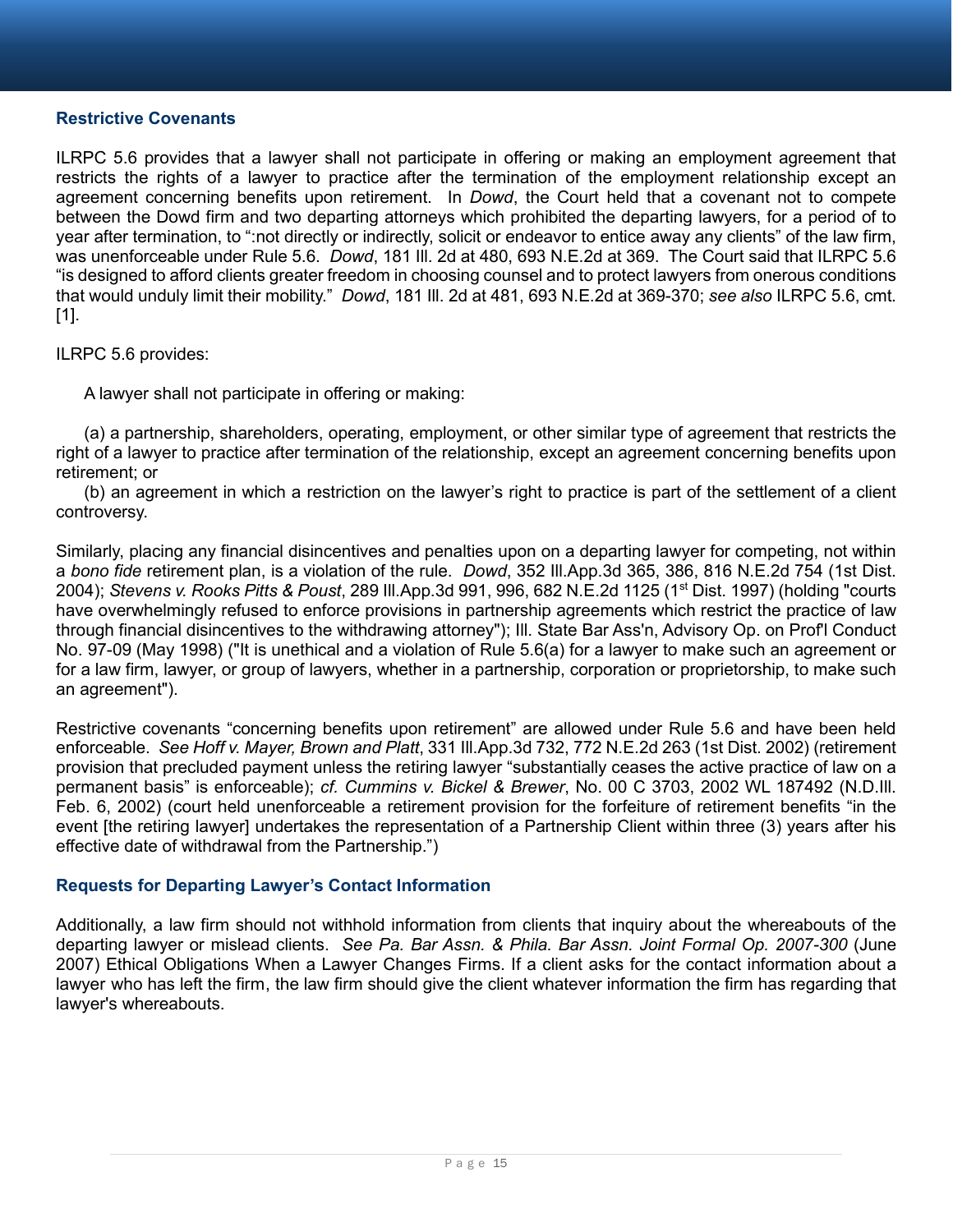# **Conclusion**

There are two key principles that all lawyers involved in a transition must bear in mind – the clients' fundamental right to choice of counsel and the fiduciary duty of loyalty that lawyers owe each other as members of a law firm. As difficult as changes in law firm affiliation can be, all lawyers involved must keep in mind that the interests of the clients are paramount. Both the firm and the departing lawyer have ethical obligations to notify affected clients, avoid prejudice to those clients, and share information as necessary to facilitate continued representation and avoid conflicts. At the same time, the actions taken need to also respect the fiduciary duties lawyers and law firms have to each other while members of the same firm. Neither the lawyer nor the firm may impede or prevent the other's fulfillment of any ethical obligations or duties owed to a client, the court or each other. These ethical obligations can best be satisfied when the departing lawyer and the law firm agree to suspend any feelings of animosity or retribution they may have toward each other and instead agree to engage in coordinated cooperation and candid discussions for the sake of the interests of clients.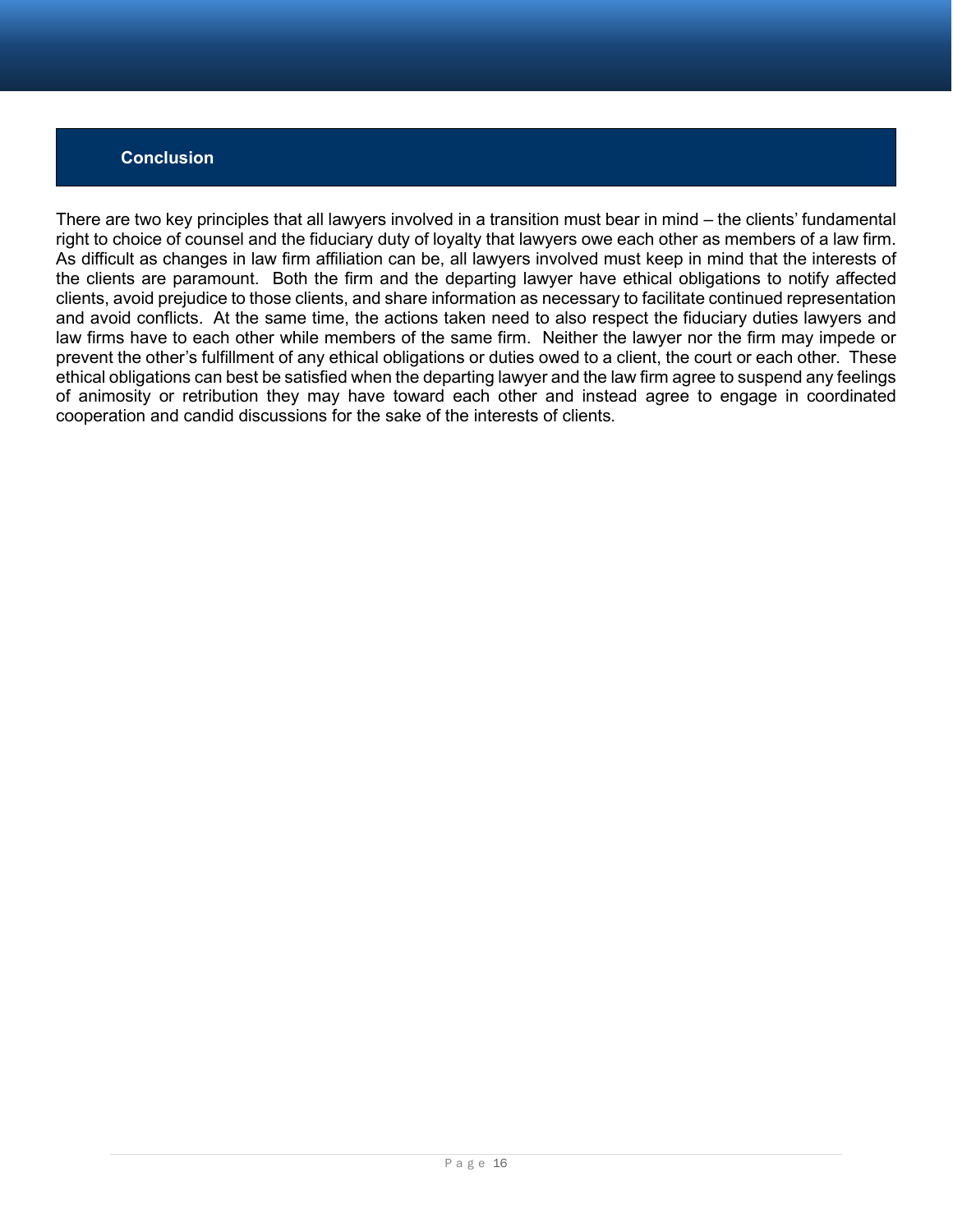## <span id="page-16-0"></span>**Appendix**

#### <span id="page-16-1"></span>**Bibliography**

#### **Leaving a Law Firm Publications**

Robert W. Hillman, *Hillman on Lawyer Mobility: The Law and Ethics of Partner Withdrawals and Law Firm Breakups* § 1.1 (2d ed. 1998)

Michael L. Shakman, Geraldine Soat Brown, and Barry A. Miller, Primer on Acting Rationally When Lawyers Relocate, *CBA Record (*February/March 2000)

Douglas R. Richmond, Yours, Mine & Ours: Law Firm Property Disputes, *NIU Journal* Vol. 30 (2010)

#### **ABA Formal Opinions**

*ABA Formal Op. 489* (Dec. 4, 2019) Obligations Related to Notice When Lawyers Change Firms

*ABA Formal Op. 99-414* (Sept. 1999) Ethical Obligations When a Lawyer Changes Firms

**State Ethics Opinions** *(*Links to the ethics opinions websites for the issuing state bar ethics committees are available on the ABA Center for Professional Responsibility website: https://www.americanbar.org/groups/professional responsibility/publications/ethics opinions/

- *Alaska Bar Assn. Ethics Op. 2005-2 (Sept. 8, 2005) E*thical Obligations When a Lawyer Changes Firms
- *Colorado Bar Assn. Ethics Op. 116 (March 17, 2007)* Ethical Considerations in the Dissolution of a Law Firm or a Lawyer's Departure From a Law Firm
- *Ill. State Bar Ass'n, Advisory Op. on Prof'l Conduct No. 12-14* (May 2012)
- *Pa. Bar Assn. & Phila. Bar Assn. Joint Formal Op. 2007-300 (June 2007)* Ethical Obligations When a Lawyer Changes Firms
- *D.C. Bar Legal Ethics Opinion 273 (1997)* Ethical Considerations of Lawyers Moving from One Practice Firm to Another

Fla. Rules of Prof'l Conduct R. 4-5.8(c)(1) [\(www.floridabar.org\)](http://www.floridabar.org/)

#### **Conflicts Screening**

*ABA Formal Op. 09-455* (2009) Disclosure of Conflicts Information When Lawyers Move Between Law Firms

#### **Client Files**

*Ill. State Bar Ass'n, Advisory Op. on Prof'l Conduct Nos. 94-13 and 94-14* (January 1995) (guidance on which materials in a client's file a lawyer must provide copies of to the client and who bears the expense) [\(www.isba.org\)](http://www.isba.org/)

#### **Rule 5.6 and Restrictive Covenants**

*Ill. State Bar Ass'n, Advisory Op. on Prof'l Conduct No. 97-09* (May 1998)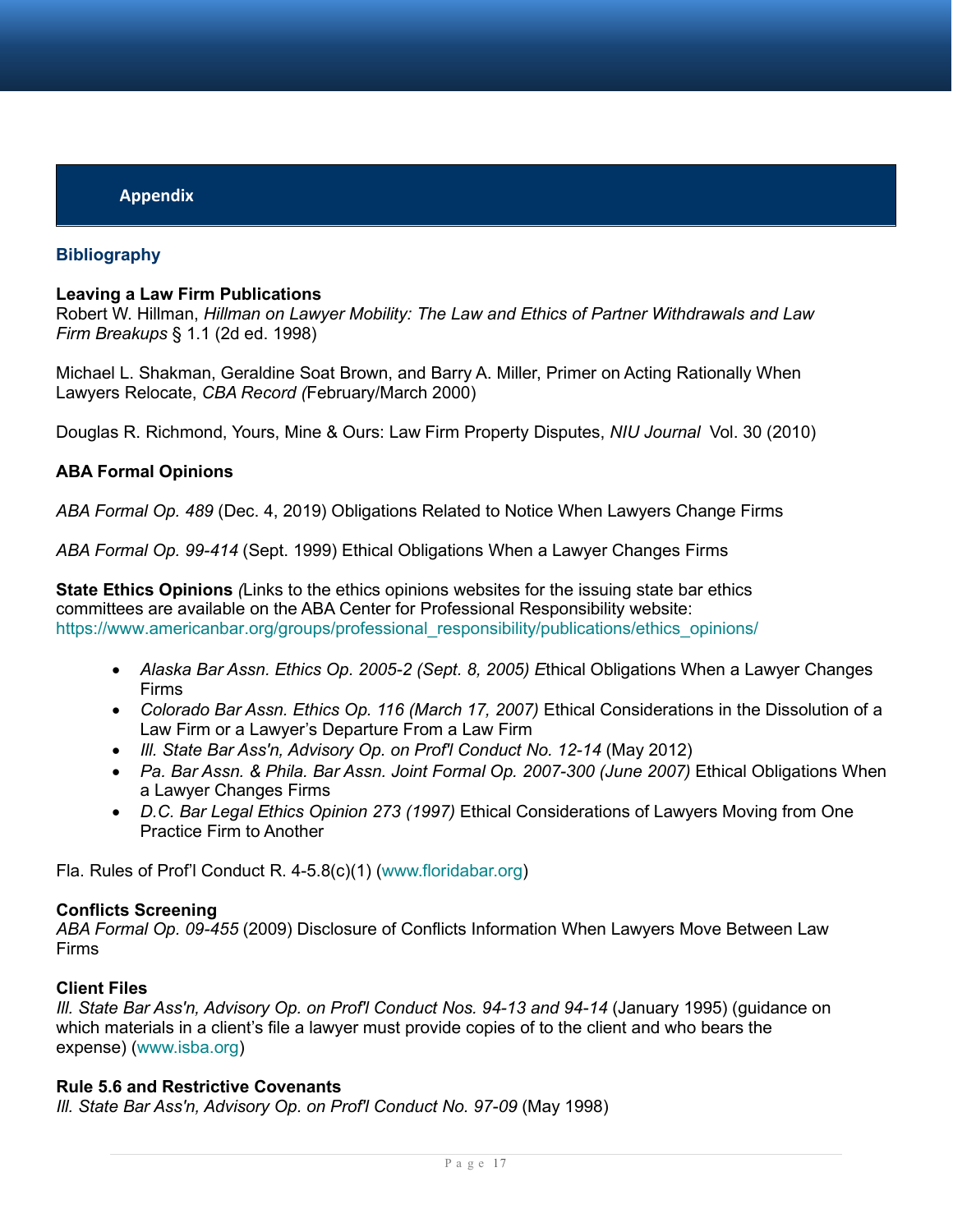# Sample Forms

# **CHECKLIST FOR LEAVING A LAW FIRM**

<span id="page-17-1"></span><span id="page-17-0"></span> $\Box$  Review your firm's partnership, shareholder or employment agreement concerning provisions made in advance for departing lawyers.

Read and review the *Dowd & Dowd* case. This case will guide you in what pre-departure actions you may take in anticipation in setting up or going to a competing law firm.

 $\Box$  Review your caseload and determine:

 $\Box$  when you will notify the firm of your intended departure;

 $\Box$  when clients will be notified of your departure;

who will be notified of you departure, *i.e.*, current client matters or all clients matters, including former clients, for which you had primary responsibility;

what will be contained in the notification letter to clients; and

 $\Box$  who will send it.

 $\Box$  Compile a list of client matters for which you were the originating and/or responsible attorney and include:

addresses, phone numbers, and other contact information related to each file;

 $\Box$  all active client matters, the current status of each matter and any important upcoming deadlines and dates;

all active client matters pending before a tribunal:

 $\Box$  all clients that you believe should be notified of your departure and which of those clients you would like to take with you and/or those you intend to leave behind with the old firm;

 $\Box$  any funds deposited into the firm's trust account that have not been earned or expended;

 $\Box$  any outstanding accounts receivable, unbilled disbursements; and

 $\Box$  any work in progress, and any case management issues.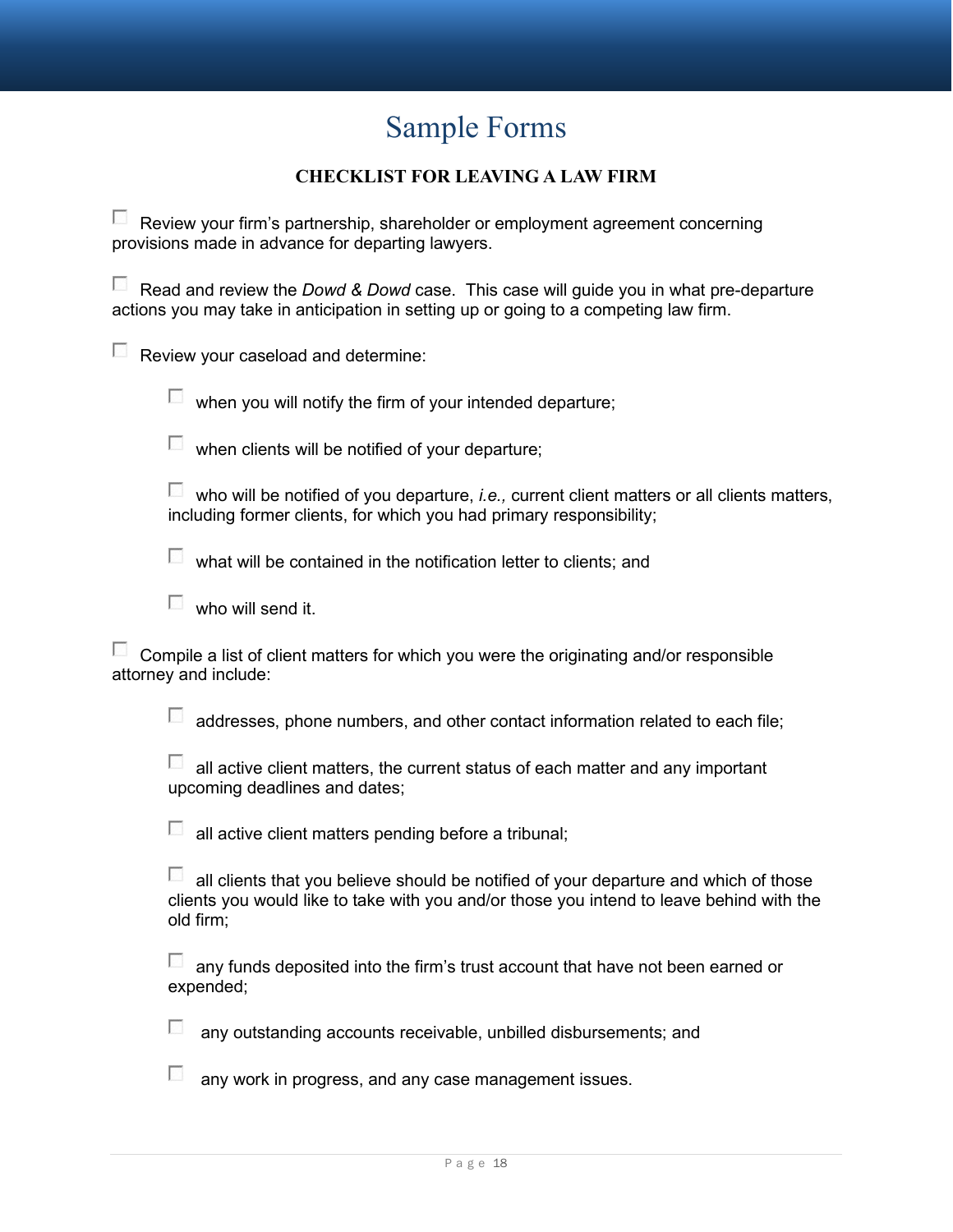Discuss with the firm the best procedure to notify clients regarding your departure. You and the firm should try to jointly notify clients by letter. If not possible, clients may be notified separately by the firm and you. The notification should advise the client of the change in the representation and should not be in the form of a solicitation for the client's business.

 $\overline{a}$ Notification letter to clients affected your departure, prepared and sent either jointly or individually, should be professional in nature and tone and include the following elements:

Inform the client that you are leaving the firm and when.

 $\Box$  Indicate where you are going.

If it is an option, notify the client that they may stay with the firm.

 $\Box$  If it is an option, notify the client that they may go with you.

Include a form authorizing the transfer of the client's file and trust funds if the client's choice is to go with you, or authorizing the client's matter to remain with the firm. Include a return envelope for the authorization.

 $\Box$  If the client will not have any of the above options because you are not continuing the same area of practice, the new firm you are going to may have a conflict, or the firm from which you have left does not have a lawyer that handles that area of practice, it should be clearly explained to the client as well as offering an alternative option.

 $\Box$  Notify the client that they may elect to choose any other lawyer or law firm.

Clarify any critical information regarding the client's matter.

Explain what will happen to client funds deposited in the firm's trust account or balances that are due.

Inform the client where their file is currently located and how they may retrieve it, if they so desire, or how the file may be transferred.

 $\Box$  Notify the client about the lawyer who is currently handling their matter in the interim.

 $\Box$  Prepare and file any necessary motions seeking permission to withdraw or for substitution of counsel in any proceedings pending before a tribunal as well as advising all other counsel of any change in the representation.

Agree on how the firm staff will handle calls from clients or potential clients after you have left the firm. The old firm must not mislead clients or withhold information.

 $\Box$  Notify the ARDC of your change of address or change your address on the ARDC's website.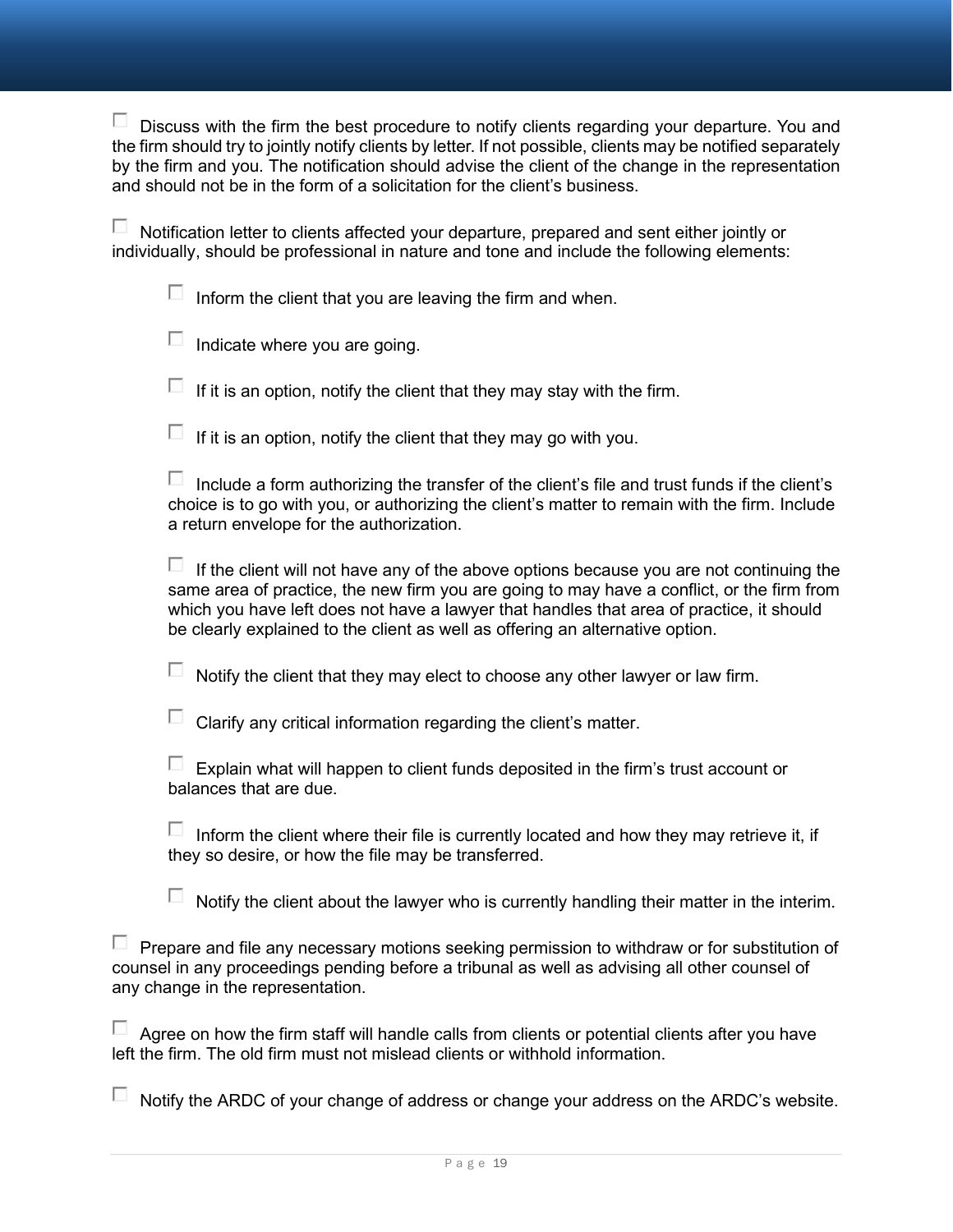$\Box$  Arrange for your name to be removed from all firm's bank accounts, including trust accounts, if applicable.

 $\Box$  If you and the firm from which you are departing are not able to resolve differences concerning your departure, consider hiring an independent mediator or arbitrator to assist with a resolution.

## <span id="page-19-0"></span>**JOINT CLIENT LETTER FROM FIRM AND DEPARTING ATTORNEY**

*DISCLAIMER: Lawyers using these forms should do so very carefully to ensure that the language finally used fits the particular situation for which they are designed. It is not the intent of these forms to suggest or establish practice standards.*

## Re: [client/matter name]

On [date], [departing lawyer] [is leaving/left] our firm to [join the law firm of [name]]/[commence practice as a sole practitioner].

Inasmuch as [departing lawyer] was your designated lawyer on the above matter, we are required by the Illinois Rules of Professional Conduct to inform you that you have the right to choose to have [departing lawyer] continue in [his/her] new capacity to represent you in this matter, **or** you may have our firm continue to represent you, in which case the file will be handled by [firm lawyer], **or** you can choose to retain an entirely new lawyer.

If you wish to have [departing lawyer] **or** a new lawyer continue to represent you, arrangements to secure your outstanding account with us will have to be made before the file can be released to [departing lawyer] **or** new lawyer.

[If applicable: You may be liable for fees and costs for services already provided by the firm.]

[If applicable: Any retained/unspent fees or costs currently held by the firm will be promptly returned or transferred to [departing lawyer] or [new lawyer] as you designate.

Please advise [departing lawyer] and us, as quickly as possible, of your decision so that continuity in your representation is assured. You may do so by indicating your choice below and returning a signed and dated copy in the enclosed stamped envelope. Please retain the additional copy of this designation letter for your records.

Yours truly,

[for the firm]

**Instructions** 

- $\Box$  I wish my file to stay with [name of former firm]
- $\Box$  I wish my file and trust account balance to be transferred to [name of departing lawyer]
- $\Box$  I will retain new counsel and have them contact [name of former firm].

*Adapted from Florida Bar Ethics Department, Law Office Management Assistance Department (LOMAS). Reprinted with permission.*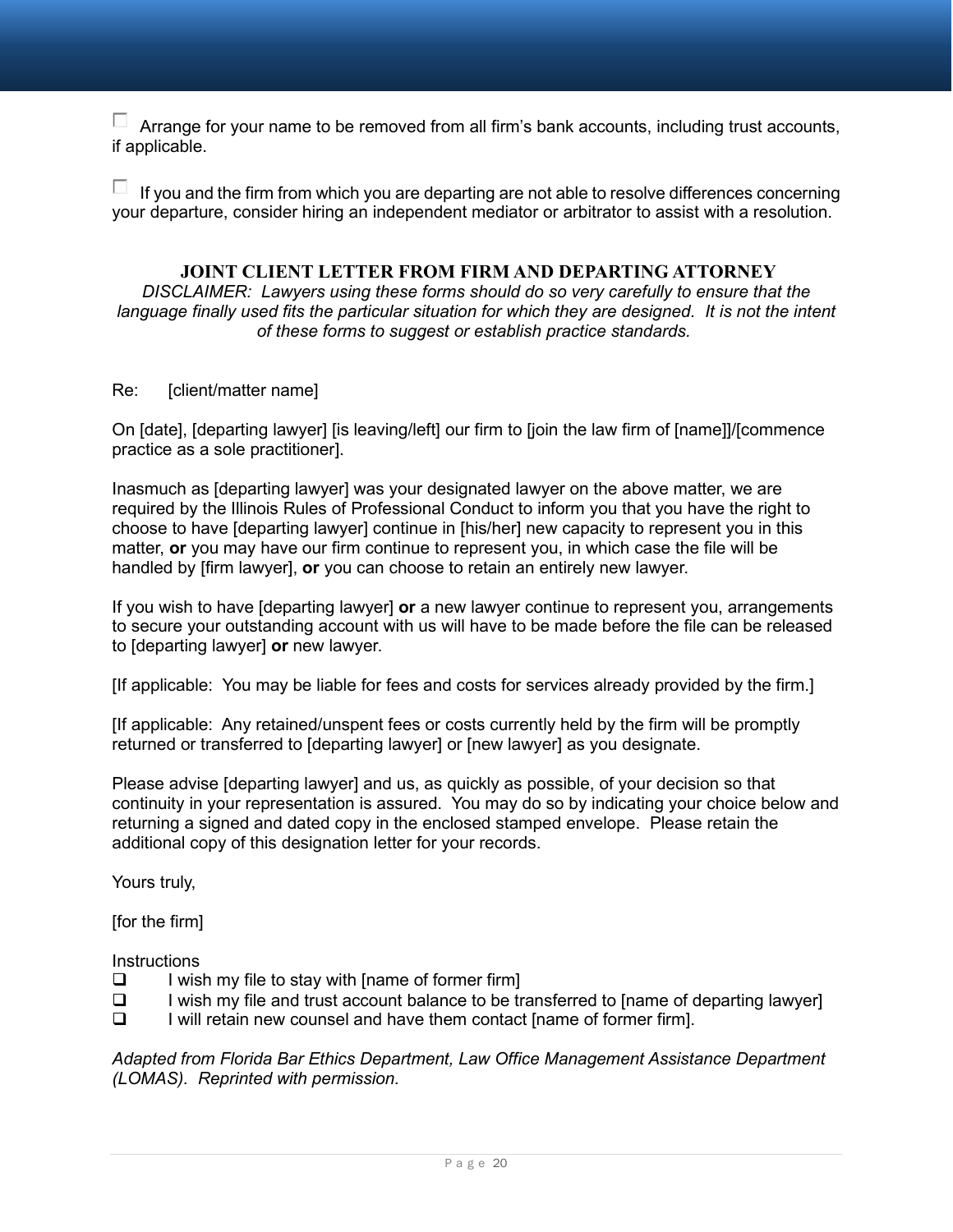# **UNILATERAL LETTER TO CLIENTS FROM DEPARTING ATTORNEY**

<span id="page-20-0"></span>*DISCLAIMER: Lawyers using these forms should do so very carefully to ensure that the language finally used fits the particular situation for which they are designed. It is not the intent of these forms to suggest or establish practice standards.*

## Dear [client]:

Effective [date], I became a [partner/shareholder/member] of [name + address of new law firm], having withdrawn from [name of law firm]. My decision represents an opportunity to broaden my experiences, and should not be construed as adversely reflecting in any way on my former firm.

I want to be sure that there is no disadvantage to you, as the client, from my move. The decision as to how the matters I have worked on for you are handled, and who handles them in the future, will be completely yours. Whatever you decide will be determinative.

Sincerely, [name of departing attorney]

Please, at you earliest opportunity:

- (1) Check the appropriate statement reflecting your wishes.
- (2) Retain one of the two copies of your directive contained herein for your records.
- (3) Return one copy in the herein provided prepaid addressed envelope. To best protect your interest and promote continuity of representation, pleas respond quickly.

[ ] I wish to continue being represented by [departing attorney]. Please transfer to [him/her], at the above stated address all records, files and property in the possession of [name of former firm] as quickly as possible.

[ ] I wish to continue being represented by [name of former firm]. Please have a firm representative contact me to discuss continuity of representation.

[ ] I wish to now be presented by \_\_\_\_\_\_\_\_\_\_\_\_\_\_\_\_\_\_\_\_\_\_\_\_\_\_\_

Name and Address of other Lawyer **Lawyer** 2001

Irrespective of your choice, you remain responsible for any fees and costs already incurred. Any fees or costs may be deducted from any trust fund balance held by the firm. Should photocopying

of documents be required you will be charged \_\_\_\_\_\_ cents per copy. \_\_\_\_\_\_\_\_\_\_\_\_\_\_\_\_\_\_\_\_\_\_\_\_\_\_\_ \_\_\_\_\_\_\_\_\_\_\_\_\_\_\_\_\_\_\_\_\_\_\_ \_\_\_/\_\_\_/\_\_\_\_ Printed Name Signature Date

*Adapted from Florida Bar Ethics Department, Law Office Management Assistance Department (LOMAS). Reprinted with permission.*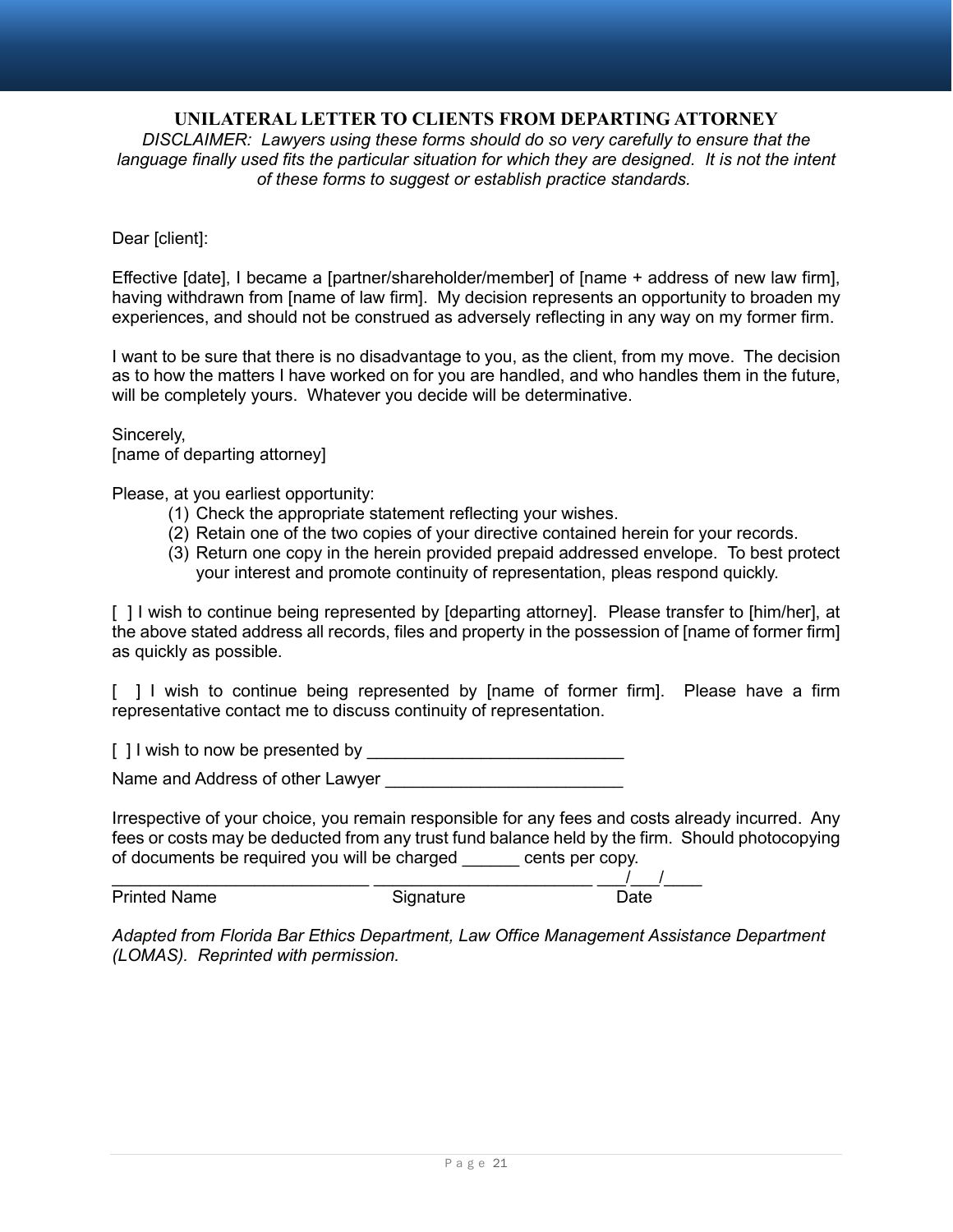## **ACKNOWLEDGMENT OF RECEIPT OF FILE**

<span id="page-21-0"></span>I hereby acknowledge that I have received a copy of my file from the law office of  $\Box$  [name].

[I understand that [Affected Lawyer] has [died, was disbarred, is disabled or is missing.] [I have been notified that I should retain substitute counsel immediately to handle any ongoing legal matters in which I am involved.]

[Name]

 $\_$ 

 $\_$ 

\_\_\_\_\_\_\_\_\_\_\_\_\_\_\_\_\_\_\_\_\_\_\_\_\_\_\_\_\_\_\_\_\_\_\_\_

\_\_\_\_\_\_\_\_\_\_\_\_\_\_\_\_\_\_\_\_\_\_\_\_\_\_\_\_\_\_\_\_\_\_\_\_

 $\mathcal{L}_\text{max}$  and  $\mathcal{L}_\text{max}$  and  $\mathcal{L}_\text{max}$  and  $\mathcal{L}_\text{max}$ 

 $\mathcal{L}_\text{max}$  and  $\mathcal{L}_\text{max}$  and  $\mathcal{L}_\text{max}$  and  $\mathcal{L}_\text{max}$ 

[Date]

# **AUTHORIZATION FOR TRANSFER OF CLIENT FILE**

I hereby authorize the law office of **we are all the control of the law** to deliver a copy of my file to my new attorney at the following address:

Client Name

 $\overline{\phantom{a}}$  , where  $\overline{\phantom{a}}$  , where  $\overline{\phantom{a}}$  , where  $\overline{\phantom{a}}$ 

 $\overline{\phantom{a}}$  , where  $\overline{\phantom{a}}$  , where  $\overline{\phantom{a}}$  , where  $\overline{\phantom{a}}$ 

Date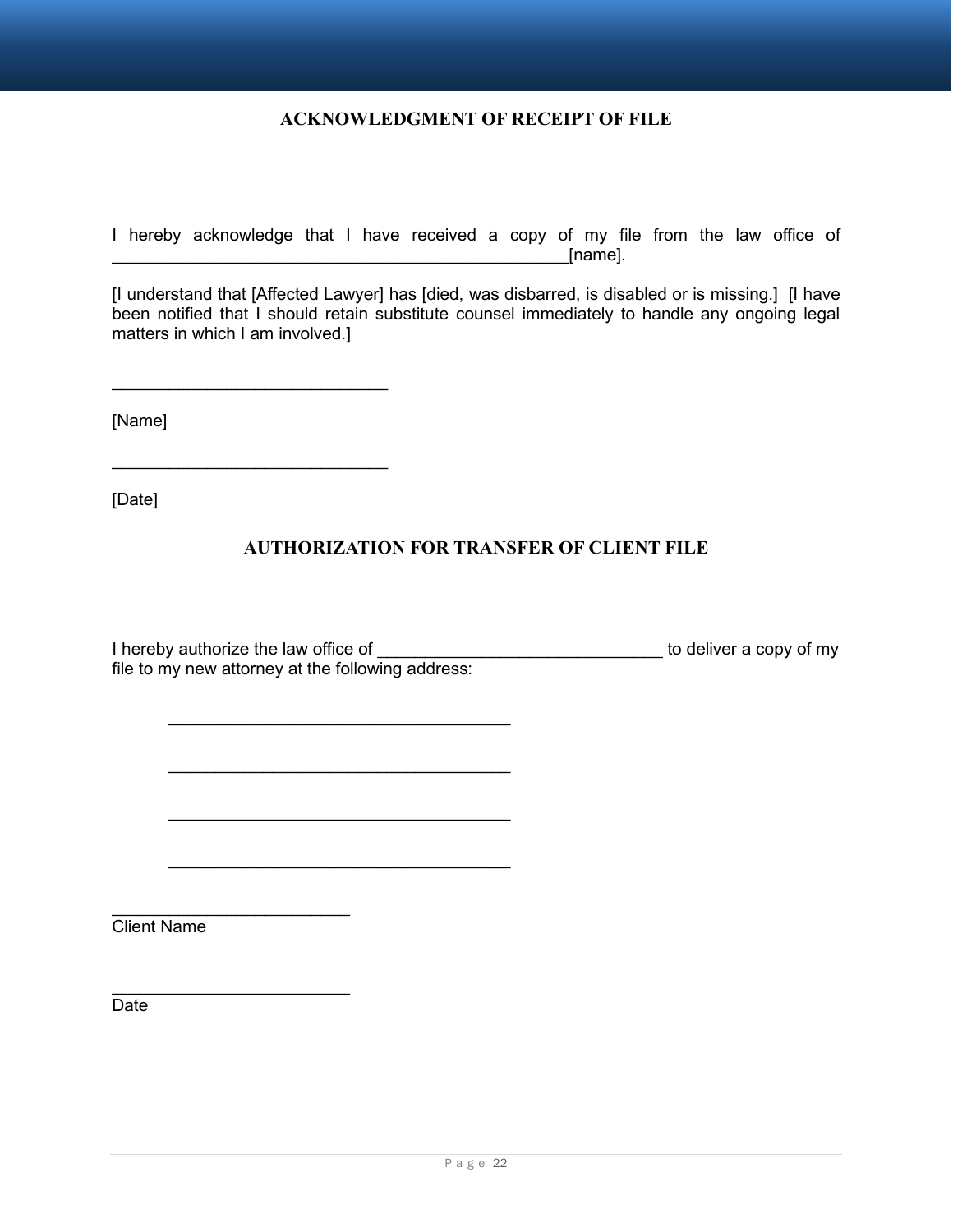# <span id="page-22-0"></span>**DOWD & DOWD, LTD**., Appellee and Cross-Appellant, v. **Nancy J. GLEASON et al**., Appellants and Cross-Appellees.

#### No. 82347. Supreme Court of Illinois. March 19, 1998.

Appellate court judgment affirmed in part and reversed in part; circuit court judgment affirmed in part and reversed in part; cause remanded. (284 Ill.App.3d 915, 220 Ill.Dec. 37, 672 N.E.2d 854)

Frank K. Heap, Bell, Boyd and Lloyd, Chicago, Jeffrey M. Marks, Chicago, for Nancy J. Gleason.

Douglas G. Shreffler, Chicago, for Douglas G. Shreffler.

Scott J. Szala, Winston & Strawn, Chicago, for Dowd and Dowd, Ltd.

Dennis A. Rendleman, Illinois State Bar Association, Springfield, for Amicus Curiae, Illinois State Bar Association.

Justice MILLER delivered the opinion of the court:

The plaintiff, Dowd & Dowd, Ltd., a law firm, brought this action against two of its former members, Nancy J. Gleason and Douglas G. Shreffler, and the law firm that they formed, Gleason, McGuire & Shreffler, following their departure from Dowd & Dowd. The plaintiff sought imposition of a constructive trust on the new firm's fee income, an accounting, and compensatory and punitive damages for breach of fiduciary duty, breach of contract, and other theories of recovery. Gleason and Shreffler filed a counterclaim, seeking amounts due under a stock repurchase agreement and sanctions. The parties submitted cross-motions for summary judgment. The trial judge denied the defendants' request for sanctions and denied the defendants' motion for summary judgment on the part of the plaintiff's second-amended complaint that sought recovery for breach of fiduciary duty; with regard to that count, the trial judge certified a question of law. The trial judge otherwise ruled in favor of the defendants on the issues then contested. The plaintiff appealed, and the appellate court affirmed in part and reversed in part. 284 Ill.App.3d 915, 220 Ill.Dec. 37, 672 N.E.2d 854. We allowed the defendants' petition for leave to appeal (166 Ill.2d R. 315(a)), and the plaintiff additionally raises here several issues decided adversely to it by the appellate court (155 Ill.2d R. 318(a)).

Because of the procedural posture of this case, the summary of relevant facts must be derived from the pleadings, depositions, and affidavits on file. These facts are fully summarized in the appellate court opinion and will receive only brief restatement here.

The law firm of Dowd & Dowd was organized as a professional corporation. Ownership of the firm consisted of 72 shares, which were divided in the following manner: Michael Dowd, 35 shares; Nancy Gleason, 10 shares; Kenneth Gurber 10 shares; Robert Yelton III, 10 shares; and Douglas Shreffler, 7 shares. Dowd, however, had obtained from each of the other owners a proxy giving him the right to vote one of that person's shares, and therefore Dowd effectively controlled a total of 39 shares, while the four other owners together controlled a total of 33 shares.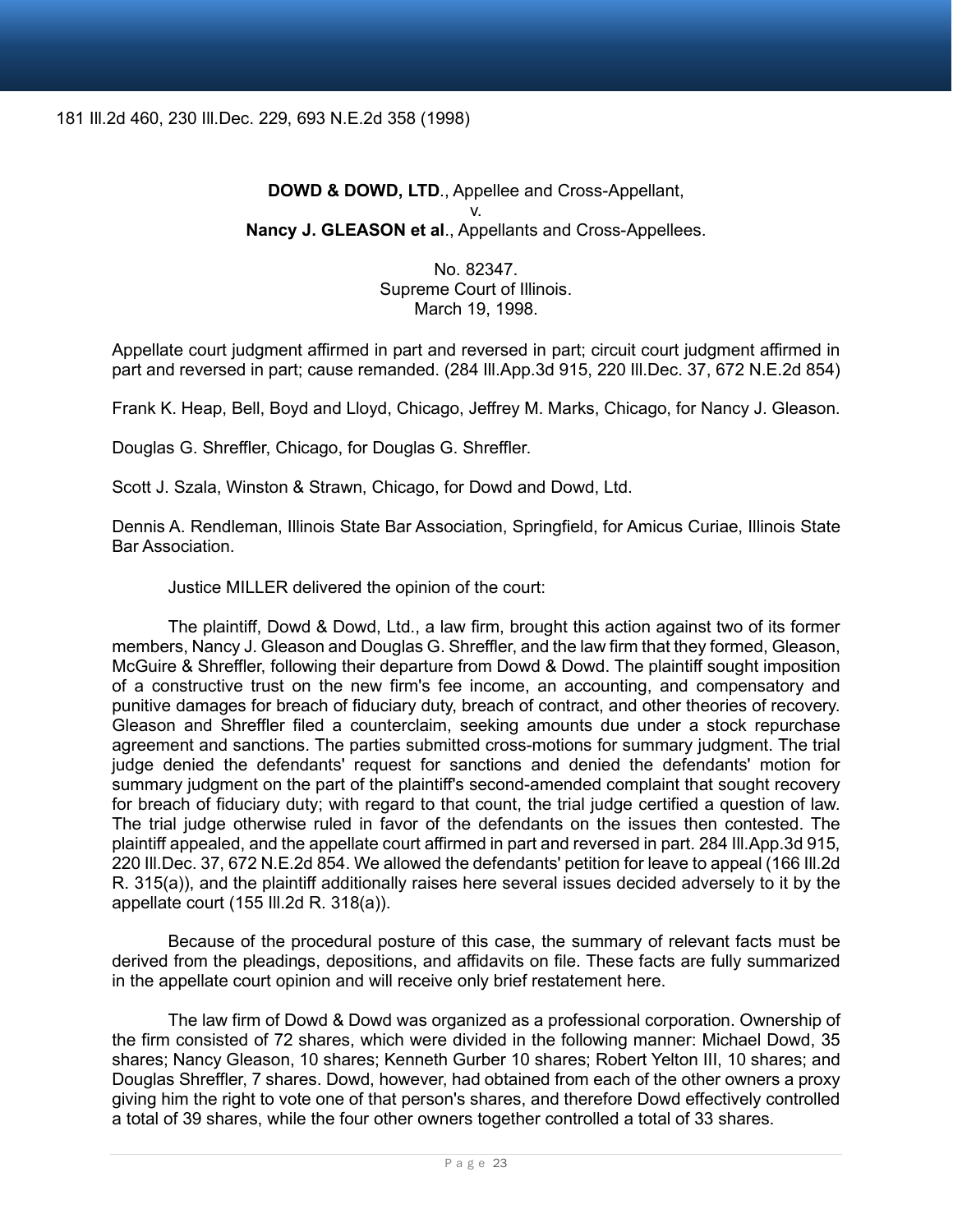The firm's principal client prior to the split up was Northbrook Excess and Surplus Insurance Company, a subsidiary of the Allstate Insurance Company. Billings to that client were more than \$6 million in 1990, representing about 58% of Dowd & Dowd's total revenue for that year. The work for Allstate mainly involved environmental coverage.

By November or December 1990, the members who were planning to leave the Dowd firm had obtained office space, furniture, telephones, and other equipment preparatory to their departure. They had also presented their business plan to Harris Bank, which had approved a line of credit for the new firm, to be known as Gleason, McGuire & Shreffler.

On December 31, Gleason and Shreffler resigned from Dowd & Dowd, delivering the news to Dowd in person at his home. Later that day they went to Allstate's offices, and there they talked to two executives, Lynn Crim and George Riley; Crim was vice-president of Allstate's claims department, and Riley was director of the company's environmental claims department. Crim and Riley had authority to choose counsel to represent Allstate, and at the meeting on December 31 Gleason and Shreffler obtained from them responsibility for handling Allstate's cases that were currently with Dowd & Dowd. In the weeks that followed, the new firm of Gleason, McGuire & Shreffler hired a number of persons previously employed at Dowd & Dowd, including associate lawyers and office personnel.

The plaintiff sought recovery from the defendants on a variety of theories, and the defendants filed a counterclaim. The plaintiff's second-amended complaint comprised seven counts. Count I was against Gleason and Shreffler individually for breach of fiduciary duty. Count II was against Gleason and Shreffler for breach of contract-the employment agreements signed by Gleason and Shreffler. Count II alleged several distinct breaches by the defendants, including their failure to provide 90 days' notice of their departure, as required by the agreement, their subsequent solicitation of Dowd & Dowd clients, prohibited by the noncompetition provision in the agreement, and their subsequent solicitation of Dowd & Dowd personnel, also prohibited by the agreement. Count III was against Gleason, Shreffler, and their new firm, Gleason, McGuire & Shreffler, and alleged tortious interference with contractual relations, based on their subsequently obtaining Allstate as a client. Counts IV and V, which are not at issue in this appeal, sought recovery from Gleason, Shreffler, and their new firm on theories of tortious interference with contractual relations for hiring Dowd personnel and obtaining Dowd clients. Count VI, brought against Gleason, Shreffler, and their new firm, alleged civil conspiracy. Count VII, not at issue in this appeal, sought recovery from Gleason, Shreffler, and their new firm on a theory of willful and wanton misconduct. The defendants answered the second-amended complaint, alleged a number of affirmative defenses, and filed a five- count counterclaim.

The parties later filed cross-motions for summary judgment. The parties submitted extensive evidence in support of their respective motions, including affidavits, transcripts of depositions, and other documents. The plaintiffs attempted to show that the defendants, prior to their departure from the Dowd firm, had engaged in extensive preparations for establishing their new firm. We have already noted some of the steps taken by the defendants. The plaintiff also submitted evidence to show that the defendants, while still employed by the Dowd firm, had obtained a federal employer identification number and had discussed their new venture with members of the Dowd & Dowd staff.

After protracted proceedings, the trial judge entered an order that granted the following relief: summary judgment in favor of the firm Gleason, McGuire & Shreffler on counts III (interference with prospective advantage), VI (civil conspiracy), and VII (willful and wanton conduct) of the plaintiff's second-amended complaint; summary judgment in favor of Gleason and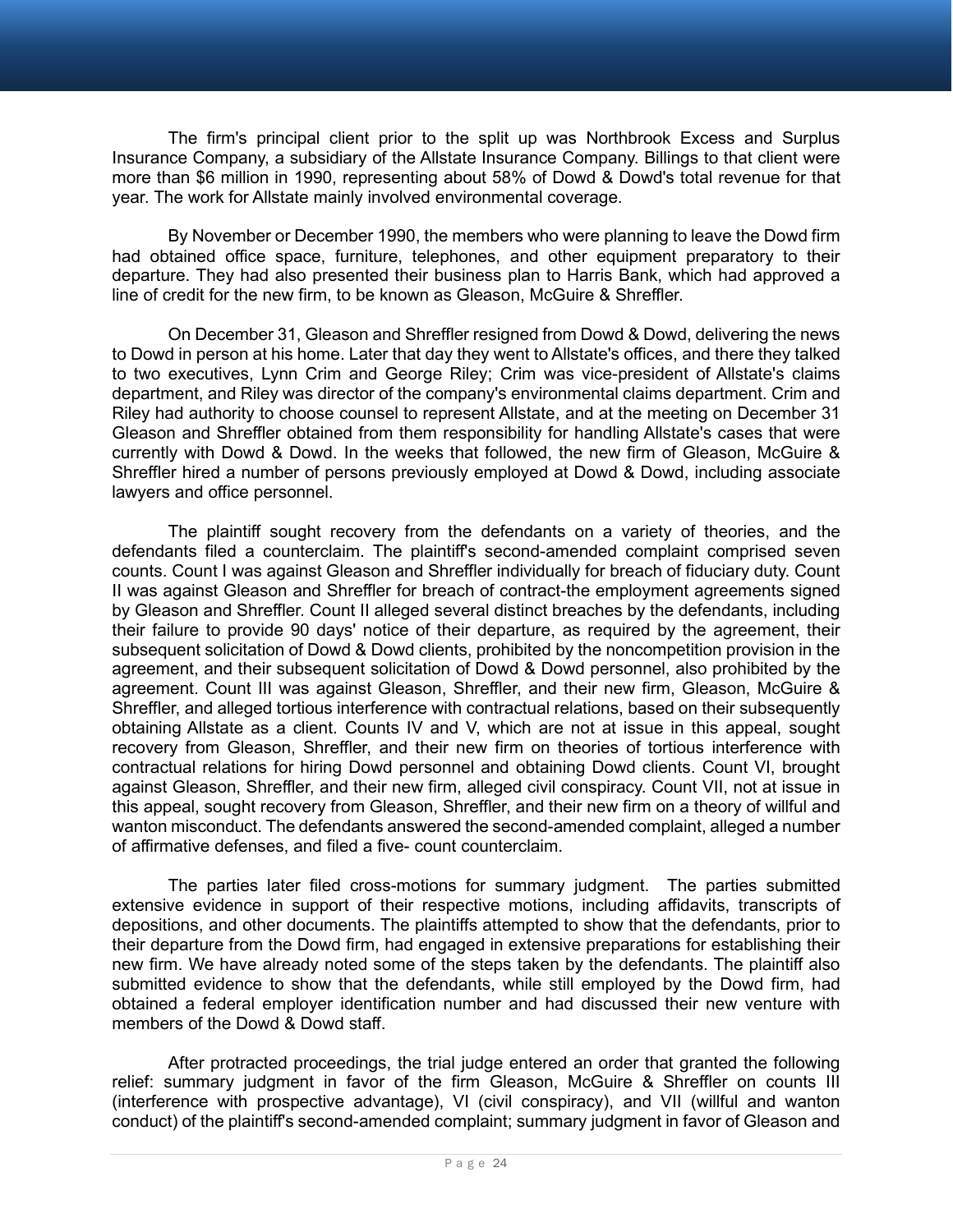Shreffler on counts II (breach of contract) and III (tortious interference with prospective economic advantage) of the second-amended complaint; and denial of defendants' motion for sanctions. The judge denied Gleason and Shreffler's motion for summary judgment on count I (breach of fiduciary duty) and certified a question of law, pursuant to Supreme Court Rule 308(a) (155 Ill.2d R. 308(a)), regarding that count. The judge also entered judgment in favor of Gleason for \$100,000 and in favor of Shreffler for \$70,000 on the part of the defendants' counterclaim seeking compensation for a breach of a share repurchase agreement in their employment contracts.

The appellate court accepted the question of law certified by the trial court. Separately, the plaintiff appealed the portions of the judgment adverse to it, and the defendant appealed the denial of sanctions. As to the certified question, the appellate court concluded that the plaintiff had stated a cause of action for breach of fiduciary duty, based on evidence of the defendants' pretermination activities. With respect to the other issues that the parties raise before this court, the appellate court upheld the dismissal of count VI, which seeks recovery against the new firm on a conspiracy theory; reinstated count III, seeking recovery on a theory of tortious interference with prospective economic advantage; reinstated the portion of the count II seeking recovery on a breach of contract theory for the defendants' failure to provide written notice of their departure from the Dowd firm; affirmed the trial court's grant of summary judgment to the defendants on the portion of count II seeking recovery on a breach of contract theory for soliciting clients after termination of their employment; and denied the defendant's requests for sanctions. We allowed the defendants' petition for leave to appeal. 166 Ill.2d R. 315(a). Pursuant to Rule 318, the plaintiff also raises several issues decided against it by the appellate court. 155 Ill.2d R. 318. We granted leave to the Illinois State Bar Association to submit a brief as amicus curiae in support of the defendants. 155 Ill.2d R. 345. For the reasons set out below, we now affirm in part and reverse in part the judgments of the appellate and circuit courts, and we remand the cause to the circuit court of Cook County for further proceedings.

I

The trial judge certified the following question of law, pursuant to Supreme Court Rule 308 (155 Ill.2d R. 308)

"Whether the plaintiff law firm, a professional corporation, has a cause of action for breach of fiduciary duties against its former Officers or Directors who:

a. Departed the plaintiff firm without notice to the other Officers or Directors;

b. Had accomplished substantial planning of their departure before leaving; and planned to solicit business or clients of Dowd and Dowd;

c. Had made substantial arrangements, in terms of new office space, telephones, equipment, obtaining a federal employer identification number, etc., without knowledge of the Officers or Directors;

d. Where more than one Officer or Director, and other support staff, left simultaneously, from the Plaintiff firm;

e. But, where there is no evidence that legal clients or legal business were solicited or sought before the departure. On the other hand, where there is no evidence that the defendants, departing Officers and Directors[,] solicited clients or sought the firm's legal business before departing, should the claim of plaintiff, a professional corporation[,] be dismissed (the Court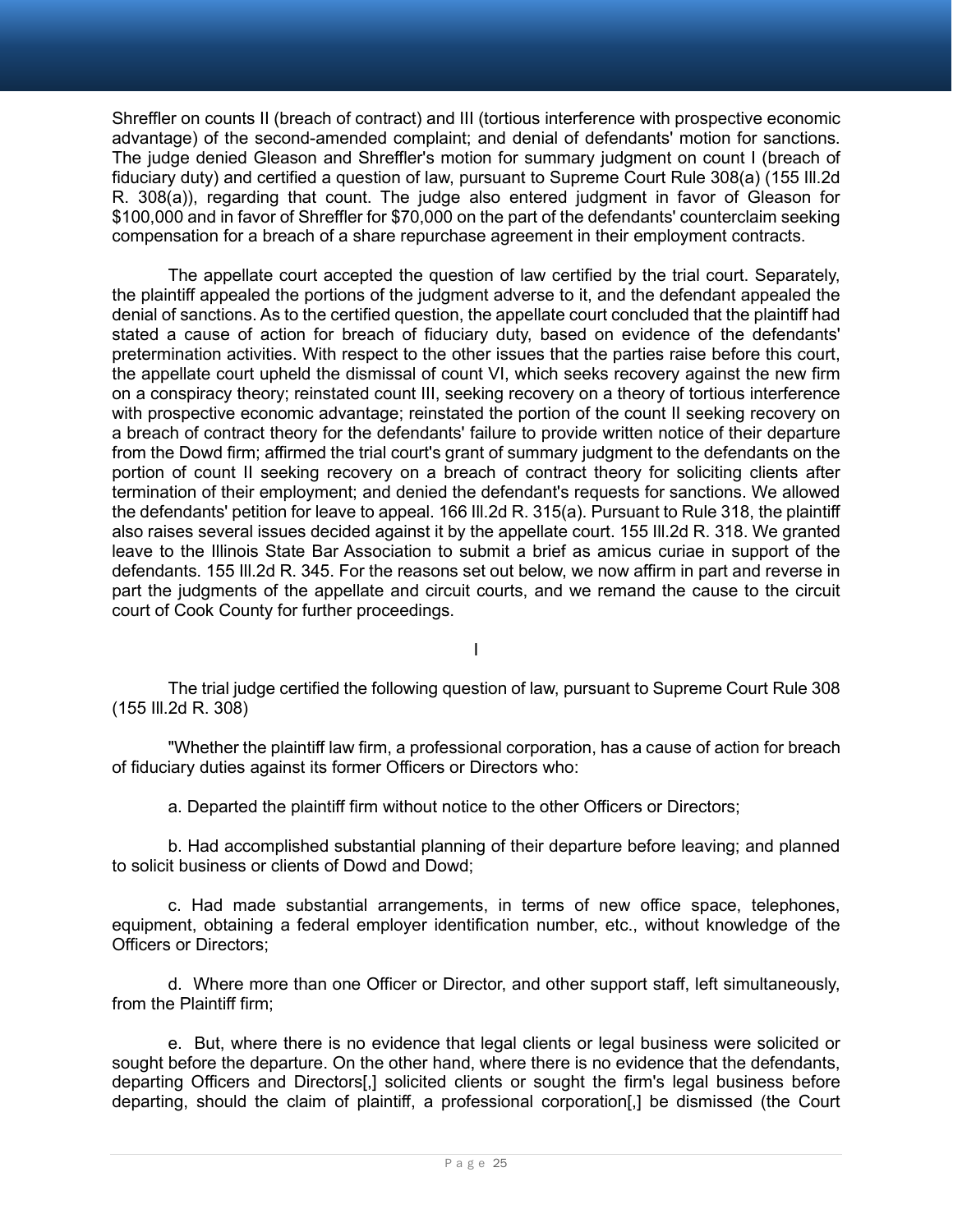certifies subparagraph e above over Plaintiff's objection as to the question of the existence of solicitation)."

Count I of the second-amended complaint forms the basis for the certified question, which asks us to assume the existence of certain facts. Although the matter is framed as a question of law, we believe that any answer here would be advisory and provisional, for the ultimate disposition of count I will depend on the resolution of a host of factual predicates. For proof that factual issues remain, we need look no further than the trial judge's ruling on the defendants' motion for summary judgment on this count: in denying the motion, the trial judge stated that issues of material fact remained, which precluded entry of summary judgment. The judge observed that at some point departing partners are duty-bound to disclose their plans to leave a firm; the judge noted a number of factual questions, such as the number of predeparture meetings by the departing members, the number of persons leaving the firm, and the taking of firm documents, as bearing on this issue.

Moreover, the circumstances mentioned in the certified question do not represent the full range of allegations underlying the count, even though the certified question was seemingly designed to incorporate the various allegations of this part of the complaint. Although the question assumes the answers to certain allegations, it omits others. For example, the question notes that more than one person left the firm, without specifying how many did so. Elsewhere, the question states that "substantial planning" occurred prior to the defendants' departure from the firm, but left unspecified are the types of things that the defendants did in preparing for their new venture. The parties sharply dispute many of these matters, and it is apparent that a number of unresolved variables are at work in this case, making resolution of the certified question meaningless at this point in the proceedings. Thus, given the provisional nature of the inquiry, the importance of the issue involved, and the absence of a fully developed factual record, we do not believe that it is necessary or advisable for us to attempt to provide an answer to the question framed by the trial judge.

Still, it is appropriate here to set out, in a general way, some of the relevant ethical guideposts. In the proceedings below, Judge Gillis observed that it is difficult to locate the "fence," or dividing line, between permissible and impermissible conduct in these circumstances. We agree with the trial judge's assessment that these boundaries cannot be drawn with mathematical precision. The New York Court of Appeals aptly summed up the state of the law in this area when it observed, "It is unquestionably difficult to draw hard lines defining lawyers' fiduciary duty to partners and their fiduciary duty to clients." Graubard Mollen Dannett & Horowitz v. Moskovitz, 86 N.Y.2d 112, 119, 629 N.Y.S.2d 1009, 1013, 653 N.E.2d 1179, 1183 (1995).

Lawyers who are preparing to leave a law firm face a dilemma, caught between the fiduciary obligations they owe the other members of their firm, on one hand, and the duty of being able to adequately represent clients who choose to follow them to their new place of employment, on the other hand. As a practical matter, then, cases have recognized that some preliminary preparations by lawyers who are leaving a firm must be allowed, and that it is appropriate for lawyers in these circumstances to make arrangements, prior to their departure, to obtain new office space, equipment, and other materials necessary for the practice of law. Bray v. Squires, 702 S.W.2d 266, 270 (Tex.Ct.App.1985); see also Restatement (Second) of Agency § 393, Comment e (1958) (recognizing that agent may make certain preparations for own venture prior to termination of agency). Discussing a similar question, the Supreme Court of Massachusetts stated, in Meehan v. Shaughnessy, 404 Mass. 419, 435, 535 N.E.2d 1255, 1264 (1989):

"Here, the judge found that Meehan and Boyle made certain logistical arrangements for the establishment of MBC [i.e., the new firm]. These arrangements included executing a lease for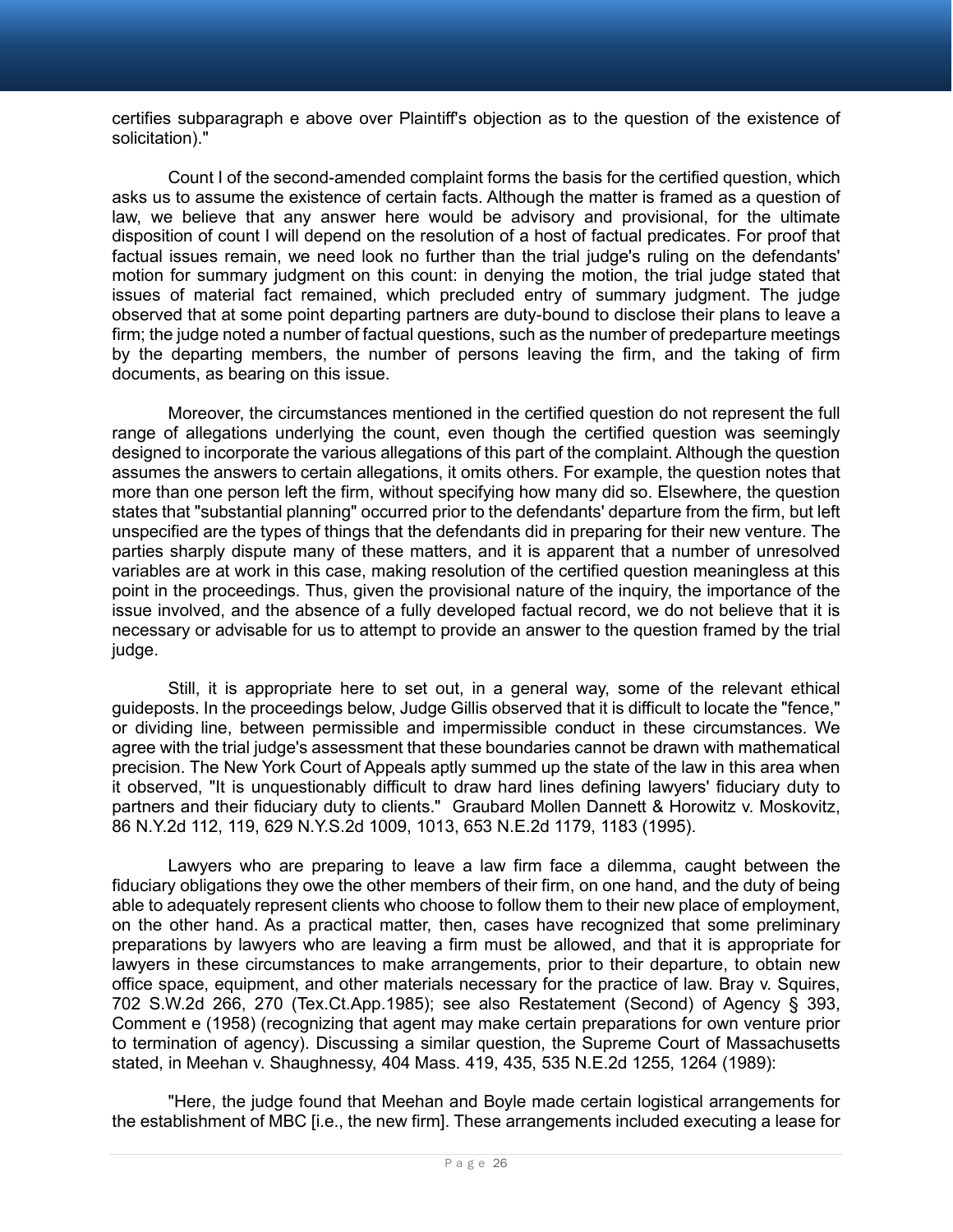MBC's office, preparing lists of clients expected to leave Parker Coulter for MBC, and obtaining financing on the basis of these lists. We believe these logistical arrangements to establish a physical plant for the new firm were permissible \* \* \*, especially in light of the attorneys' obligation to represent adequately any clients who might continue to retain them on their departure from Parker Coulter."

For the reasons mentioned, we do not believe that lawyers are necessarily bound by the same fiduciary constraints that apply to nonlawyer officers and directors who are seeking to leave positions in commercial entities. *See* Veco Corp. v. Babcock, 243 Ill.App.3d 153, 160-61, 183 Ill.Dec. 406, 611 N.E.2d 1054 (1993); Preferred Meal Systems, Inc. v. Guse, 199 Ill.App.3d 710, 724-25, 145 Ill.Dec. 736, 557 N.E.2d 506 (1990).

One of the major questions underlying the present action is whether the defendants solicited the Allstate business for their new firm before they left Dowd & Dowd. The question certified by the trial judge assumes that no pretermination solicitation occurred; the final order entered by the judge, which contains the certified question and rulings on the other counts, includes a finding that there is "no credible or admissible evidence that defendants solicited the Allstate account prior to December 31, 1990," the date of their departure from the Dowd firm. The plaintiff contends that the evidence demonstrates that the defendants engaged in pretermination solicitation, while the defendants argue that there is no competent evidence of pretermination solicitation. Strictly speaking, the judge's finding is not before us. As noted previously, the certified question arises from count I, on which the trial judge denied the defendants' motion for summary judgment. The denial of a motion for summary judgment is not a final judgment (Pagano v. Occidental Chemical Corp., 257 Ill.App.3d 905, 909, 196 Ill.Dec. 24, 629 N.E.2d 569 (1994)), for it does not terminate the litigation on that part of the complaint (*see* In re Marriage of Verdung, 126 Ill.2d 542, 553, 129 Ill.Dec. 53, 535 N.E.2d 818 (1989)), and therefore an order denying summary judgment is not by itself appealable. The issue before us concerning count I is framed by the certified question, which, as we have noted, assumes that no solicitation occurred. Still, we may go beyond the limits of a certified question in the interests of judicial economy (Bright v. Dicke, 166 Ill.2d 204, 208, 209 Ill.Dec. 735, 652 N.E.2d 275 (1995); Schrock v. Shoemaker, 159 Ill.2d 533, 537, 203 Ill.Dec. 787, 640 N.E.2d 937 (1994)), and we believe that such action is appropriate here.

We recognize, as the defendants point out, that Lynn Crim and George Riley of Allstate testified in their depositions that they did not know about the defendants' plans to form a new firm until December 31, 1990, when the defendants resigned from Dowd & Dowd. The plaintiff refers to other evidence, however, to support its theory that Allstate was obtained as a client prior to the defendants' departure. The plaintiff cites the testimony of Leslie Henkels, who was defendant Gleason's chief paralegal at Dowd & Dowd. Henkels testified in her deposition that before December 31, 1990, she learned from Gleason, Shreffler, or one of Gleason's sisters, Judith, that Allstate would be a client of the new firm. A statement to Henkels by either of the individual defendants, Gleason or Shreffler, would be an admission, and therefore Henkels' testimony regarding that would be admissible. Henkels further testified that on December 31, 1990, Gleason faxed her a letter over George Riley's signature transferring Allstate files from Dowd & Dowd to the new firm; according to Henkels, Gleason instructed her to copy the letter and to place it on the desks of non-departing lawyers at Dowd & Dowd. Henkels further testified that Gleason called back later that day and, on what Gleason characterized as advice of counsel, told Henkels to collect the copies of the letter she had previously distributed and to destroy them. Henkels had a third telephone conversation with Gleason on December 31; on that occasion, Gleason told Henkels that they were on their way to Michael Dowd's house to tell him of their resignation from the firm. The plaintiff argues that Henkels' deposition undercuts the defendants' contention that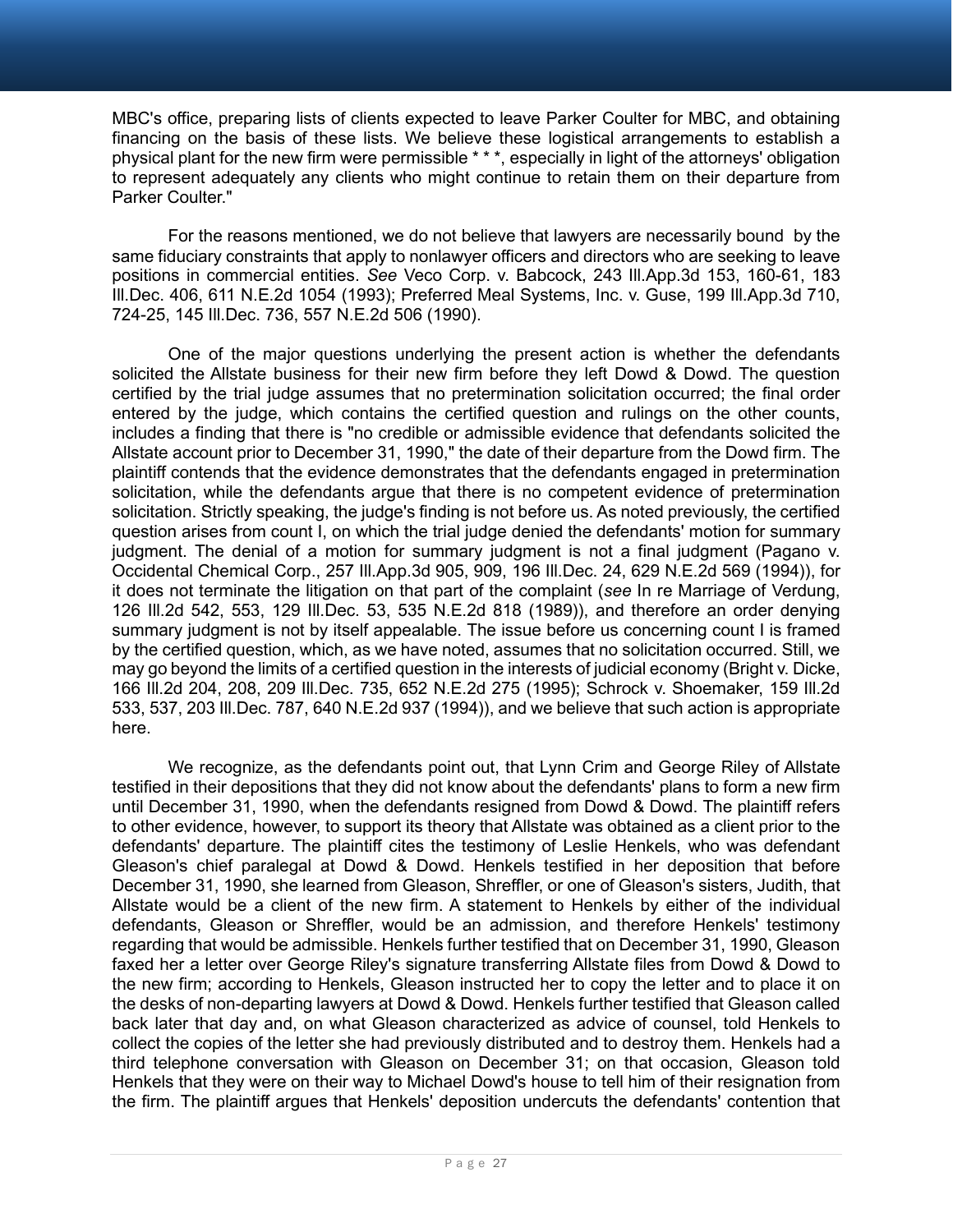on December 31, 1990, the defendants informed Michael Dowd of their departure before they talked to the Allstate executives.

The plaintiff also cites a credit memorandum prepared by David J. Varnerin, of Harris Bank. The memorandum states, "Allstate has been urging the Gleasons to break away from Dowd & Dowd and start their own firm"; "Allstate stands ready to give them as much business as they can handle"; "Discussions have been held with their principal client-Allstate. The firm has been assured that their invoices will be paid promptly within 30 days." These statements lend support to the plaintiff's contention that the defendants had obtained Allstate as a client prior to their departure from Dowd & Dowd.

Opposing this interpretation, the defendants point to an affidavit submitted by Varnerin in the proceedings below. In the affidavit, Varnerin states that no one associated with the new firm told him that Allstate or any other Dowd client had been contacted regarding the plan to leave the Dowd firm. Varnerin also asserts that his statement concerning Allstate's readiness to give them business was simply his conclusion. Regarding the statement in the credit memorandum, "Discussions have been held with their principal client-Allstate. The firm has been assured that their invoices will be paid promptly within 30 days," Varnerin insists in his affidavit that he was referring only to discussions that Dowd & Dowd had with Allstate, and that the word "firm" in the second sentence- "The firm has been assured \* \* \*" refers to Dowd & Dowd. We would observe, however, that the remainder of the paragraph in the credit memorandum conflicts with the explanation later given in Varnerin's affidavit. In the credit memorandum, the paragraph goes on to state, "And, since the firm will have the prior firm's office administrator, we can reasonably assume that bills will be generated and sent in a very prompt manner." Dowd & Dowd obviously was the "prior firm." Although the affidavit submitted by Varnerin was not directly contradicted by anything filed by the plaintiff, the affidavit and credit memorandum seem in certain respects to be irreconcilable.

In rejecting the request of the defendants for sanctions, which was based on the defendants' argument that the action was not well grounded in fact, the appellate court explained, "[P]laintiff was not obligated to believe Riley and Crim and, in fact, elicited credible testimony from other witnesses refuting Riley's and Crim's claims." 284 Ill.App.3d at 935, 220 Ill.Dec. 37, 672 N.E.2d 854. This statement is also apt here, and we believe that questions of fact remain concerning the defendants' possible pretermination solicitation of Allstate.

Cases have recognized that pretermination solicitation of clients by members of an existing firm for the benefit of a new firm rises to a breach of fiduciary duty. Vowell & Meelheim, P. C. v. Beddow, Erben & Bowen, P.A., 679 So.2d 637, 639 (Ala.1996); In re Silverberg, 81 A.D.2d 640, 641, 438 N.Y.S.2d 143, 144 (1981). As one commentator has explained:

"Although the ethical principles relating to the attorney-client relationship constrain a fairness inquiry concerning postwithdrawal competition by a former agent, pretermination competition by firm members is another matter. The principle of client choice is not, or at least should not be, so overpowering that it shields all pretermination competition by members of a firm." R. Hillman, Law Firms and Their Partners: The Law and Ethics of Grabbing and Leaving, 67 Tex. L.Rev. 1, 27 (1988).

The case law supports the trial judge's view, expressed in the proceedings below, that while lawyers who are planning to leave a firm may take preliminary logistical steps of obtaining office space and supplies, they may not solicit clients for their new venture. In Graubard Mollen Dannett & Horowitz v. Moskovitz, 86 N.Y.2d 112, 119-20, 629 N.Y. S.2d 1009, 1013, 653 N. E.2d 1179, 1183 (1995), the New York Court of Appeals observed: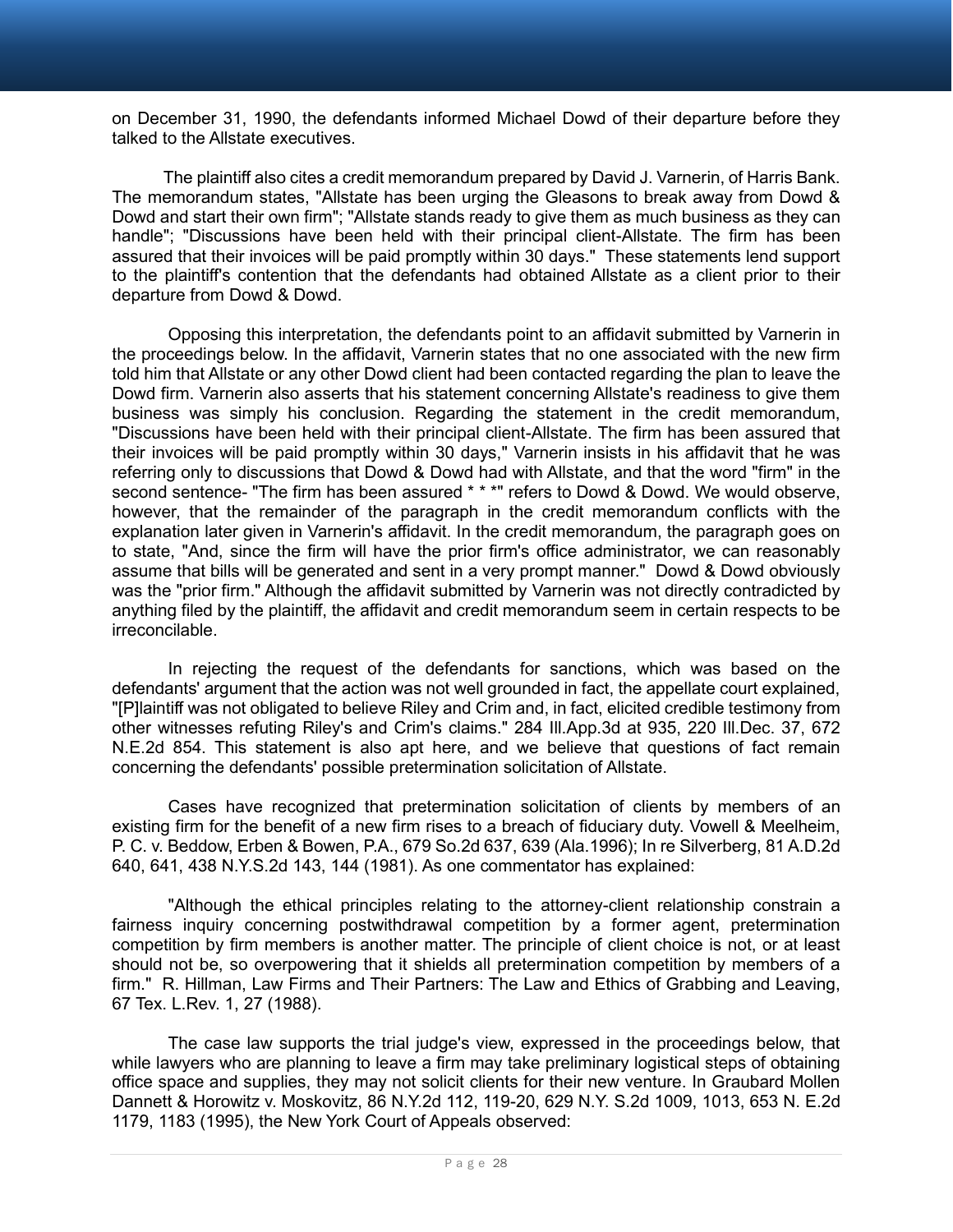"[A]s a matter of principle, preresignation surreptitious 'solicitation' of firm clients for a partner's personal gain the issue posed to us -is actionable. Such conduct exceeds what is necessary to protect the important value of client freedom of choice in legal representation, and thoroughly undermines another important value-the loyalty owed partners (including law partners), which distinguishes partnerships (including law partnerships) from bazaars."

Thus, proof of pretermination solicitation of clients by the defendants may establish a breach of their fiduciary duties.

Although much of the focus in the briefs is on the question of pretermination solicitation, the plaintiff points to other acts as also supporting its argument that the defendants breached their fiduciary duty. We note in passing some of the other allegations in the complaint, which might or might not be true. For example, the plaintiff alleges that the departing members improperly decided to pay off the existing firm's line of credit, in an effort to reduce their own potential liabilities and to improve their positions as borrowers for their new firm. The plaintiff believes that this decision by the departing members was a breach of the fiduciary duty they owed to the existing firm. In addition, the plaintiff alleges that the departing members usurped a corporate opportunity by hiring for the new firm persons who had been interviewed for positions at the Dowd firm. If established, this allegation could also support a claim for breach of fiduciary duty.

The record on appeal thus discloses a number of factual variables which present a range of possible conduct by the defendants but remain unresolved. Relevant here are the following comments by the court in Graubard Mollen Dannett & Horowitz v. Moskovitz, 86 N.Y.2d 112, 629 N.Y.S.2d 1009, 653 N.E.2d 1179 (1995):

"Given the procedural posture of the case before us, plainly this is not an occasion for drawing the hard lines. Factual variations can be crucial in determining whether an attorney's duties have been breached, and we cannot speculate as to what conclusions will follow from the facts yet to be found in the case before us. We can, however, set out certain broad parameters \* \* \*.

At one end of the spectrum, where an attorney is dissatisfied with the existing association, taking steps to locate alternative space and affiliations would not violate a partner's fiduciary duties. That this may be a delicate venture, requiring confidentiality, is simple common sense and well illustrated by the eruption caused by defendants' announced resignation in the present case. As a matter of ethics, departing partners have been permitted to inform clients with whom they have a prior professional relationship about their impending withdrawal and new practice, and to remind the client of its freedom to retain counsel of its choice [citations]. Ideally, such approaches would take place only after notice to the firm of the partner's plans to leave [citations].

At the other end of the spectrum, secretly attempting to lure firm clients (even those the partner has brought into the firm and personally represented) to the new association, lying to clients about their rights with respect to the choice of counsel, lying to partners about plans to leave, and abandoning the firm on short notice (taking clients and files) would not be consistent with a partner's fiduciary duties [citations]." Graubard, 86 N.Y.2d at 120-21, 629 N.Y.S.2d at 1013- 14, 653 N.E.2d at 1183-84.

This is a fact-intensive inquiry, and on remand the finder of fact will have to resolve a number of factual disputes before determining whether the defendants breached their fiduciary duty. Because of the provisional nature of the inquiry and the many unresolved factual questions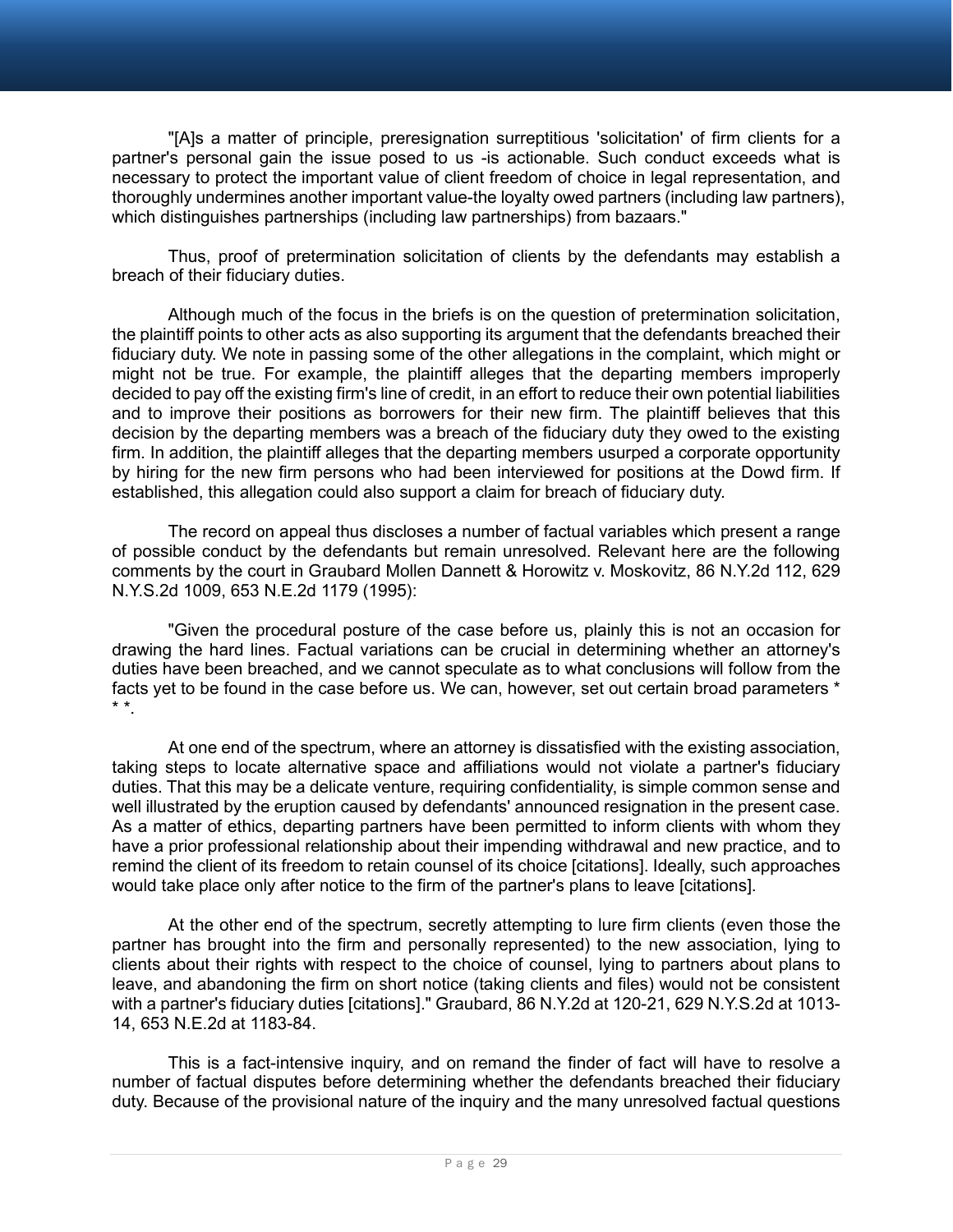that remain, mentioned above, we do not attempt on this occasion to offer an answer to the question certified by the trial judge.

II

We now turn to the other issues raised in this appeal. Count II of the plaintiff's secondamended complaint sought recovery from the defendants for breach of contract on several distinct grounds. The contracts involved were the employment agreements signed by Gleason and Shreffler as employees of the Dowd firm. Relevant here are the allegations in count II that the defendants breached their employment contracts by failing to give the Dowd firm 90 days' notice prior to their departures, by later attempting to solicit clients of the Dowd firm, and by later attempting to solicit other employees of the Dowd firm. According to count II, the employment agreements required the defendants to provide 90 days' notice of their intended departure from the firm and barred the defendants from subsequently representing Dowd & Dowd clients. The trial court granted summary judgment for the defendants on all three theories of recovery. On appeal, the plaintiff challenged the rulings with respect to the 90 day notice provision and the noncompetition covenant; the plaintiff did not challenge the ruling with respect to the solicitation of Dowd & Dowd employees. The appellate court held in favor of the plaintiff on the 90 day notice provision and in favor of the defendants on the noncompetition covenant. The parties challenge the appellate court's determinations, and we will consider these questions in turn.

## A

The defendants argue that the appellate court erred in ruling in favor of the plaintiff on the portion of count II of the second-amended complaint that alleged that the defendants breached their employment agreements by failing to give advance notice of their intended departures from the Dowd firm. We agree with the defendants that they did not violate the employment agreements, given the timing of their departures.

Paragraph 4 of the employment agreements signed by Gleason and Shreffler states:

"4. Term of Employment. The term of the Employee's employment hereunder shall be from the date hereof until the end of the Corporation's current fiscal year and from year to year thereafter, subject to termination at any time upon 90 days['] prior written notice either by the Corporation (acting by unanimous vote of the Board of Directors, excluding the Employee if he is a Board member) to the Employee or by the Employee to the Corporation."

The Dowd firm's fiscal year ended on December 31. The trial judge found that the defendants did not violate the notice provisions in their employment contracts; the judge construed the provision to mean that no notice at all was required during the last quarter of the year, an interpretation not advanced by the defendants. The appellate court took a different view, concluding that 90 days' written notice was always required, even at the end of the year.

The defendants argue that the terms of the contract must be enforced as they appear, and that the appellate court's interpretation departs from the text of the provision and renders a portion of it surplusage. The defendants maintain that notice is not required on the last day of the year, for the employment term expires then by its own terms. In response, the plaintiff maintains that the appellate court's requirement of 90 days' notice correctly fulfills the parties' intent by ensuring greater continuity in representing and serving clients when attorneys decide that they wish to leave.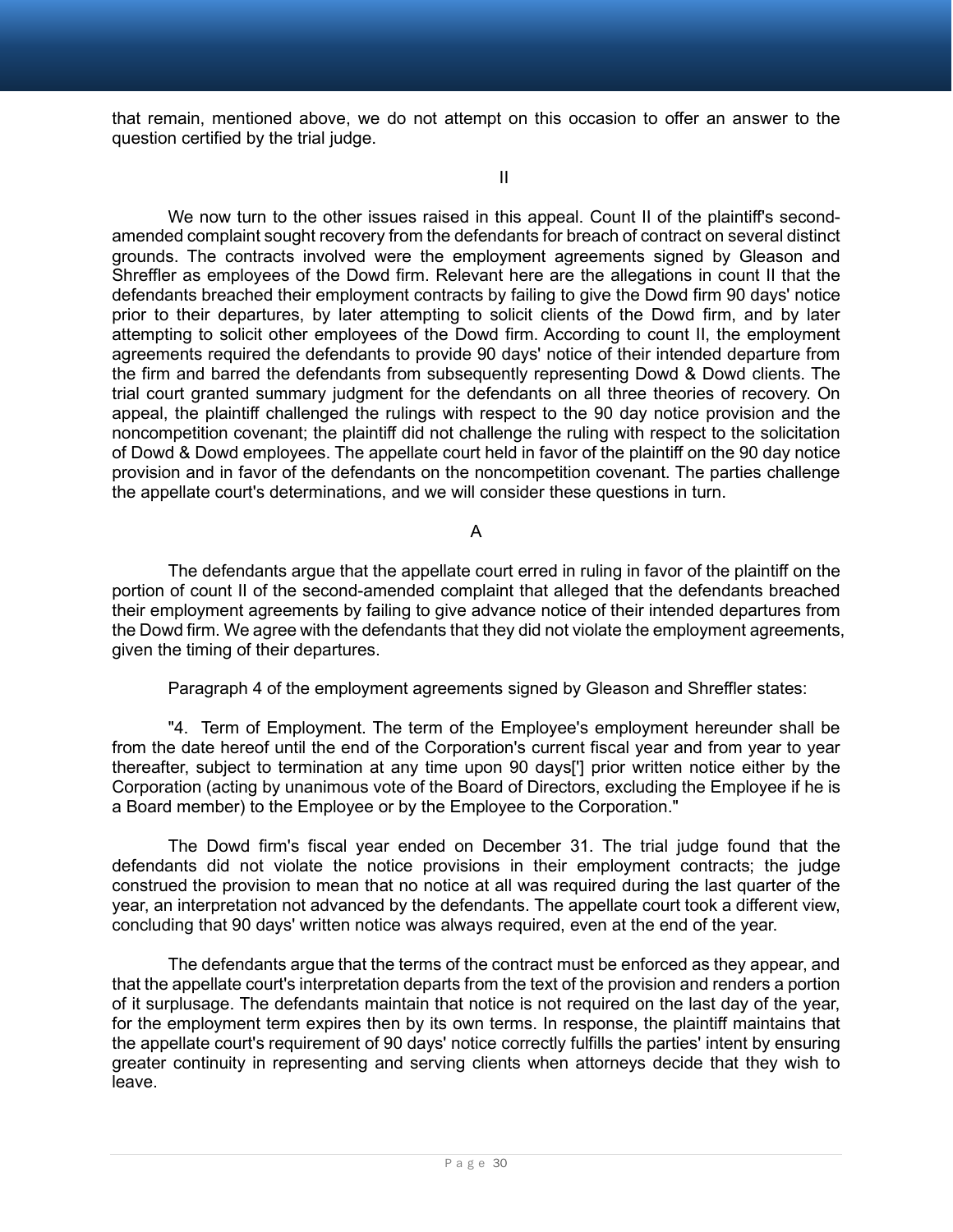The terms of an agreement, if not ambiguous, should generally be enforced as they appear (P.A. Bergner & Co. v. Lloyds Jewelers, Inc., 112 Ill.2d 196, 203, 97 Ill.Dec. 415, 492 N.E.2d 1288 (1986)), and those terms will control the rights of the parties (Midland Management Co. v. Helgason, 158 Ill.2d 98, 103, 196 Ill.Dec. 671, 630 N.E.2d 836 (1994)). Moreover, any ambiguity in the terms of a contract must be resolved against the drafter of the disputed provision. Duldulao v. St. Mary of Nazareth Hospital Center, 115 Ill.2d 482, 493, 106 Ill.Dec. 8, 505 N.E.2d 314 (1987).

We agree with the defendants that the terms of the agreement are not ambiguous. As the defendants observe, the agreement affords an employee two alternative ways of terminating his or her employment: first, by not renewing that employment when it expires by its own terms each December 31, the close of the firm's fiscal year, or, second, by providing 90 days' written notice of termination. When Gleason and Shreffler informed Michael Dowd on December 31, 1990, that they would no longer be members of the firm, they fulfilled their obligations under the language of paragraph 4 of the employment contract. To require 90 days' notice in all instances, as the plaintiff argues and the appellate court held, makes meaningless the contract phrase "from year to year thereafter," regarding the period of employment. Courts will generally avoid interpretations that render contract terms surplusage (Hufford v. Balk, 113 Ill.2d 168, 172, 100 Ill.Dec. 564, 497 N.E.2d 742 (1986)), and accordingly we reject the plaintiff's interpretation.

B

The plaintiff, seeking cross relief, contends that the appellate court erred in refusing to enforce the noncompetition covenants contained in Gleason's and Shreffler's employment agreements. As we have noted, these covenants formed one of the bases for the plaintiff's breach of contract claim, in count II, against Gleason and Shreffler.

The noncompetition clause at issue states:

"10. Nonsolicitation. During the term of this Agreement and for a period of two (2) years following the termination of this Agreement, the Employee will not directly or indirectly, solicit or endeavor to entice away any clients of the Corporation without the prior written consent of the Corporation. For the purpose of this subsection, the term 'solicit' shall mean to call or contact or to lend assistance in any way to any person or entity in calling or contacting a client of the Corporation in a manner detrimental to the business of the [C]orporation \* \* \*."

The appellate court believed that the provisions violated Rule 5.6 of the Rules of Professional Conduct and that Rule 5.6 therefore precluded their enforcement. 284 Ill.App.3d at 932-33, 220 Ill.Dec. 37, 672 N.E.2d 854; see also Stevens v. Rooks Pitts & Poust, 289 Ill.App.3d 991, 225 Ill.Dec. 48, 682 N.E.2d 1125 (1997) (following decision of appellate court in this case and applying rule to preexisting contract). Rule 5.6, which took effect August 1, 1990, after the employment agreements in question were signed, provides:

"A lawyer shall not participate in offering or making:

(a) a partnership or employment agreement that restricts the rights of a lawyer to practice after termination of the relationship, except an agreement concerning benefits upon retirement \* \* \*." 134 Ill.2d R. 5.6(a).

The plaintiff contends that Rule 5.6 should not be applied to invalidate contract clauses entered into prior to the effective date of the rule, noting that Gleason signed her employment agreement in 1988 and that Shreffler signed his in 1989. The plaintiff maintains that the language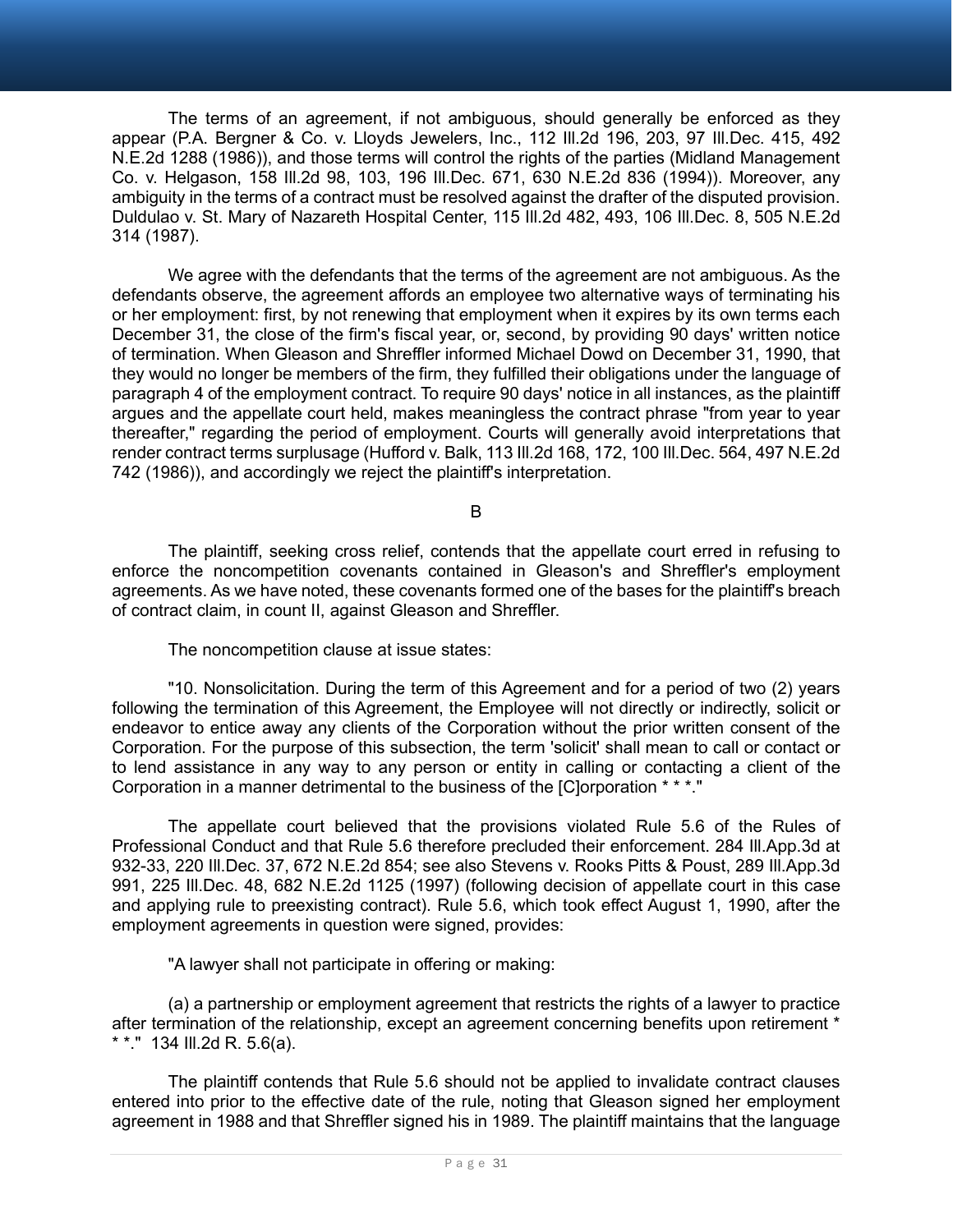of the rule indicates that it is not to be given retroactive effect and, moreover, that retroactive operation would result in an unconstitutional impairment of contracts.

We believe that Rule 5.6 may have retroactive effect and therefore bars the present enforcement of noncompetition covenants entered into prior to the effective date of the rule. Contrary to the plaintiff's argument, the prohibition of the rule is not expressed in the future tense and is not limited by its terms to contract provisions formed after its effective date. We recognize, of course, that Rule 2-108 of the Code of Professional Responsibility, the predecessor to Rule 5.6, did not contain a similar prohibition. Still, "the law cannot enforce a contract which it prohibits" (Sibley v. Health & Hospitals' Governing Comm'n, 22 Ill.App.3d 632, 637, 317 N.E.2d 642 (1974)), and we believe that enforcement of the provisions at issue would violate the important considerations of public policy that underlie the prohibition found in Rule 5.6. The rule is designed both to afford clients greater freedom in choosing counsel and to protect lawyers from onerous conditions that would unduly limit their mobility. 2 G. Hazard & W. Hodes, The Law of Lawyering: A Handbook on the Model Rules of Professional Conduct § 5.6:201, at 824 (Supp.1997). Consistent with that rationale, we conclude that the noncompetition covenants in the employment agreements conflict with Rule 5.6 and may not be enforced.

The plaintiff also contends that application of Rule 5.6 to the contract provisions at issue here would result in an unconstitutional impairment of contracts, in violation of the Illinois Constitution (III. Const. 1970, art. I, § 16 ("No \* \* \* law impairing the obligation of contracts \* \* \* shall be passed")). As a general principle, however, judicial decisions are not subject to the prohibition against impairment of contracts. Phelps v. Elgin, Joliet & Eastern Ry. Co., 28 Ill.2d 275, 280, 191 N.E.2d 241 (1963); Prall v. Burckhartt, 299 Ill. 19, 42, 132 N.E. 280 (1921). Thus, if the promulgation of Rule 5.6 is understood to be a judicial decision and not an act of legislation, then the plaintiff cannot be heard to argue that application of the rule to the contract provisions at issue here results in an unconstitutional impairment of contracts. Assuming, without deciding, that judicial action like the promulgation of a court rule may fall within the interdiction of the contracts clause, as the plaintiff suggests, we still do not believe that such an objection will lie here. In resolving this question, we will apply federal case law interpreting the corresponding provision of the United States Constitution. U.S. Const., art. I, § 10. Under this line of authority, the first step in determining whether the contract clause has been violated is to ask whether the change in law substantially impairs a contractual relationship. General Motors Corp. v. Romein, 503 U.S. 181, 186, 112 S.Ct. 1105, 1109, 117 L.Ed.2d 328, 337 (1992); Allied Structural Steel Co. v. Spannaus, 438 U.S. 234, 244, 98 S.Ct. 2716, 2722, 57 L.Ed.2d 727, 736 (1978). "The severity of the impairment measures the height of the hurdle the state legislation must clear." Allied Structural Steel, 438 U.S. at 245, 98 S.Ct. at 2723, 57 L.Ed.2d at 736-37. We do not believe that the change in law at issue here operated as a substantial impairment of the parties' contract. The noncompetition provision represented a small part of the contract, and it came into play only when an employee left the Dowd firm. Accordingly, we do not believe that the mandated elimination of that provision represented an invalid impairment of contract.

Moreover, courts will not enforce contract terms that violate public policy. American Federation of State, County & Municipal Employees v. Department of Central Management Services, 173 Ill.2d 299, 317-18, 219 Ill.Dec. 501, 671 N.E.2d 668 (1996); Beneficial Development Corp. v. City of Highland Park, 161 Ill.2d 321, 330-31, 204 Ill.Dec. 211, 641 N.E.2d 435 (1994). As we have noted, the foundation for Rule 5.6 rests on considerations of public policy, and it would be inimical to public policy to give effect to the offending provisions.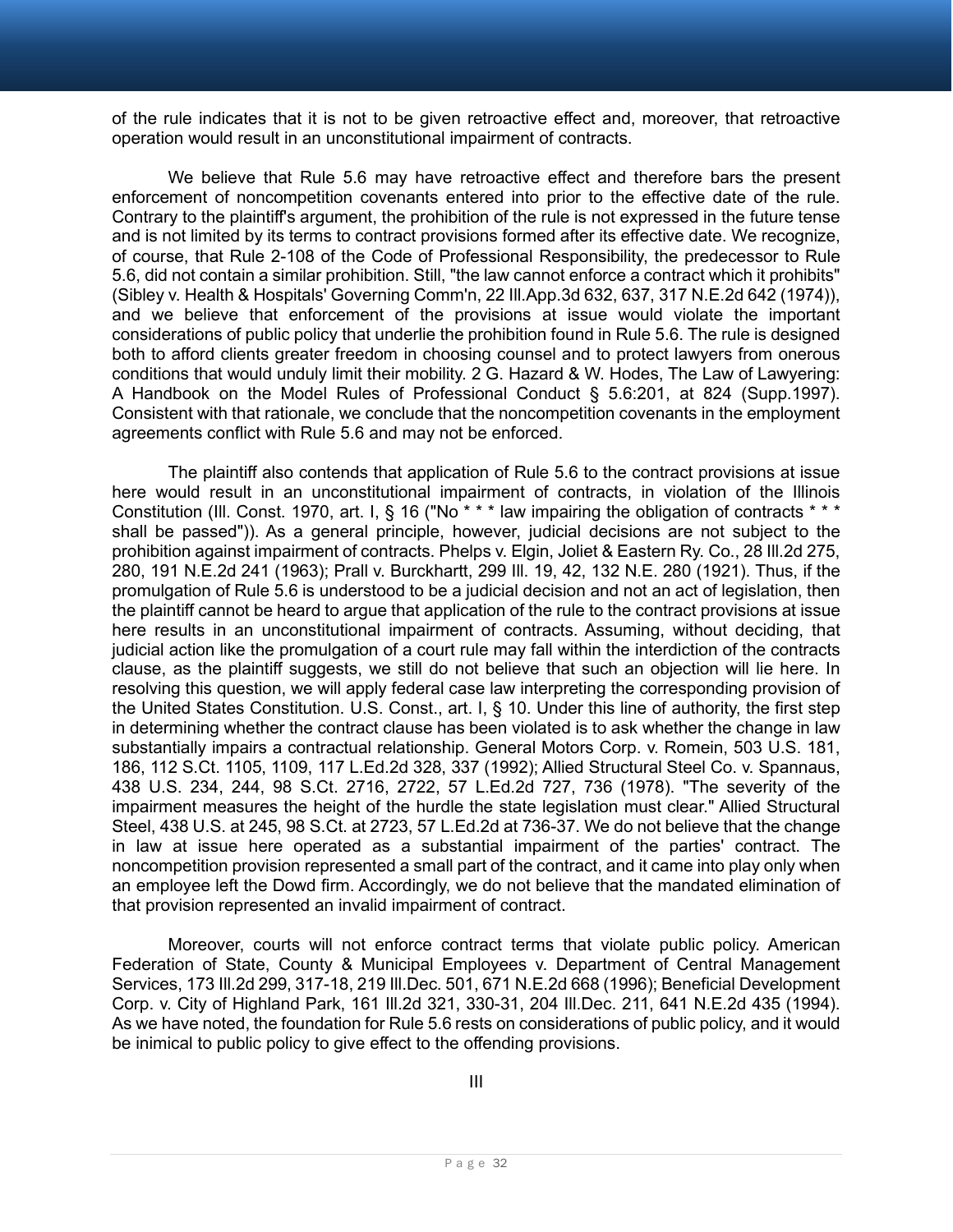The defendants next argue that the appellate court erred in reinstating count III of the plaintiff's second amended complaint, which sought recovery on a theory of tortious interference with prospective economic advantage. Count III alleged that the defendants, prior to their departure from Dowd & Dowd, improperly solicited Allstate as a client and took various steps to establish a new firm that would be capable of representing Allstate once the departure was completed. The trial judge had granted the defendants summary judgment on this count.

A motion for summary judgment may be granted only when "the pleadings, depositions, and admissions on file, together with the affidavits, if any, show that there is no genuine issue as to any material fact and that the moving party is entitled to a judgment as a matter of law." 735 ILCS 5/2-1005(c) (West 1996). In ruling on a motion for summary judgment, the trial court must consider the pleadings, depositions, and affidavits strictly against the movant and in favor of the opposing party. Kolakowski v. Voris, 83 Ill.2d 388, 398, 47 Ill.Dec. 392, 415 N.E.2d 397 (1980). Summary judgment "is a drastic means of disposing of litigation," and therefore it should be granted only when the movant's right to the relief "is clear and free from doubt." Purtill v. Hess, 111 Ill.2d 229, 240, 95 Ill.Dec. 305, 489 N.E.2d 867 (1986). Our review of an order granting summary judgment is de novo. Crum & Forster Managers Corp. v. Resolution Trust Corp., 156 Ill.2d 384, 390, 189 Ill.Dec. 756, 620 N.E.2d 1073 (1993)

In Fellhauer v. City of Geneva, 142 Ill.2d 495, 511, 154 Ill.Dec. 649, 568 N.E.2d 870 (1991), this court described the elements of a cause of action for tortious interference with prospective economic advantage: "It is generally recognized by the Illinois courts \* \* \* that to prevail on a claim for tortious interference with a prospective economic advantage, a plaintiff must prove: (1) his reasonable expectation of entering into a valid business relationship; (2) the defendant's knowledge of the plaintiff's expectancy; (3) purposeful interference by the defendant that prevents the plaintiff's legitimate expectancy from ripening into a valid business relationship; and (4) damages to the plaintiff resulting from such interference. [Citations.]" As the appellate court below found, although a lawyer-client relationship is terminable at the will of the client (In re Estate of Callahan, 144 Ill.2d 32, 37-38, 161 Ill.Dec. 339, 578 N.E.2d 985 (1991)), the gravamen of the charge is interference with an existing relationship, and the absence of an enforceable contract does not bar recovery (Anderson v. Anchor Organization for Health Maintenance, 274 Ill.App.3d 1001, 1013, 211 Ill.Dec. 213, 654 N.E.2d 675 (1995)).

The defendants contend that allowing the plaintiff to go forward with a cause of action under count III is incompatible with the substantial body of case law recognizing that a client may discharge an attorney at any time, with or without cause. Balla v. Gambro, Inc., 145 Ill.2d 492, 503, 164 Ill.Dec. 892, 584 N.E.2d 104 (1991); In re Estate of Callahan, 144 Ill.2d 32, 37-38, 161 Ill.Dec. 339, 578 N.E.2d 985 (1991); Rhoades v. Norfolk & Western Ry Co., 78 Ill.2d 217, 227-28, 35 Ill.Dec. 680, 399 N.E.2d 969 (1979). We do not agree.

"Third party inducement of breaches of contract or unjustifiable interference by third parties in business relationships between attorneys and clients have been held actionable in numerous cases." Herman v. Prudence Mutual Casualty Co., 41 Ill.2d 468, 472-73, 244 N.E.2d 809 (1969). The focus here is not on the conduct of the client in terminating the relationship, but on the conduct of the party inducing the breach or interfering with the expectancy. Unlike the actions involved in the cases recognizing the client's right of discharge, the plaintiff's claim here is directed not at the client, but at the party allegedly responsible for causing the termination of the relationship. Moreover, to prevail on the claim, a plaintiff must show not merely that the defendant has succeeded in ending the relationship or interfering with the expectancy, but "purposeful interference" -that the defendant has committed some impropriety in doing so. Restatement (Second) of Torts § 766B, Comment a (1979) ("In order for the actor to be held liable, this Section requires that his interference be improper"); Mittelman v. Witous, 135 Ill.2d 220, 251,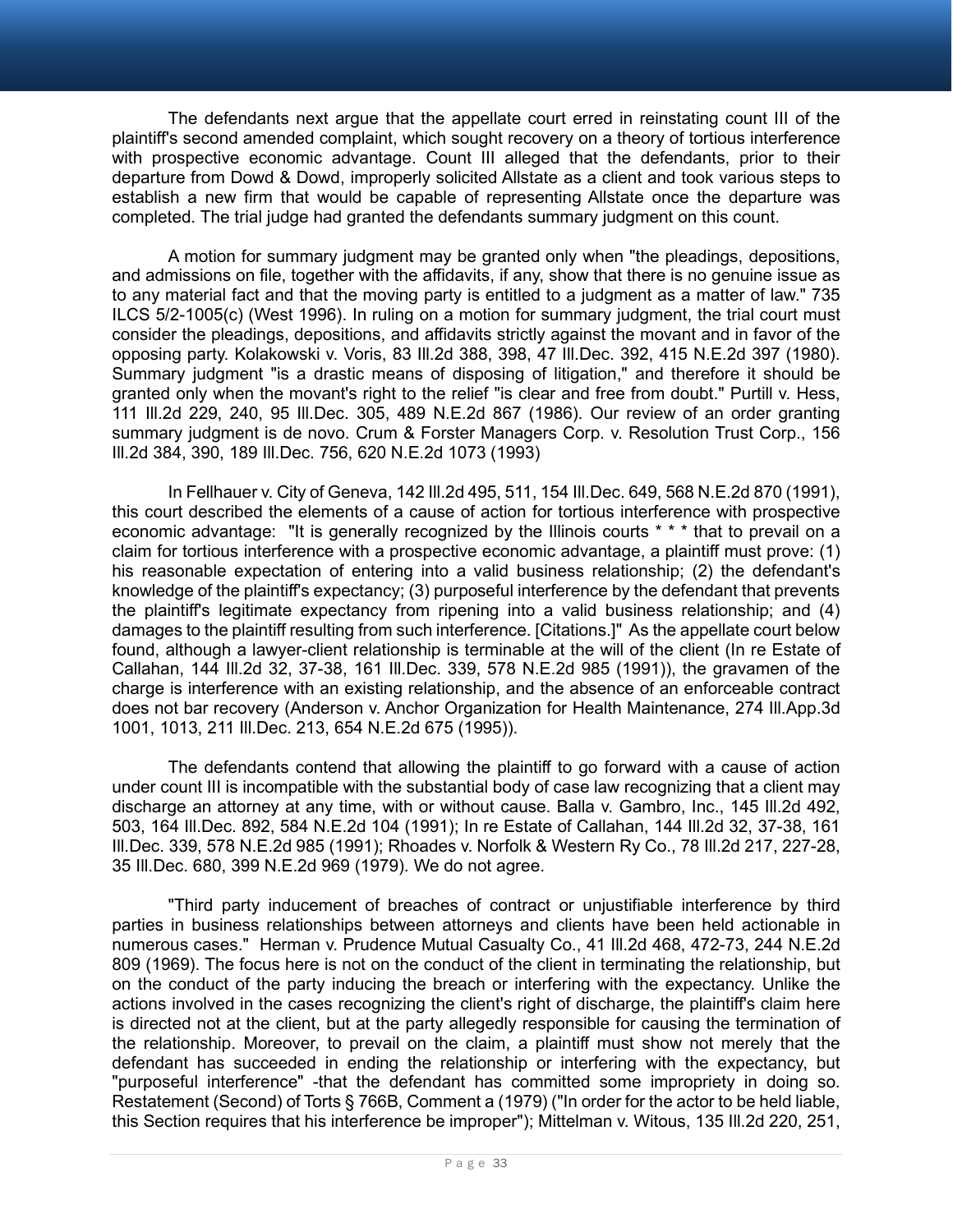142 Ill.Dec. 232, 552 N.E.2d 973 (1989); La Rocco v. Bakwin, 108 Ill.App.3d 723, 730, 64 Ill.Dec. 286, 439 N.E.2d 537 (1982).

In the present case, the plaintiff alleges in count III of the second-amended complaint that the defendants committed the tort through their various predeparture activities. If the defendants engaged in the actions alleged by the plaintiff-and on review of an order granting summary judgment, we must assume that they did-then we believe that a cause of action for tortious interference with prospective economic advantage could lie. We believe that there are material issues of fact that preclude entry of summary judgment in favor of the defendants on this count. As we have noted, in discussing the scope and nature of the defendants' fiduciary duties, numerous factual questions exist regarding the defendants' conduct prior to their departure from the Dowd firm, including the possible solicitation of Allstate as a client, and the steps taken by the defendants in establishing their new firm.

IV

In its second and final contention as cross-appellant, the plaintiff argues that the appellate court erred in dismissing the conspiracy count, count VI, brought in the plaintiff's second-amended complaint against the new firm, Gleason, McGuire & Shreffler, formed by the departing members. The appellate court believed that the conspiracy count was duplicative of other counts of the complaint.

Illinois recognizes civil conspiracy as a distinct cause of action. Adcock v. Brakegate, Ltd, 164 Ill.2d 54, 62, 206 Ill.Dec. 636, 645 N.E.2d 888 (1994). Although the allegations in the conspiracy count against the firm of Gleason, McGuire & Shreffler mirror allegations made elsewhere in the complaint, the elements of the cause of action are distinct, and are not subsumed under another theory of recovery pleaded by the plaintiff. In addition, Gleason, McGuire & Shreffler is a named defendant in the civil conspiracy count, and not elsewhere. We agree with the plaintiff that dismissal of the conspiracy count as duplicative of other theories of recovery alleged in the complaint is, at this point in the proceedings, premature. A plaintiff may plead and prove multiple causes of action, though it may obtain only one recovery for an injury. Congregation of the Passion, Holy Cross Province v. Touche Ross & Co., 159 Ill.2d 137, 172, 201 Ill.Dec. 71, 636 N.E.2d 503 (1994); Dial v. City of O'Fallon, 81 Ill.2d 548, 558, 44 Ill.Dec. 248, 411 N.E.2d 217 (1980). Here, the conspiracy count simply represents an alternative theory of liability.

V

The defendants raise one further issue on appeal, contending that the appellate court improperly denied their motions for sanctions against the plaintiff and its counsel. The defendants sought sanctions on two separate grounds, arguing that the plaintiff's circuit court pleadings and the plaintiff's appellate court brief violated rules of this court. The appellate court denied relief on both grounds, and the defendants renew here their requests for sanctions.

Supreme Court Rule 137 addresses the signing of pleadings, motions, and other papers in the circuit courts. The rule provides, in pertinent part:

"The signature of an attorney or party constitutes a certificate by him that he has read the pleading, motion or other paper; that to the best of his knowledge, information, and belief formed after reasonable inquiry it is well grounded in fact and is warranted by existing law or a good-faith argument for the extension, modification, or reversal of existing law, and that it is not interposed for any improper purpose, such as to harass or to cause unnecessary delay or needless increase in the cost of litigation." 155 Ill.2d R. 137.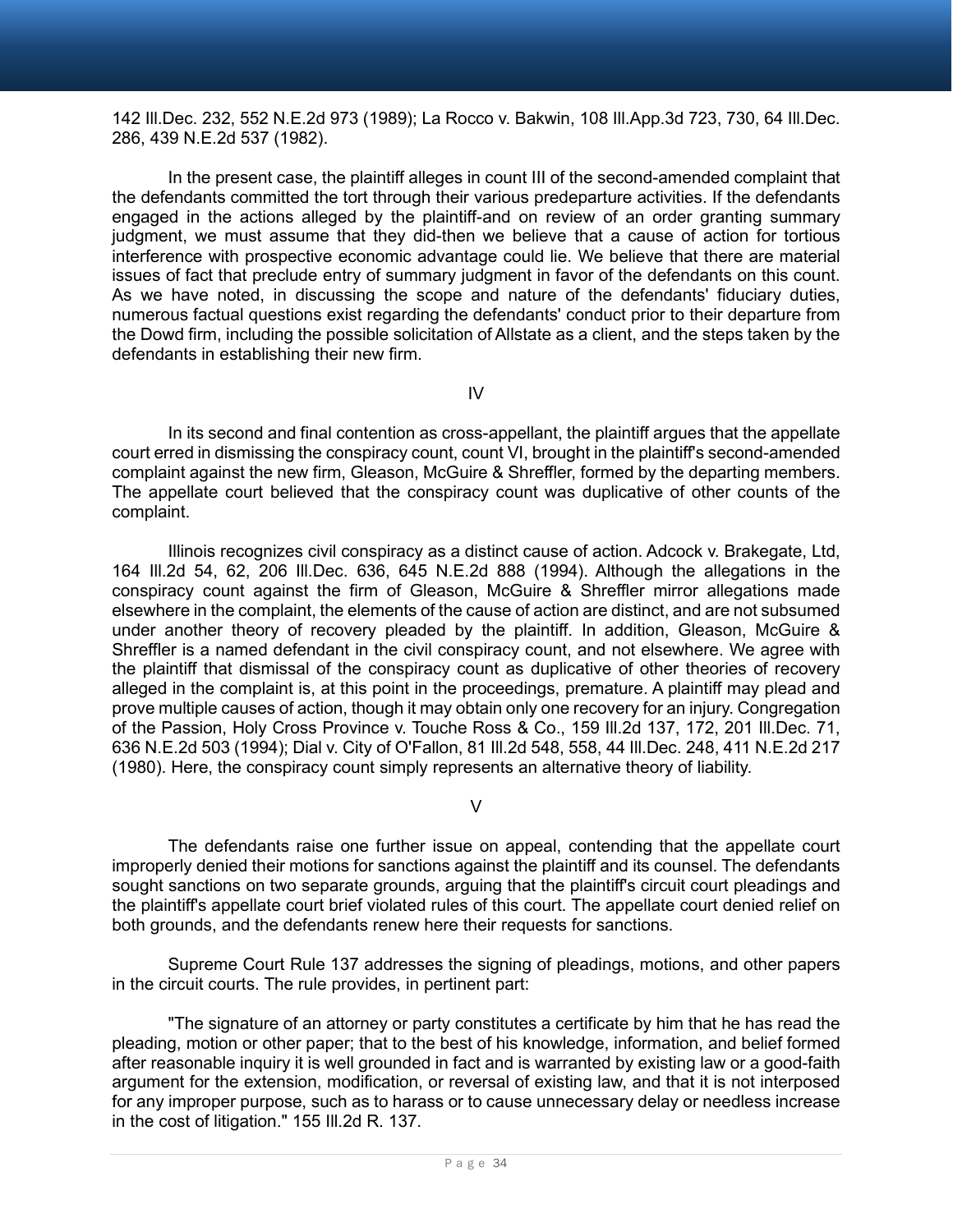Rule 137 also authorizes a court to impose sanctions on lawyers and parties who violate its terms.

Because Rule 137 is penal in nature, it will be strictly construed. Reyes v. Compass Health Care Plans, 252 Ill.App.3d 1072, 1078, 192 Ill.Dec. 286, 625 N.E.2d 246 (1993); see Yassin v. Certified Grocers of Illinois, Inc., 133 Ill.2d 458, 467, 141 Ill.Dec. 791, 551 N.E.2d 1319 (1990) (discussing predecessor provision, section 2-611 of the Code of Civil Procedure (Ill.Rev.Stat.1987, ch. 110, par. 2-611)). The decision whether to impose sanctions under Rule 137 is committed to the sound discretion of the circuit judge, and that decision will not be overturned unless it represents an abuse of discretion. Spiegel v. Hollywood Towers Condominium Ass'n, 283 Ill.App.3d 992, 1001, 219 Ill.Dec. 436, 671 N.E.2d 350 (1996); Bennett & Kahnweiler, Inc. v. American National Bank & Trust Co., 256 Ill.App.3d 1002, 1007, 194 Ill.Dec. 929, 628 N.E.2d 426 (1993).

The judge here denied the defendants' request for sanctions under Rule 137, and we cannot say that his determination was an abuse of discretion. The defendants first argue that the plaintiff initiated the present action without having made reasonable inquiry. In support of this contention, the defendants point to Michael Dowd's statement in his deposition that the present action was brought even though no investigation had been conducted into the question whether the defendants solicited the Allstate account before leaving the Dowd firm. As we have already noted, however, evidence exists supporting the plaintiff's claim that pretermination solicitation occurred, and therefore we do not believe that sanctions would be appropriate under this theory.

The defendants next argue that the suit was not well grounded in fact because Allstate's Riley and Crim both repeatedly denied, in their deposition testimony, that any solicitation of the client occurred before December 31, 1990, when Gleason and Shreffler left the Dowd firm. Again, as we have noted, other evidence exists that supports the plaintiff's contention; as the appellate court observed, the plaintiff "was not obligated to believe Riley and Crim." 284 Ill.App.3d at 935, 220 Ill.Dec. 37, 672 N.E.2d 854.

The defendants also argue that existing law did not support the plaintiff's breach of contract claims against Gleason and Shreffler for their alleged violations of noncompetition provisions in their employment agreements. As we concluded earlier in this opinion, the noncompetition provisions are unenforceable. We do not agree with the defendants, however, that the theory of recovery was so clearly lacking in merit that sanctions would be warranted under Rule 137.

Finally, the defendants contend that suit was brought for an improper purpose, citing Michael Dowd's comment in his deposition that he initiated the action to obstruct Gleason and Shreffler in their efforts to take away the Dowd firm's major client. We do not agree with the defendants that Dowd's remark betrays a sanctionable purpose for the litigation. The plaintiff may ultimately prevail on several theories of recovery against the defendants, and we cannot say that the action lacks a proper purpose.

Separately, the defendants argue that sanctions should be imposed for the brief filed by the plaintiff as appellant in the appellate court; the defendants contend that the statement of facts appearing in the plaintiff's brief was improperly argumentative. Supreme Court Rule 341(e)(6) requires an appellant to provide an accurate and fair statement of facts (155 Ill.2d R. 341(e)(6)); Rule 375(a) permits a court to impose sanctions on a party for violations of our appellate practice rules (155 Ill.2d R. 375(a)).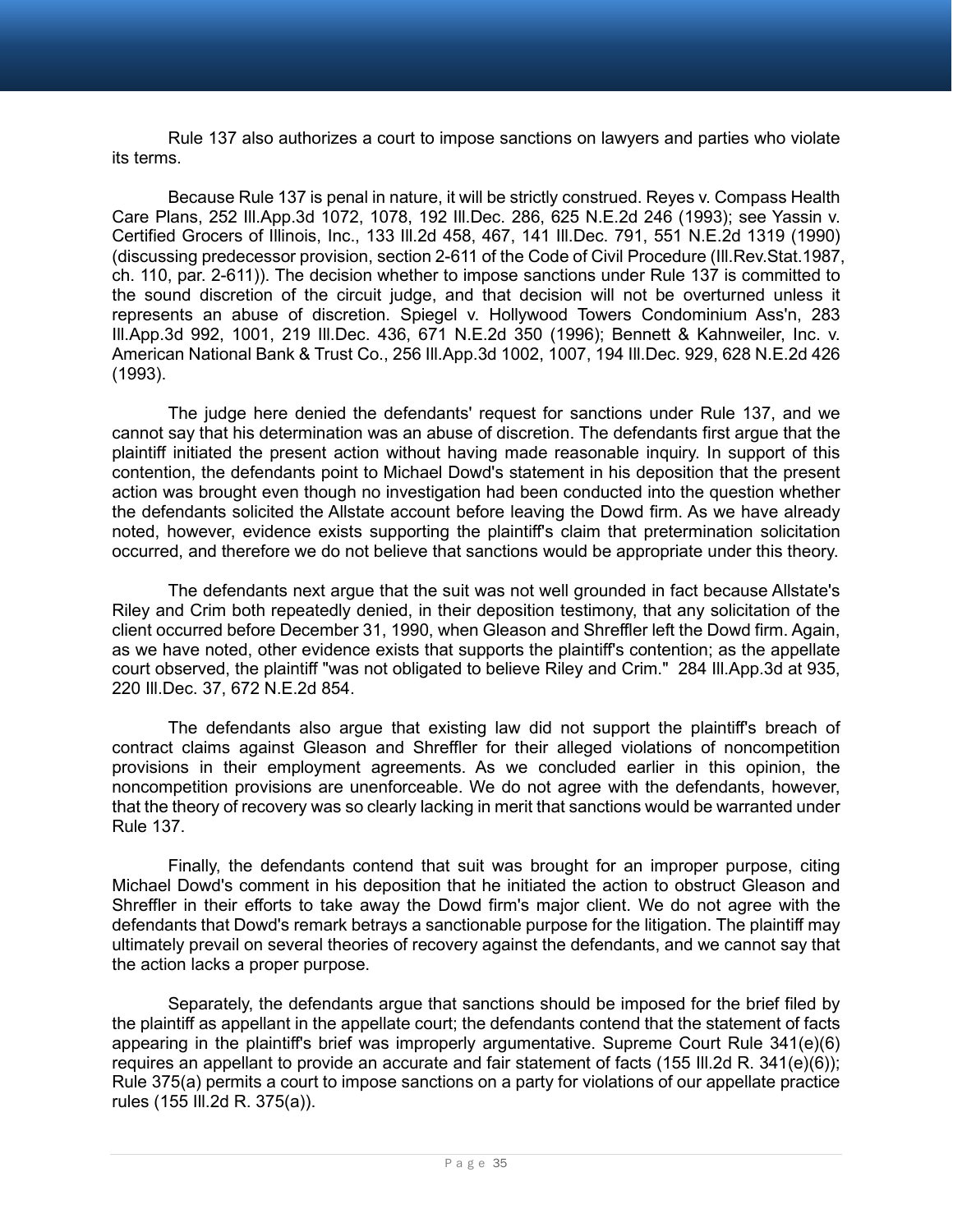The defendants have attached to their brief before this court a copy of the disputed portions of the plaintiff's appellate court brief. We have examined the challenged brief, and we agree with the appellate court's assessment that the contents of the brief do not warrant the imposition of sanctions under Rule 375(a). 284 Ill.App.3d at 922-23, 220 Ill.Dec. 37, 672 N.E.2d 854.

For the reasons stated, the judgment of the appellate court is affirmed in part and reversed in part and the cause is remanded to the circuit court of Cook County for further proceedings not inconsistent with this opinion.

Appellate court judgment affirmed in part and reversed in part; circuit court judgment affirmed in part and reversed in part; cause remanded.

BILANDIC and HEIPLE, JJ., took no part in the consideration or decision of this case.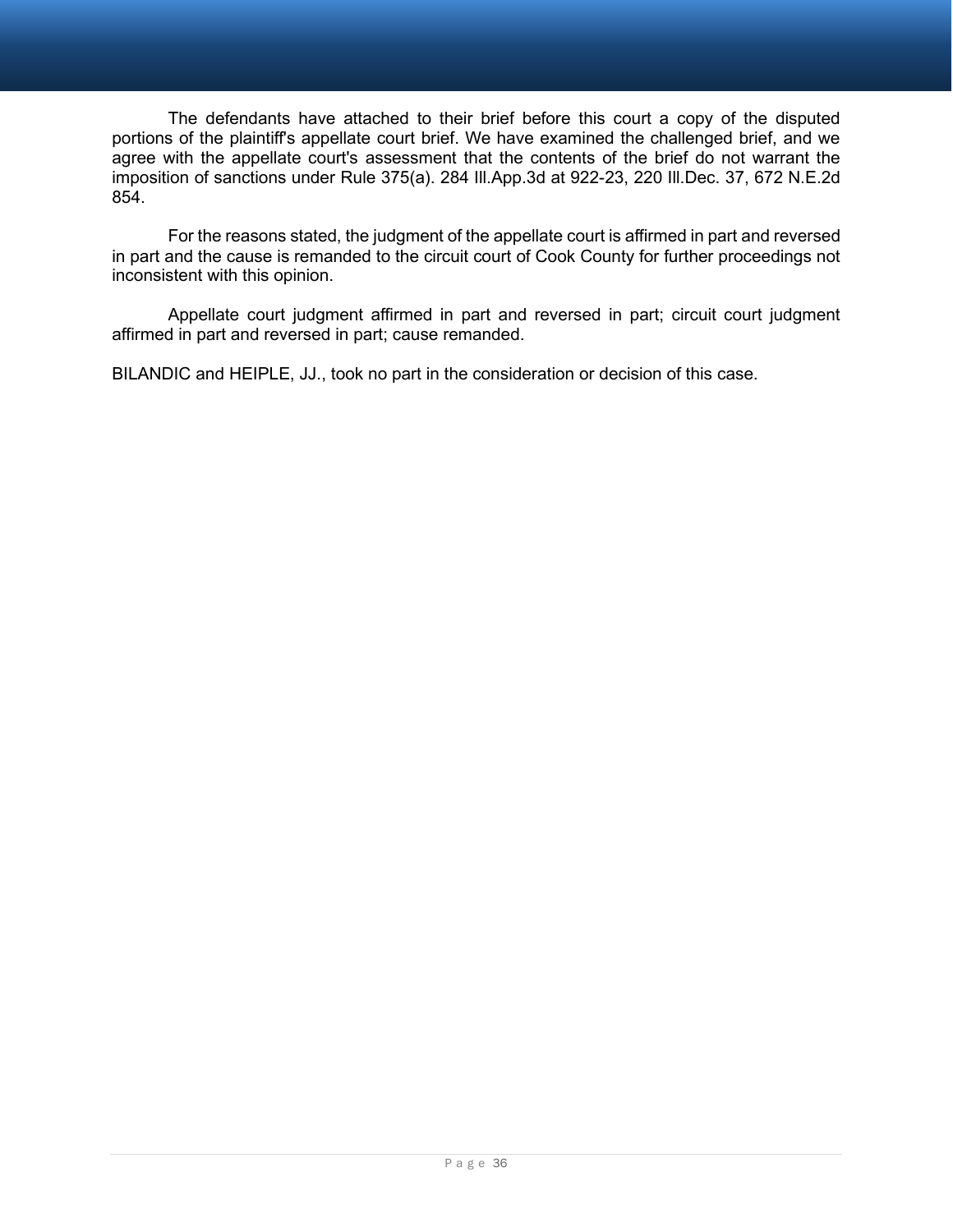<span id="page-36-0"></span>No. 1-01-1002

## **DOWD and DOWD, LTD.,**

| Plaintiff-Appellee,                                     | Appeal from the<br>Circuit Court of<br><b>Cook County</b> |
|---------------------------------------------------------|-----------------------------------------------------------|
| V.<br>NANCY J. GLEASON, DOUGLAS G.<br><b>SHREFFLER,</b> | No. 98 L 5429                                             |
| and GLEASON, McGUIRE AND<br><b>SHREFFLER,</b>           | Honorable<br>Loretta Douglas,<br>Judge Presiding.         |

 $\lambda$ 

Defendants-Appellants.

JUSTICE O'MALLEY delivered the opinion of the court:

Plaintiff, Dowd & Dowd, Ltd. (Dowd), filed suit against Nancy J. Gleason and Douglas G. Shreffler (defendants), after they resigned as shareholders (partners) of Dowd and opened a new law firm, Gleason, McGuire and Shreffler (GMS). While working at Dowd, Nancy Gleason managed the Allstate Insurance Company (Allstate) account. When the new firm was formed, Allstate moved its business to the new law firm. Dowd filed suit against defendants, alleging breach of fiduciary duty, breach of employment contract, tortious interference with prospective economic advantage and civil conspiracy.

The case was heard in a bench trial. In February 2001, the court entered a judgment in favor of Dowd and denied defendants' mistrial motion. In March 2001, the court found that there was no reason to delay enforcement or appeal. Defendants now appeal.

The following issues are presented for review by defendants: (1) whether the decision below misinterpreted the law as to attorneys and client retention;

(2) whether the decision below improperly used a finding of credibility to supercede failure of proof;

(3) whether the court erred in denying defendants' motion for a mistrial after receiving and considering inadmissible "bad acts" testimony and accusing defendants of fraud and professional misconduct, and delaying issuing its decision for 18 months; and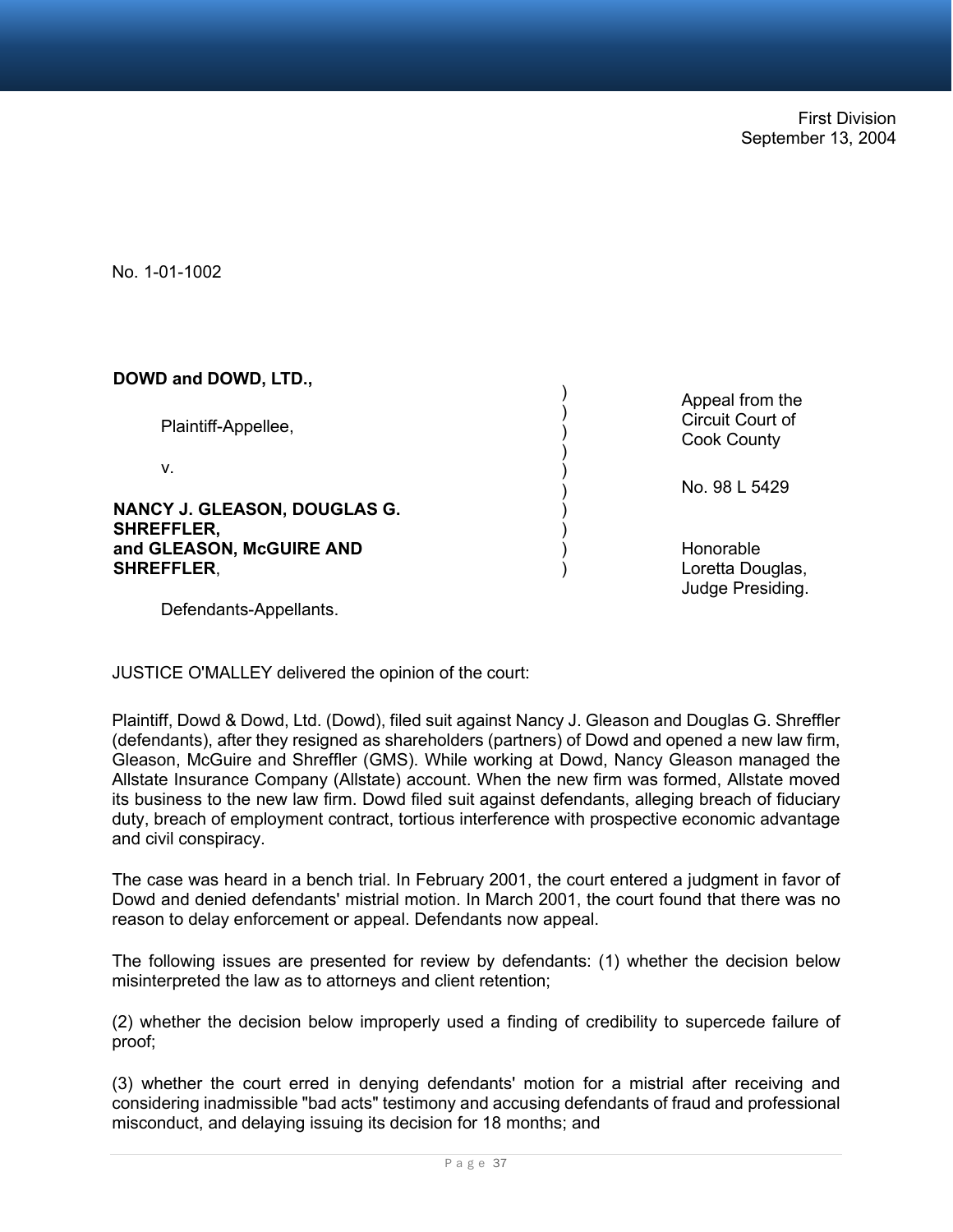(4) whether the trial court's determination of damages was in error.

## BACKGROUN[D\(1\)](http://www.state.il.us/court/Opinions/AppellateCourt/2004/1stDistrict/September/HTML/1011002.htm#N_1_#N_1_)

Dowd & Dowd is a law firm. In 1975 or 1976, Northbrook Excess and Surplus Insurance Company, a subsidiary of Allstate, retained Dowd for advice on insurance coverage of claims that were being made against Allstate's policyholders for injuries arising from exposure to asbestos products. Nancy Gleason, one of the defendants here, joined Dowd in 1977 as an attorney and for the next 13 years became the primary person handling the Allstate account. Lynn Crim was the head of Allstate's claims department and supervisor to George Riley, a manager in the claims department. Between 1987 and December 1990, Crim spoke with Nancy Gleason on a daily basis and spoke with Mike Dowd, the senior partner, "[r]arely."

On August 7, 1990, Dowd paralegal Leslie Henkels met with Judy Gleason (an attorney at Dowd and wife of Douglas Shreffler), Nancy Gleason (an attorney and niece of principal partner Mike Dowd), and Maureen Henegan (a Dowd secretary). During that meeting, Judy Gleason indicated that Patrick Dowd (son of Mike Dowd<sup>(2)</sup>) was being promoted to partnership status and that she and the others were leaving the firm. On or about September 25, there was a partners meeting and Patrick's appointment was announced. Following the appointment of Patrick Dowd to partner, Nancy Gleason, Douglas Shreffler and Judith Gleason began investigating the possibility of establishing a new, separate law firm. They decided to take preliminary steps to form that firm and by December 1990, GMS had located office space, ordered furniture and equipment and initiated a banking relationship with the Harris Bank.

On December 31, 1990, Nancy Gleason and Shreffler resigned from Dowd and with Philip McGuire and Judith Gleason, started the GMS law firm. On December 31, 1990, Nancy Gleason and Shreffler went to Mike Dowd's home "in the late morning" to inform him of their resignations as officers and directors of Dowd. Crim of Allstate gave Gleason the charge of moving Allstate's cases that were currently with Dowd to the new firm. Crim testified that he learned of Gleason's new firm on December 31, 1990, "first thing in the morning."

## PROCEDURAL HISTORY

Dowd brought this action against Gleason, Shreffler and GMS, seeking imposition of a constructive trust on the new firm's fee income, an accounting, compensatory and punitive damages for breach of fiduciary duty, breach of contract, and other theories of recovery. Gleason and Shreffler filed a counterclaim, seeking amounts due under a stock repurchase agreement and sanctions. The parties submitted cross-motions for summary judgment. The trial judge denied the defendants' motion for sanctions and denied their motion for summary judgment as to Dowd's breach of a fiduciary duty count, which it certified as a question of law. The trial judge otherwise ruled in favor of the defendants on the issues.

Dowd appealed, and the appellate court affirmed in part and reversed in part. Dowd & Dowd v. Gleason, 284 Ill. App. 3d 915, 672 N.E.2d 854 (1996). The appellate court held that: the trial court had authority to consider defendants' motions for summary judgment; the trial court failed to make proper findings of fact; the trial court's error in weighing the credibility of witnesses in ruling on motion for summary judgment was harmless error; complaint stated a cause of action for breach of fiduciary duty; the trial court properly dismissed the civil conspiracy claim as duplicative; the trial court properly dismissed allegations of wilful and wanton conduct as duplicative; there existed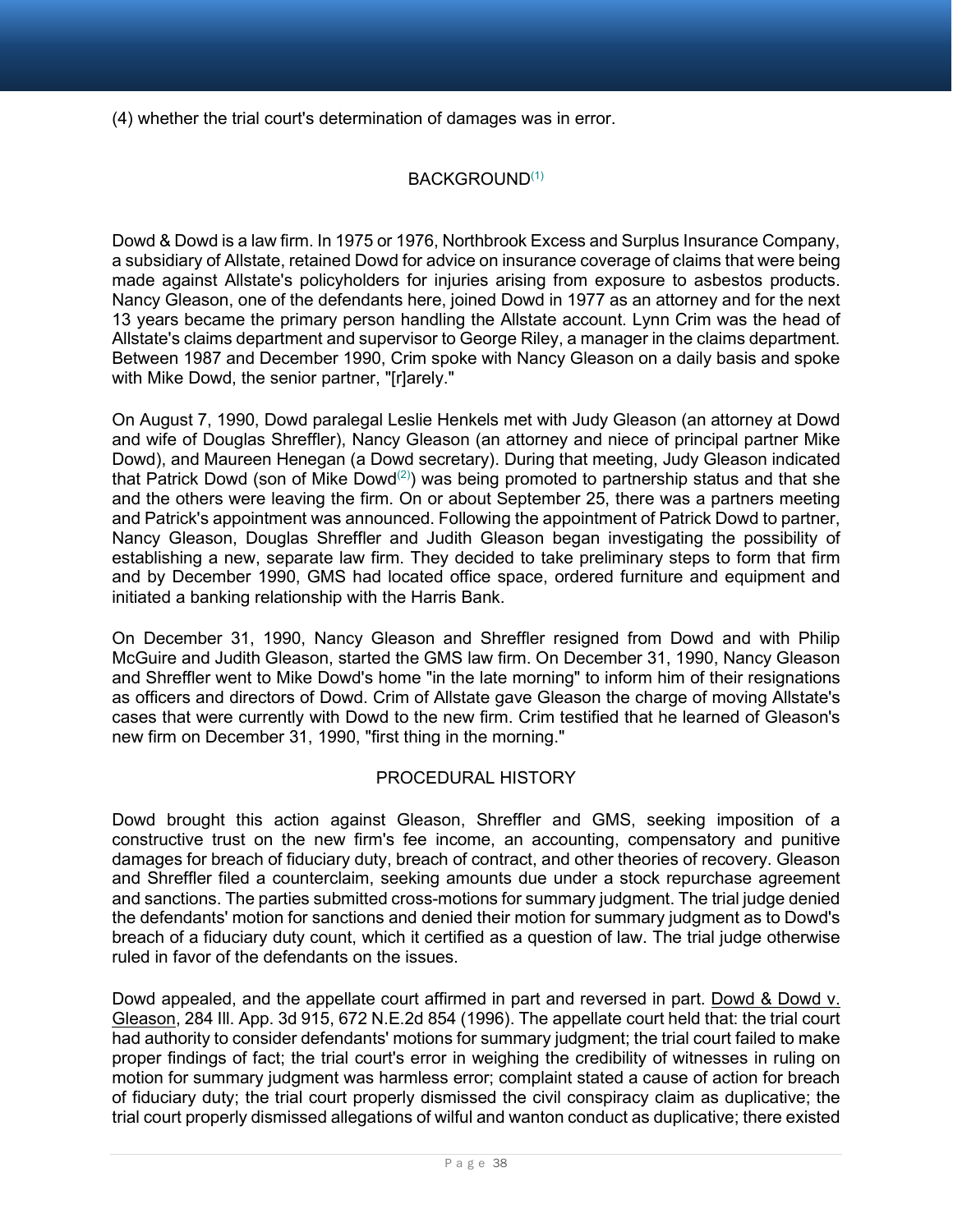a sufficient business expectancy to support its claim for tortious interference with prospective economic advantage; defendants were not required to give 90 days' notice prior to resignation; employment contract provision prohibiting the solicitation of firm clients was void; defendants' right to have the firm buy their partnership shares upon termination was not subject to offset; and the trial court properly denied defendants' motion for sanctions.

The defendants were granted leave to appeal by the Illinois Supreme Court. The supreme court held that: there remained unresolved factual issues on the breach of fiduciary duty count; factual questions remained as to the tortious interference with prospective economic advantage count; defendants did not breach their employment contract; noncompetition covenants in the employment agreements were unenforceable as violations of Rule 5.6 of the Rules of Professional Conduct (134 Ill. 2d R. 5.6); the civil conspiracy claim was improperly dismissed as duplicative and Dowd may plead and attempt to prove the separate elements of civil conspiracy; and no sanctions would be imposed upon Dowd for violations of the pleadings rules.

A bench trial was had on the matters remaining. After the close of evidence, Dowd moved to reopen its case to submit more evidence. Over defendants' objection, the court granted the motion and heard additional evidence alleging illegal tax document alterations and bank fraud. Defendants moved for a mistrial in November 2000.

On February 26, 2001, the trial court entered a judgment order, finding in favor of Dowd on the following counts: count I, breach of fiduciary duty; and count III, tortious interference with prospective economic advantage. The trial court found that Dowd failed in its burden of proof as to count VII, wilful and wanton conduct. Further, the trial court stated "[a]s the Supreme Court held that [the] Conspiracy count simply represented an alternative theory of liability<sup>(3)</sup>, the Court enters no judgment nor awards any damages on this Count VI."

The trial court's amended order, dated March 12, 2001, noted that the wilful and wanton conduct count was "mooted by the Appellate Court's ruling." There was consequently no ruling on that count and the court allowed Rule 304(a) (134 Ill. 2d R. 304(a)) language to be included in its order. On March 13, 2001, defendants filed a notice of appeal. On April 10, 2001, Dowd filed a notice of cross-appeal requesting that this court reverse certain portions of the amended order dated March 12, 2001, by entering judgment in favor of plaintiff on the civil conspiracy count or granting a new trial on that count.

## ANALYSIS

# I. STATUS OF CLIENTS

Defendants' initial contention is that the trial court's reasoning in the breach of fiduciary duty section of its order essentially reduces the status of clients to chattel and the decision deprives clients of their choice of counsel by prohibiting the mobility of lawyers. A full reading of the court's written order shows that defendants' assertion is an overstatement of the court's findings and an exaggeration of the impact of those findings.

In its written order, the trial court discussed the broad guidelines regarding the standards and obligations used to determine whether a departing partner's actions prior to leaving a firm constitute a breach of fiduciary duty. In citing an article from the Michigan Bar Journal (A. Goetz, Break Away Lawyers, 77 Mich. B.J. 1078 (1998)), the trial court noted that when attorneys leave a law firm to establish their own firm, it is appropriate to consider the clients as property of the firm and not property of the individual members of the firm. The trial court went on to explain that,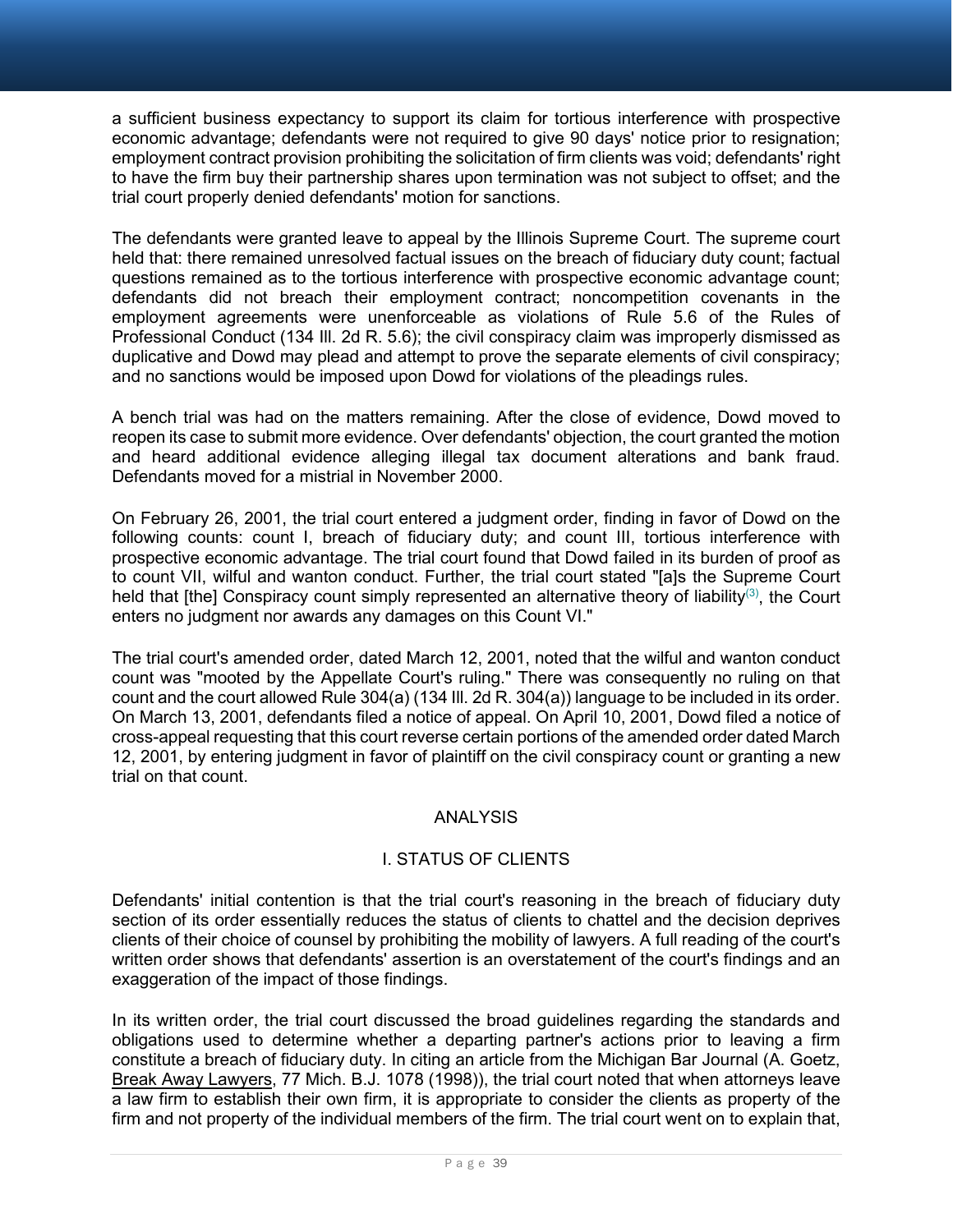accordingly, the lawyers may not solicit the firm's clients on company time nor may they use the firm's resources to establish their own, competing firm, particularly until proper notice has been given. While defendants were free to set up a new law firm, the question became whether any of the steps taken in connection with such action breached the fiduciary duty that the defendants owed to Dowd. On the other hand, the current firm has a duty not to interfere with the departing attorneys' continued right to practice law. The trial court noted that it is not improper for the lawyer to notify the client of his impending departure provided that he makes it clear that legal representation is the client's choice. In our view, the court's discussion encourages departing attorneys to give clients an informed choice as to who will manage their business in light of changes in employment or business structure. The court's order also reminds current firms to allow attorneys to move freely without hindrance from them.

In fact, the supreme court noted in its review of this matter that the case law supports the view that while lawyers who are planning to leave a firm may take preliminary, logical steps of obtaining office space and supplies, they may not solicit clients for their new venture. Dowd, 181 Ill. 2d at 475, citing Graubard Mollen Dannett & Horowitz v. Moskovitz, 86 N.Y.2d 112, 119-20, 653 N.E.2d 1179, 1183, 629 N.Y.S.2d 1009, 1013 (1995). The Graubard court noted:

"'[A]s a matter of principle, preresignation surreptitious "solicitation" of firm clients for a partner's personal gain \*\*\* is actionable. Such conduct exceeds what is necessary to protect the important value of client freedom of choice in legal representation, and thoroughly undermines another important value-the loyalty owed partners (including law partners), which distinguishes partnerships (including law partnerships) from bazaars." Dowd, 181 III. 2d at 475, quoting Graubard, 86 N.Y.2d at 119-20, 653 N.E.2d at 1183, 629 N.Y.S.2d at 1013.

Defendants here rely on Corti v. Fleisher, 93 Ill. App. 3d 517, 471 N.E.2d 764 (1981), an inapposite case, for the proposition that clients may not be reduced to chattel. The appellate court in Corti held that the employment agreement there, which provided for the transfer of client files from defendants to plaintiff without permission from clients, was void and contrary to public policy in that it deprived clients of the right to be represented by counsel of their own choice. Corti, 93 Ill. App. 3d at 522. The Corti case is inapposite because that case dealt with a written agreement to transfer clients' files without permission from clients. In the instant case, there is no such agreement, oral or written. Here, we are dealing with the alleged improper solicitation of Dowd's largest client and the duty defendants owed to their former firm.

We are by no means asserting that clients of a law firm are the property of the firm in terms of "chattel," but we are reaffirming the tenet that preresignation solicitation of firm clients for a partner's personal gain is a breach of the partner's fiduciary duty to the firm.

# II. BREACH OF FIDUCIARY DUTY

The supreme court opinion in this case's procedural history noted that "[t]his is a fact-intensive inquiry, and on remand the finder of fact will have to resolve a number of factual disputes before determining whether the defendants breached their fiduciary duty." Dowd, 181 Ill. 2d at 477.

On remand, the trial court made several findings of fact as to defendants' breach of fiduciary duty to Dowd. Some of those findings included: failing to disclose certain facts that threatened the economic existence of Dowd, such as obtaining a \$400,000 line of credit and \$100,000 checking account from Harris Bank using Dowd's confidential information; paying down more than \$186,000 of Dowd's line of credit to American National Bank without authorization, in order to present a better financial statement for themselves when obtaining a line of credit for GMS;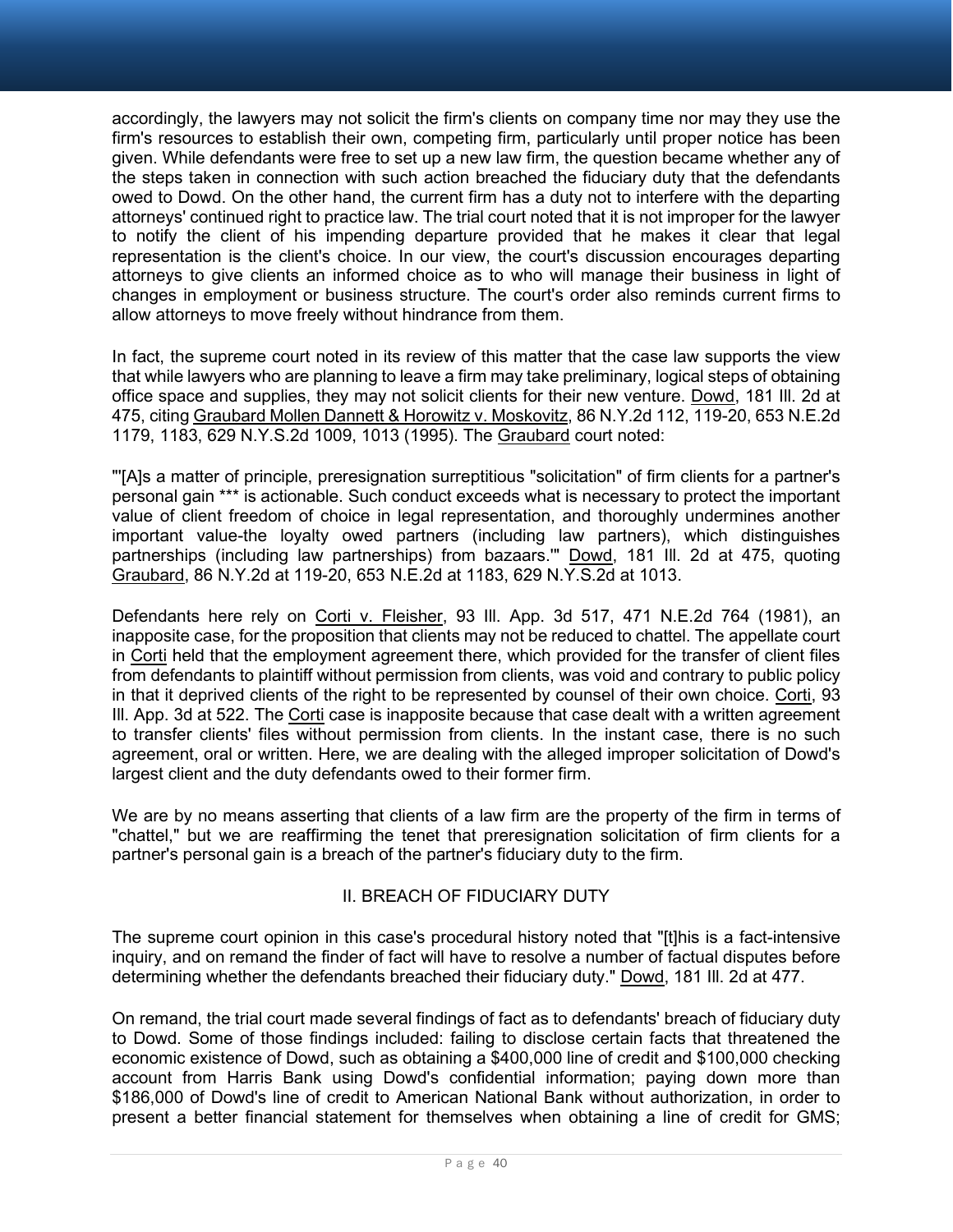soliciting Allstate's business prior to resigning from Dowd; arranging for a mass exodus of firm employees prior to December 31, 1990; downloading Allstate case service lists and mailing labels for substitution of counsel; and using of confidential information.

Our standard of review is whether the trial court's findings of breach of fiduciary duty are against the manifest weight of the evidence. See Howard v. Zack Co., 264 Ill. App. 3d 1012, 1024, 637 N.E.3d 1183 (1994) (factual determinations will not be overturned unless they are against the manifest weight of the evidence). "Manifest weight" means a level of proof that leads to a result that is "clearly evident, clear, plain and indisputable." Laroia v. Reuben, 137 Ill. App. 3d 942, 946, 485 N.E.2d 496 (1985). A judge's findings of fact are "not against the manifest weight of the evidence merely because the record might support a contrary decision." Graham v. Mimms, 111 Ill. App. 3d 751, 767, 444 N.E.2d 549 (1982). Because defendants vehemently contest the finding as to pretermination solicitation, we will address that issue first.

## A. Pretermination Solicitation

One of the major questions in this case was whether defendants solicited Allstate as a client for their new firm before they left Dowd, thereby breaching their fiduciary duty to the firm. Defendants assert that Dowd's proof of solicitation was based on allegations of obtaining office space, credit, and equipment and using Dowd resources, all of which the Illinois Supreme Court has already deemed proper.

The trial court in the instant case observed that in Illinois, the breach of fiduciary duty among law partners has often been examined in connection with business partners. For instance, in Dowell v. Bitner, 273 Ill. App. 3d 681, 691, 652 N.E.2d 1372 (1995), the appellate court there noted that "employees may plan, form and outfit a competing corporation while still working for the employer, but they may not commence competition." (Emphasis is omitted.) Further, former employees may compete with their former corporate employer and solicit former customers as long as there was no business activity prior to termination of employment. Dowell, 273 Ill. App. 3d at 691. Although the Illinois Supreme Court pointed out that lawyers are not bound by the same fiduciary duties as those of nonlawyer corporate officers and directors (Dowd, 181 Ill. 2d at 471), the principles are similar. In its review of this case, the supreme court found the following comments from Graubard, a New York Court of Appeals case, relevant: secretly attempting to lure firm clients to the new association, lying to partners about plans to leave, and abandoning the firm on short notice and taking clients and files would not be consistent with a partner's fiduciary duties. Dowd, 181 Ill. 2d at 476, quoting Graubard, 86 N.Y.2d at 120-21, 653 N.E.2d at 1183-84, 629 N.Y.S.2d at 1013- 14.

One item of evidence that supports a finding of breach of fiduciary duty based on pretermination solicitation in this case is Leslie Henkels' testimony. Henkels, a former legal assistant/paralegal at Dowd, testified that she was told in mid-December 1990 by Nancy Gleason that GMS had secured the Allstate business for the new firm. The trial court found her testimony to be credible. Ultimately, it is for the trial judge to determine the credibility of the witnesses, to weigh the evidence and draw reasonable inferences therefrom, and to resolve any conflicts in the evidentiary record. Williams v. Cahill, 258 Ill. App. 3d 822, 825, 629 N.E.2d 1175 (1994).

The trial court also relied on the testimony of Leslie Henkels regarding the events of December 31, 1990. Henkels testified that on December 31, 1990, shortly before noon, Nancy Gleason called her and told her that she was faxing a letter to her to be put on the desks of the partners at Dowd. Henkels recalled that the letter was on Allstate letterhead and signed by George Riley. Nancy Gleason called back shortly thereafter and told Henkels to retrieve the faxes and destroy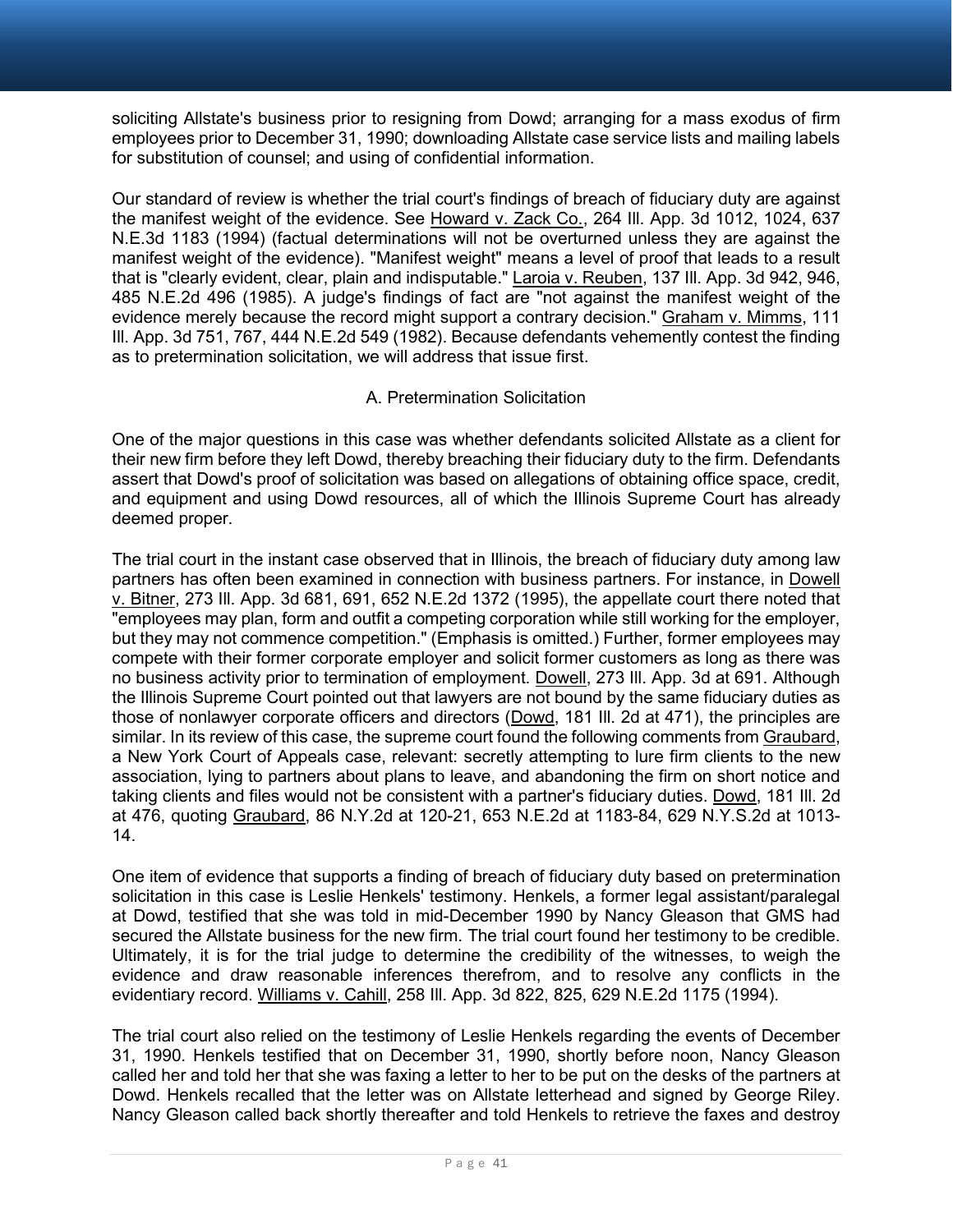them, on the advice of "their counsel." Nancy then called a third time indicating that she was on her way to Mike Dowd's house to resign. The time between the first call and the third call was approximately 30 to 45 minutes. When shown Nancy Gleason's resignation letter at trial, Henkels stated that the letter was not the document she received via fax from Nancy and had not seen it before.

In contrast, Nancy Gleason testified that she told Henkels that she was sending a fax, but testified that it was not a fax from Allstate. She stated that it was her letter of resignation. Nancy testified that after speaking with Mike Dowd on December 31, 1990, she proceeded to the Allstate offices. Nancy Gleason recalled telling Crim and Riley that a new firm was being formed and certain associates would be extended offers.

The trial court expressly believed Henkels version of the December 31 events, including the content of the letter, and we will not disturb such a finding of credibility. See Williams, 258 Ill. App. 3d at 825.

Timothy Nolan, an attorney that began working for GMS in July or August 1991, testified that Virginia Vermillion, an associate at Dowd prior to December 31, who joined GMS in January 1991, told him that Nancy Gleason had George Riley's commitment long before defendants left Dowd and that "they had a lock on the business long before they left." Nolan further testified that Vermillion told him that they were able to transfer the files so easily because, "[w]e knew which files were coming. We knew which attorneys were coming. We knew who was coming."

At trial, Virginia Vermillion denied telling Timothy Nolan that she knew about the new firm before January 1, 1991, or that defendants solicited the Allstate business prior to December 31. She also testified that she did not tell William Kreese, a candidate for an associate position at Dowd, that he was actually interviewing for the new law firm.

Another item of evidence that supports the finding of pretermination solicitation is the November 1990 credit memorandum created by David J. Varnerin, a relationship manager in the private banking group at Harris Bank. The November 28, 1990, memorandum that Varnerin prepared for his supervisors indicated that "[d]iscussions have been held with their principal clientAllstate. The firm has been assured that their invoices will be paid promptly within 30 days. And, since the firm will have the prior firm's office administrator, we can reasonably assume that bills will be generated and sent in a very prompt manner." Also in the memorandum, business reference D. Paterson Gloor told Varnerin that "Nancy Gleason's group has a real lock on the Allstate business and he believes this client relationship will last for years." The reasonable inference from Varnerin's memorandum is that defendants made contact with and solicited Allstate's business prior to resigning from Dowd. Circumstantial evidence will suffice whenever an inference may reasonably be drawn therefrom. Grewe v. West Washington County Unit District No. 10, 303 III. App. 3d 299, 303, 707 N.E.2d 739 (1999).

We note that the supreme court stated in its prior opinion in this case that departing lawyers are permitted to prepare lists of clients expected to leave the firm and obtain financing based on the lists. Dowd, 181 Ill. 2d at 470-71. That expectation is distinctly different from what happened in this case, where the evidence leads to the reasonable inference that the partners actually solicited the Allstate business, secured a commitment from Allstate for future business and obtained financing based on that commitment, not a mere expectation.

In contrast, Lynn Crim and George Riley both testified that they had not been solicited by defendant to move their business to the new firm prior to Nancy Gleason's resignation. As stated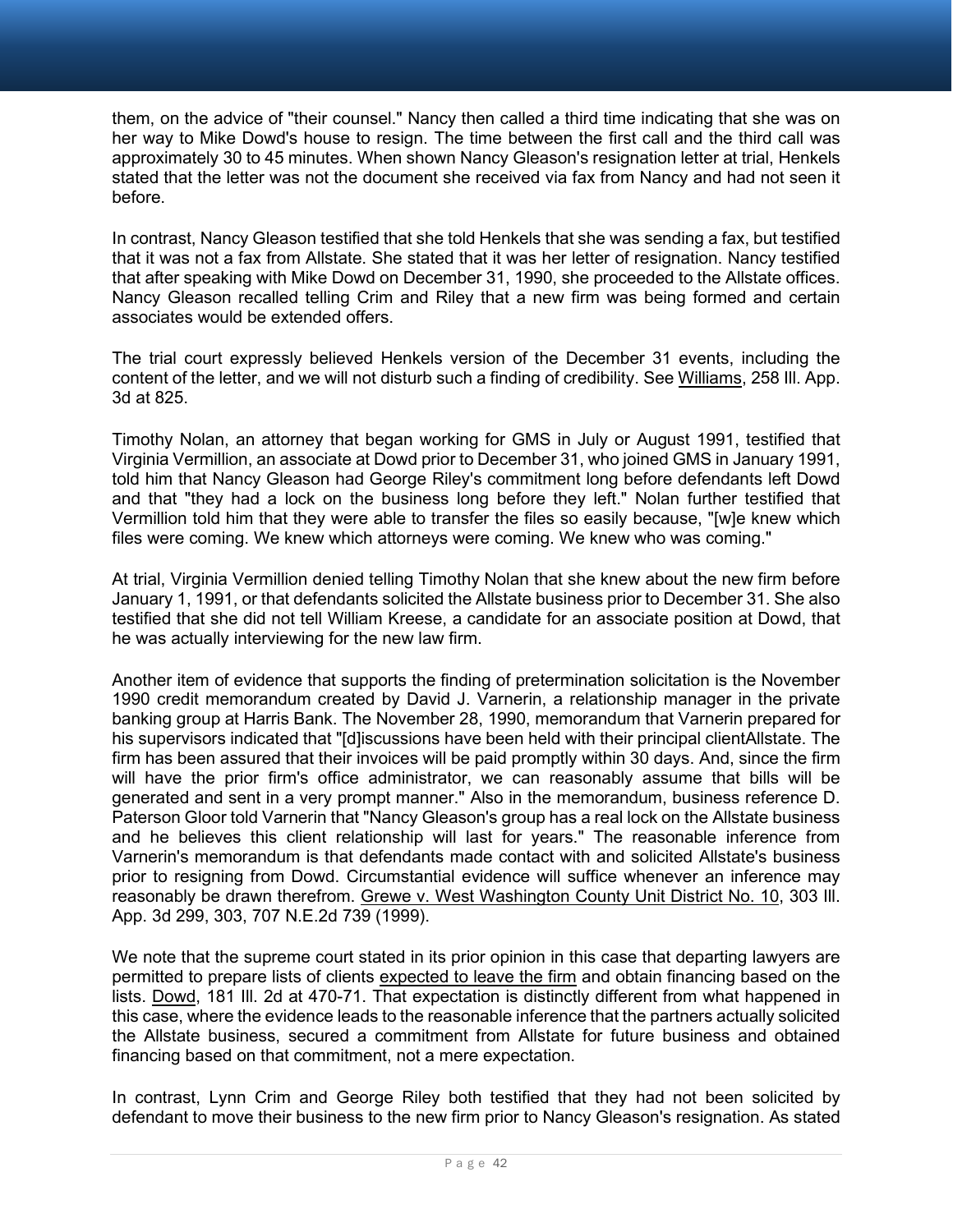earlier, it is for the trial judge to determine the credibility of the witnesses, to weigh the evidence and draw reasonable inferences therefrom, and to resolve any conflicts in the evidentiary record. Williams, 258 Ill. App. 3d at 825. Thus, we affirm the court's finding that Dowd met its burden of showing that defendants breached their fiduciary duty to Dowd by soliciting Allstate prior to the termination of their employment contracts.

## B. Manner of Leaving Dowd

Although we have found that the trial court did not abuse its discretion in holding that defendants breached their fiduciary duty by committing pretermination solicitation, the evidence in the instant case also supports a finding that defendants breached their fiduciary duty in the manner in which they left Dowd.

The court held that "voting and accepting large bonuses for themselves and their friends and family without disclosure that they would be leaving and again stripping D&D of cash reserves" was a breach of defendants' fiduciary duty to Dowd. This was evidenced by Nancy Gleason's testimony that she received a \$62,500 bonus in October 1990 based on August 1990 discussions with the other shareholders/partners to issue bonuses and a \$100,000 bonus on or about December 21, 1990, despite her plans to leave Dowd on December 31, 1990. The evidence also demonstrated that defendants' discussions of forming the new firm also began in August 1990. Therefore, the court's decision to include bonuses in its award to Dowd is not an abuse of discretion. Even though we may have held differently in light of the testimony that bonuses were based, in part, on past performance and service to the firm, a reviewing court will not overturn a circuit court's findings merely because it does not agree with the lower court or because it might have reached a different conclusion had it been the trier of fact. In re Application of the County Treasurer, 131 Ill. 2d 541, 549, 546 N.E.2d 506 (1989).

The trial court here also held that defendants breached their fiduciary duty by arranging for the mass exodus of firm employees before December 31, 1990. See Veco Corp. v. Babcock, 243 Ill. App. 3d 153, 163-64, 611 N.E.2d 1054 (1993) (held that actions constituted breach of fiduciary duty where defendants secretly solicited Veco employees for new company and orchestrated a mass exodus following defendants' resignation). This was evidenced by the matching of Dowd associates who eventually joined GMS and the furniture invoice providing the names of the persons using the new furniture created prior to defendants' resignations. The evidence regarding the premade furniture labels leads to the reasonable inference that defendants went so far as to solicit many Dowd attorneys who worked on the Allstate files to leave Dowd prior to their resignation. Additionally, paralegal Leslie Henkels testified that on the evening of December 31, she received a call from Judy Gleason asking her to join the firm--though it was "basically a formality since I had already been asked to join the firm months before." The circuit court's determination is not against the manifest weight of the evidence.

The trial court here heard ample amounts of testimony as to defendants' actions prior to their resignation and based on that testimony and its credibility assessments, the court determined that the manner in which defendants left Dowd was improper and a breach of their fiduciary duty. We will not disturb those determinations. A reviewing court may not overturn a trial court's findings merely because it does not agree with the lower court or because it might have reached a different conclusion. Howard, 264 Ill. App. 3d at 1024.

Defendants here also contend that the trial court's finding that defendants were competing with Dowd "in their own minds" before resignation has no support in the record. Defendants are referring to the portion of the trial court's written order that stated: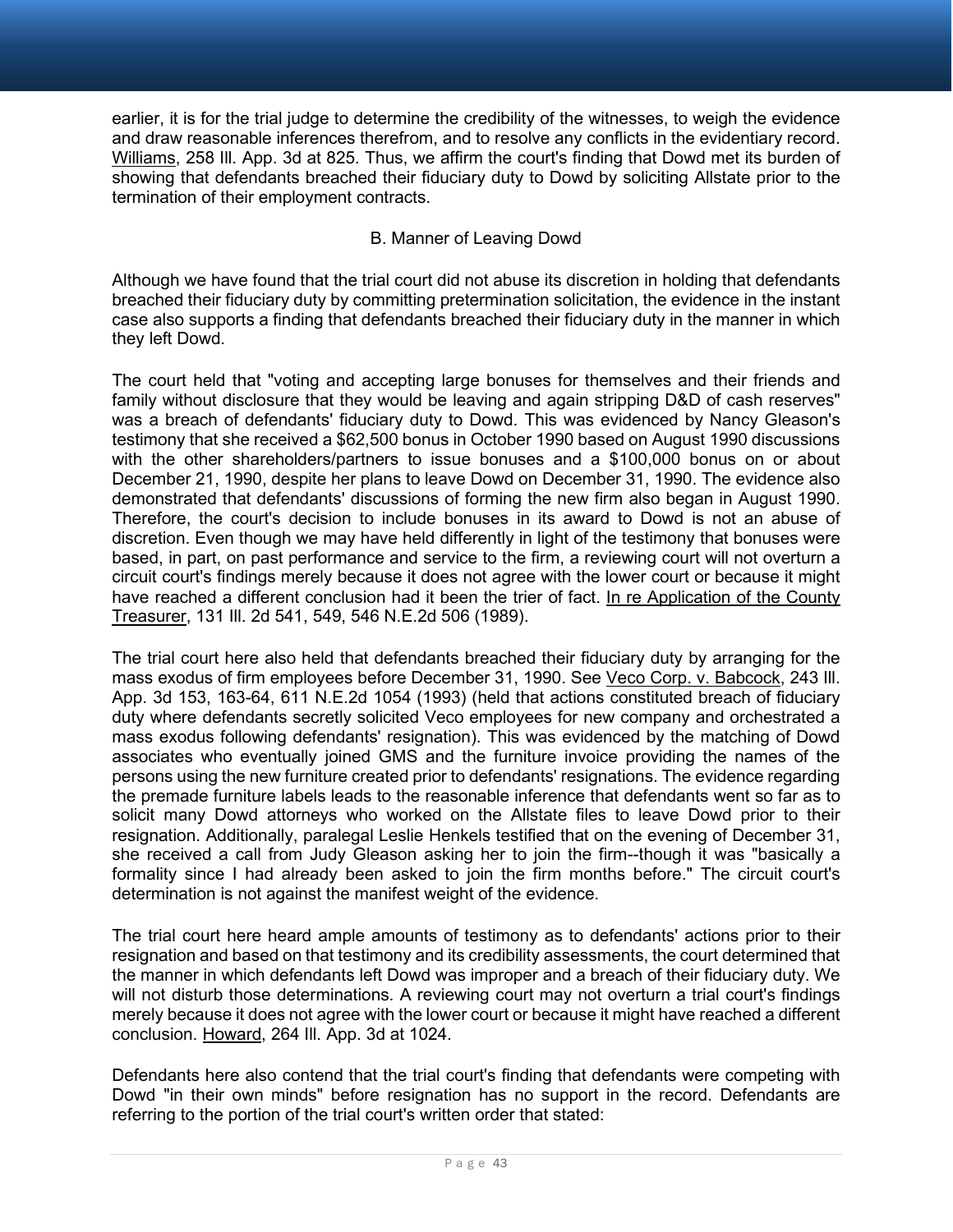"\*\*\*The evidence shows that in their own minds, the firm of GMS was in business prior to the date of resignation as shown from the employer identification number application (11-1-90) (Pl.'s Ex. 2) and the Professional Liability Insurance Policy Declarations effective 12/1/90, which listed 14 D & D employees for GMS (Pl.'s Ex. 108 a.k.a. Def.'s Ex. 90), as well as the revenue projections to Harris Bank." (Emphasis added.)

The December 1, 1990, start date for GMS's professional liability insurance, compared to defendants' December 31, 1990, actual resignation date, supports the trial court's finding. Even if this finding was not supported by the record, as a reviewing court, we can sustain the decision of a lower court on any grounds that are called for by the record, regardless of whether the lower court relied on those grounds and regardless of whether the lower court's reasoning was correct. Leonardi v. Loyola University of Chicago, 168 Ill. 2d 83, 97, 658 N.E.2d 450 (1995). Here, we have already affirmed the trial court's finding that defendants breached their fiduciary duty to Dowd by soliciting Allstate's business prior to their resignation and the trial court's breach of fiduciary duty decision may stand on that finding alone.

# C. Use of Confidential Information

Defendants also assert that the court's finding as to the use of confidential information is "flatly contradicted" by the record and the court never identifies what was considered "confidential information." The trial court, however, specifically states that it was a breach of fiduciary duty when "Nancy Gleason and Douglas Shreffler breached the agreement not to use confidential information, time and billing information and information from the financial statements of D&D for their own personal gain." In its order, the trial court cites the testimony of Maureen Gleason as evidence of defendants' use of confidential information. In Illinois, the law is well established that the trial judge, sitting without a jury, has the obligation of weighing the evidence and making findings of fact. Chicago Investment Corp. v. Dolins, 107 Ill. 2d 120, 124, 481 N.E.2d 712 (1985). An appellate court will defer to the findings of the trial court unless they are against the manifest weight of the evidence. Dolins, 107 Ill. 2d at 124.

Maureen Gleason testified, as an adverse witness, that in late October 1990 she and her husband prepared a projected profit and loss statement<sup> $(4)$ </sup> for the new firm, with a start date of November 1990. It was prepared for submission to three banks, including Harris Bank. Maureen said that the unspecified associates listed therein were based on a projection of the number of associates GMS needed "to handle the business that [they] hoped to get," but no specific associates were in mind. She stated that the estimated 2,250 billable hours per associate was based on the average expectancy at law firms. She explained that the experience level and billable hours expectancy descriptions of the unspecified associates was based on who they "hope[d] to bring with [them] if [they] left." Though she had access to confidential information like this, Maureen denied using Dowd's confidential information to obtain GMS' projected figures. Maureen testified that the figures were based upon numerous publications that indicated what was the accepted amount of billable hours for associates.

The trial court believed that confidential information was in fact used to defendants' benefit in creating this projection. However, the Illinois Supreme Court stated in its prior opinion in this case that departing lawyers are permitted to prepare lists of clients expected to leave the firm and obtain financing based on the lists. Dowd, 181 Ill. 2d at 471. Therefore, the trial court's finding is in error. Nonetheless, the finding of breach of fiduciary duty is supported on other grounds and does not change the outcome of this case.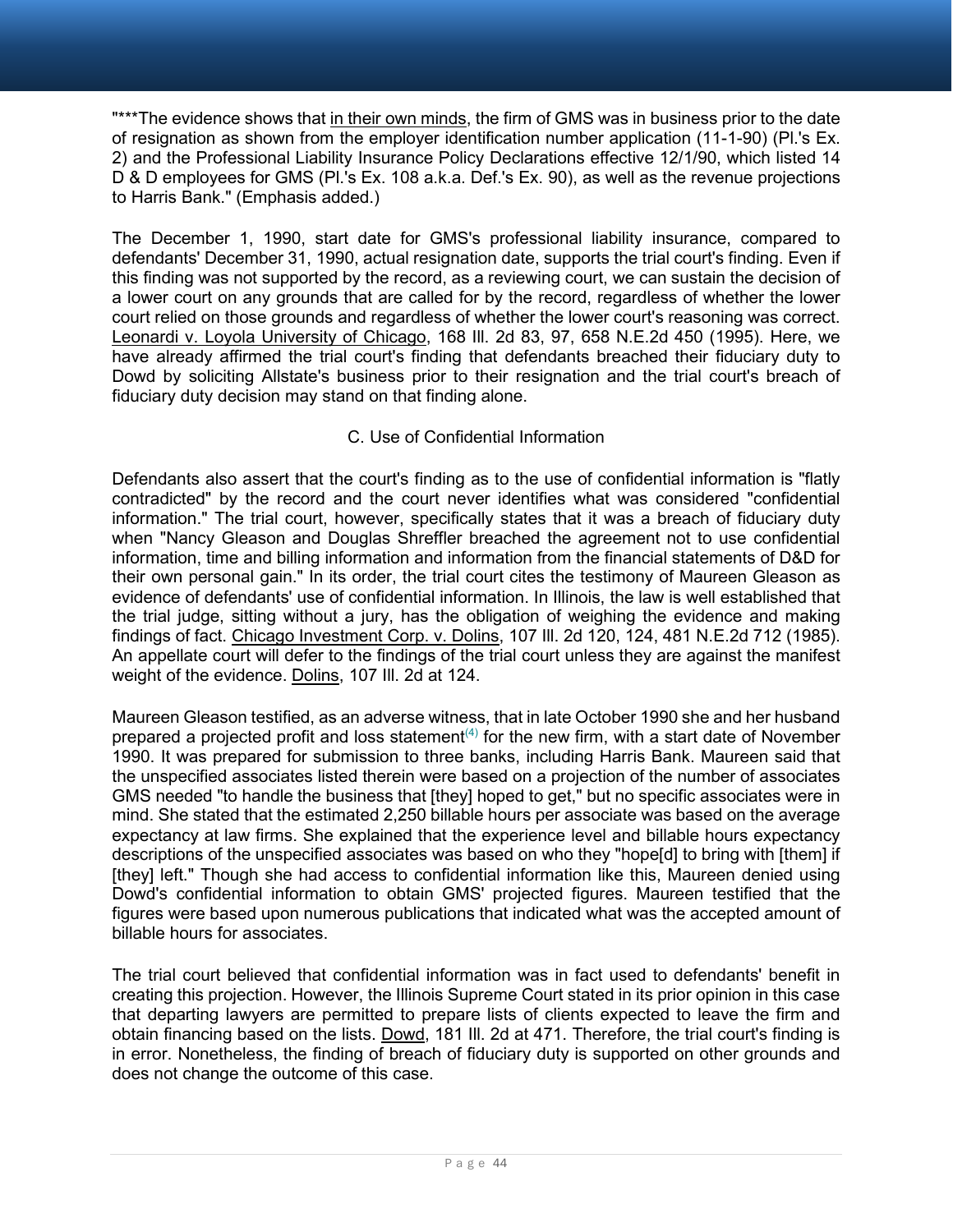The court also found that it was an improper use of confidential information for defendants to make payments to Dowd's line of credit with American National Bank to secure its own line of credit without authorization to do so. Defendants assert that David Varnerin, Dowd's witness, obviated such a claim and thus, the court's decision is unfounded. Varnerin testified that in considering the application for a line of credit with Harris Bank, he did not inquire as to whether Dowd's line of credit obligation had been paid off and affirmed that the decision to approve defendants' line of credit was independent of that obligation. However, Kenneth Gurber, a nondeparting partner at Dowd, testified that under normal circumstances, he would have been consulted about the American National Bank payoff, but was not, and Maureen Gleason did not have the authority to write a check for \$187,000 without approval from the board of directors. Because credibility and conflicts in testimony are for the fact finder to determine (Gordon v. Dolin, 105 Ill. App. 3d 319, 326, 434 N.E.2d 3411 (1982)), we leave the credibility assessment at the discretion of the trial court. The court was in the best position to determine whether it believed that Varnerin used the payoff information in his evaluation. Regardless of whether the court considered the payoff, the evidence demonstrates that defendants used confidential information and covert action to pay off this line of credit. As guarantors of Dowd's line of credit, paying the sum off would make them more attractive to Harris Bank officials in the position to extend a line of credit to them for the new firm.

There was also ample evidence of defendants' use of Dowd confidential records in preparation for taking Allstate with them to the new firm. Leslie Henkels testified that between August 1990 and December 31, 1990, she was directed by either Judy Gleason, Maureen Gleason or Maureen Heneghan to update the service lists in order to move the Allstate business to GMS. On December 28, 1990, Henkels made sure that the service lists were up to date and the mailings lists were with them so that they could notify counsel of substitution of attorney. On December 31, 1990, between 2 p.m. and 3 p.m., Henkels took the service list binders to GMS's offices, at the instruction of Doug Shreffler.

Mary Judson, a former Dowd legal secretary, testified that on December 28, 1990, prior to defendants' resignations, she was instructed by Leslie Henkels and Maureen Henegan to update and download the Allstate service lists and mailing labels to disks. She was told that the project had to be completed that day.

In contrast, Maureen Henegan (Nancy Gleason's secretary at Dowd and GMS) testified that she did not instruct anyone at Dowd to update service lists so that they may taken to the new firm. In light of the conflicting testimony, we will not disturb the fact finder's decision as to the credibility of these witnesses. Kalata v. Anheuser-Busch Co., 144 Ill. 2d 425, 433, 581 N.E.2d656 (1991). Moreover, the court's finding of use of confidential information is well supported by the record.

# III. TORTIOUS INTERFERENCE

In focusing on the conduct of the defendants, the trial court here determined that Dowd proved defendants' actions constituted tortious interference with a prospective economic advantage. We agree, as shown below in our discussion of each element. Defendants, however, assert that the trial court's personal assertions of business expectations prejudiced their case and, further, that the trial court had no evidence that Dowd had a valid business expectation that they would be the recipient of Allstate's business after Nancy Gleason's departure.

To establish a cause of action for the tort of intentional interference with a prospective economic advantage, Illinois law requires that the following four elements must be proven: (1) the existence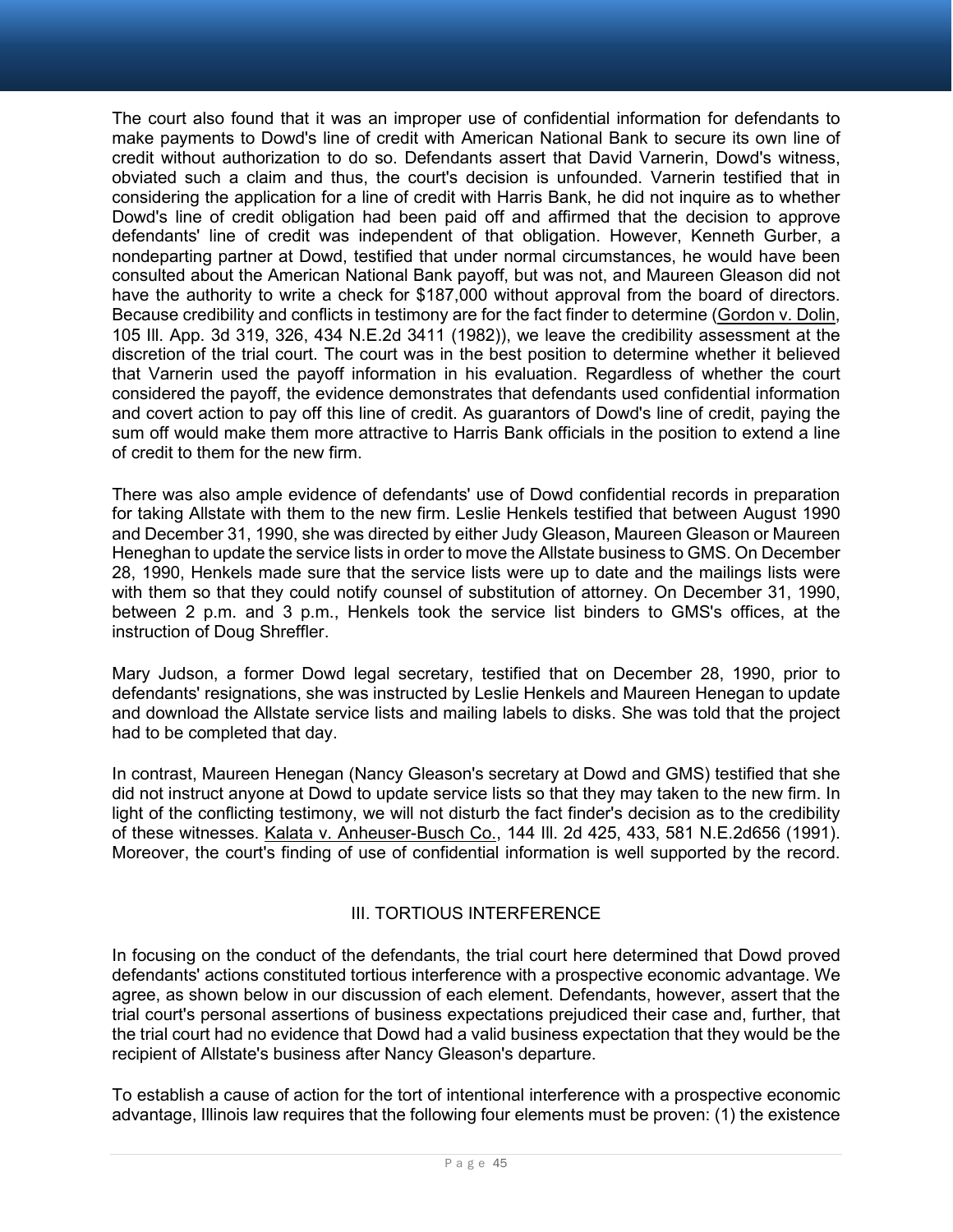of a valid business relationship or expectancy; (2) the defendants' knowledge of plaintiff's relationship or expectancy; (3) purposeful interference by the defendants that prevents the plaintiff's legitimate expectancy from ripening into a valid business relationship or termination of the relationship; and (4) damages to plaintiff resulting from such interference. Fellhauer v. City of Geneva, 142 Ill. 2d 495, 511, 568 N.E.2d 870 (1991).

A. Existence of a Valid Business Relationship or Expectancy

Defendants contend that Dowd did not offer any evidence that it had an expectancy to keep Allstate's business after the departure of Gleason and reminds this court that the relationship between an attorney and his client is terminable at will. See Grund v. Donegan, 298 Ill. App. 3d 1034, 1038, 700 N.E.2d 157 (1998). While this is true, until terminated, the relationship created by an at-will contract will presumptively continue in effect so long as the parties are satisfied, and, therefore, such a relationship is sufficient to support an action for tortious interference. Grund, 298 Ill. App. 3d at 1038.

The fact that the relationship between an attorney and her client is terminable at will does not of itself defeat an action for tortious interference because the action is not dependent upon an enforceable contract but, rather, upon an existing relationship. La Rocco v. Bakwin, 108 Ill. App. 3d 723, 731, 439 N.E.2d 537 (1982). Until terminated, the relationship created by a contract terminable at will is subsisting and will presumptively continue in effect so long as the parties are satisfied. Anderson v. Anchor Organization for Health Maintenance, 274 Ill. App. 3d 1001, 1013, 654 N.E.2d 675 (1995). Such a relationship is sufficient to support an action for tortious interference. See Kemper v. Worcester, 106 Ill. App. 3d 121, 125, 435 N.E.2d 827 (1982).

The focus here is not on the conduct of the client in terminating the relationship, but on the conduct of the party inducing the breach or interfering with the expectancy. Dowd, 181 Ill. 2d at 484. Moreover, to prevail on the claim, a plaintiff must show not merely that the defendant has succeeded in ending the relationship or interfering with the expectancy, but "'purposeful interference,'" meaning the defendant has committed some impropriety in doing so. Dowd, 181 Ill. 2d at 485, quoting Restatement (Second) of Torts § 766B, Comment a (1979) ("'In order for the actor to be held liable, this Section requires that his interference be improper'").

Defendants assert that the trial court had no evidence that Dowd had a valid business expectation that it would be the recipient of Allstate's business after Nancy Gleason's departure. They complain that following Dowd's objection during trial, George Riley from Allstate was not allowed to testify that the 200 files handled by Nancy Gleason at Dowd would have gone with her had she been fired by Dowd. We first note that a trial court's ruling on an objection to evidence will not be reversed absent an abuse of discretion. Progress Printing Corp. v. Jane Byrne Political Committee, 235 Ill. App. 3d 292, 304, 601 N.E.2d 1055 (1992).

The question posed to Riley during trial was: "If Mike Dowd had fired Nancy Gleason in 1990, would you have left the files that she was working on for you with Mike Dowd?" Following an objection, the court stated that the answer would call for speculation. Defense counsel argued that it spoke to the "missing gap" in Dowd's reasonable expectation issue. The court then allowed counsel to ask a series of questions of Riley as an offer of proof. Riley was asked what effect Nancy Gleason's termination would have had on the handling of Allstate's files. Riley responded, "Disaster," because "Nancy was an integral part of this operation." Riley was also asked if he would have allowed the 200 Allstate files to remain at Dowd absent Nancy Gleason, to which he answered, "No."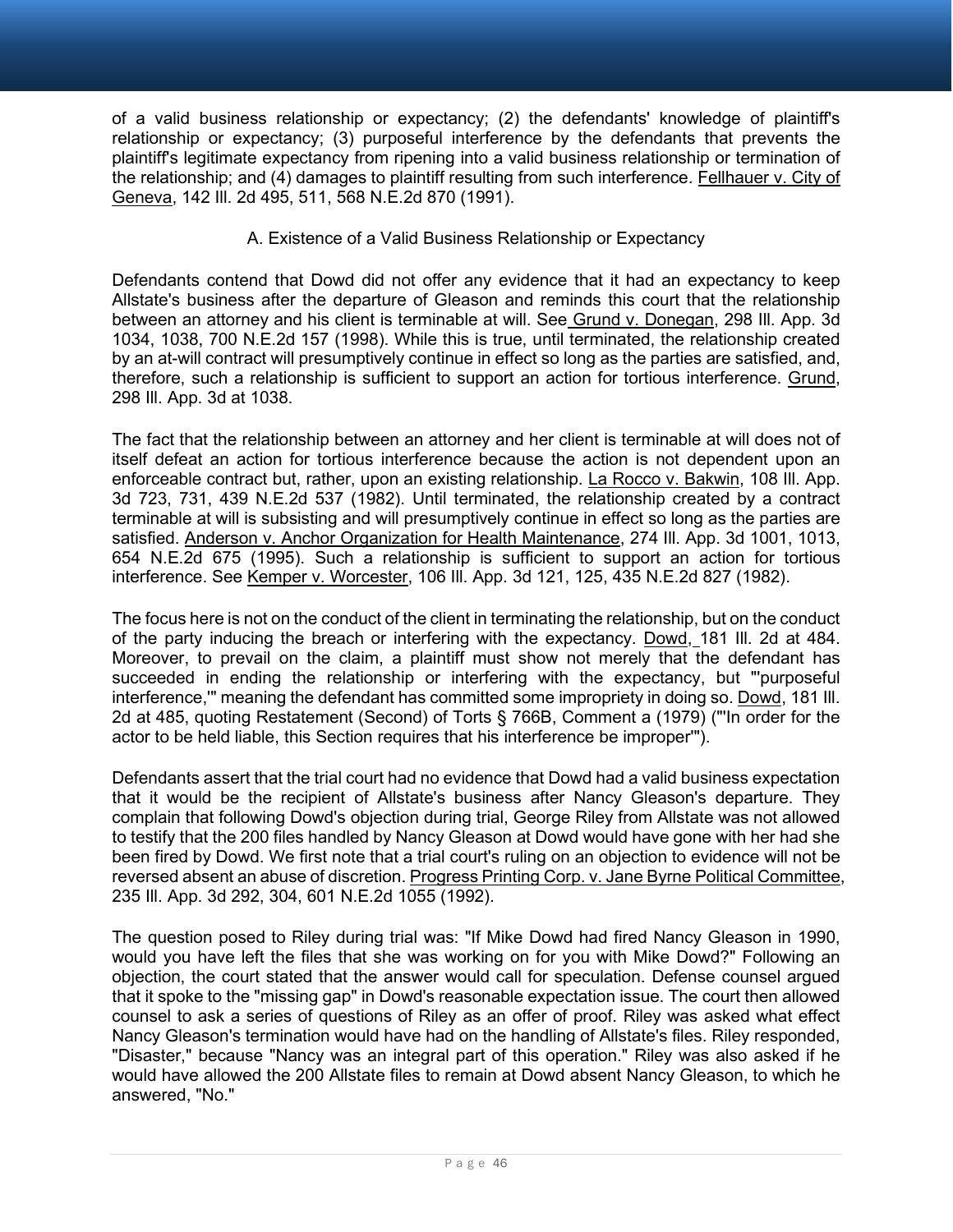Riley's answers, in defendants' view, would support the conclusion that Dowd did not have a legitimate expectancy of continued business in the event that Gleason left Dowd. We find it important that there was no evidence that Dowd had any indication from Riley prior to December 31, 1990, that its continued business relationship was dependent upon Nancy Gleason's continued employment with Dowd. Even if Dowd had that understanding, Dowd was unaware of Nancy Gleason's intention to leave the firm. There was also no indication that Allstate was in any way dissatisfied with the services received from Dowd. More importantly, as we have already affirmed the finding that defendants succeeded in ending the relationship, their "purposeful interference" was committed in an unseemly manner. In our view, the trial court's order does not offend the well- established rule that a client may discharge an attorney at any time, for any reason, or for no reason. See Balla v. Gambro, Inc., 145 Ill. 2d 492, 584 N.E.2d 104 (1991).

# B. Knowledge of Plaintiff's Relationship or Expectancy

Dowd enjoyed a 15-year business relationship with Allstate. As partners and shareholders, defendants were undeniably aware of this relationship and its lucrative benefit to Dowd.

# C. Purposeful Interference

Support for the trial court's purposeful-interference finding is found within the breach of fiduciary duty discussion of this opinion. Defendant's actions, or "impropriety" as the trial court put it, established a purposeful interference with Dowd's prospective economic advantage. The reasonable inference from the evidence discussed earlier and the court's credibility findings demonstrate that defendants covertly solicited the Allstate account prior to terminating their employment with Dowd. The covert steps taken by Nancy Gleason, Shreffler and GMS, individually and collectively, seemingly caused Dowd's largest client to make a commitment to cease doing business with Dowd. Defendants' actions, in the trial court's view, prevented Dowd from enjoying a continuing relationship with Allstate and, more importantly, precluded Allstate from having a free and unfettered choice regarding keeping its business with Dowd. Cases have recognized that pretermination solicitation of clients by members of an existing firm for the benefit of a new firm rises to a breach of a fiduciary duty. Dowd, 181 Ill. 2d at 474, citing Vowell & Meelheim, P.C. v. Beddow, Erben & Bowen, P.A., 679 So. 2d 637, 639 (Ala. 1996) and In re Silverberg, 81 A.D.2d 640, 641, 438 N.Y.S.2d 143, 144 (1981).

There was no evidence introduced, for example, that Dowd was given any time to attempt to salvage its long-standing business relationship. If given the opportunity, Allstate may have remained with Dowd if offered more attractive fee arrangements (no fees for research, no second chairs at trial, and lower hourly rates are usually accorded government bodies). The latter, in the long run, might have proven more appealing to this insurer than simply having only Gleason in charge of their files. However, due to the secretiveness and abruptness of defendants' ultimate departure, the securing of the Allstate business was a feat accomplished at least by January 1, if not months earlier as the trial court believed. This alone represents some interference with Dowd's legitimate business expectation vis-a- vis Allstate and more importantly, casts doubt on how free and unfettered Allstate's decision to leave Dowd really was, absent a viable and familiar alternative (continuing to do business with Dowd at more advantageous terms). It also renders the pronouncements of Riley and Crim, as the trial court said, closer to speculation than fact, as they insist.

Defendants contend that the trial court ignored the testimony of the Allstate representatives, Crim and Riley, that they were not aware of the new firm prior to December 31 and unjustifiably credited the conflicting testimony of former Dowd paralegal Leslie Henkels that she was told that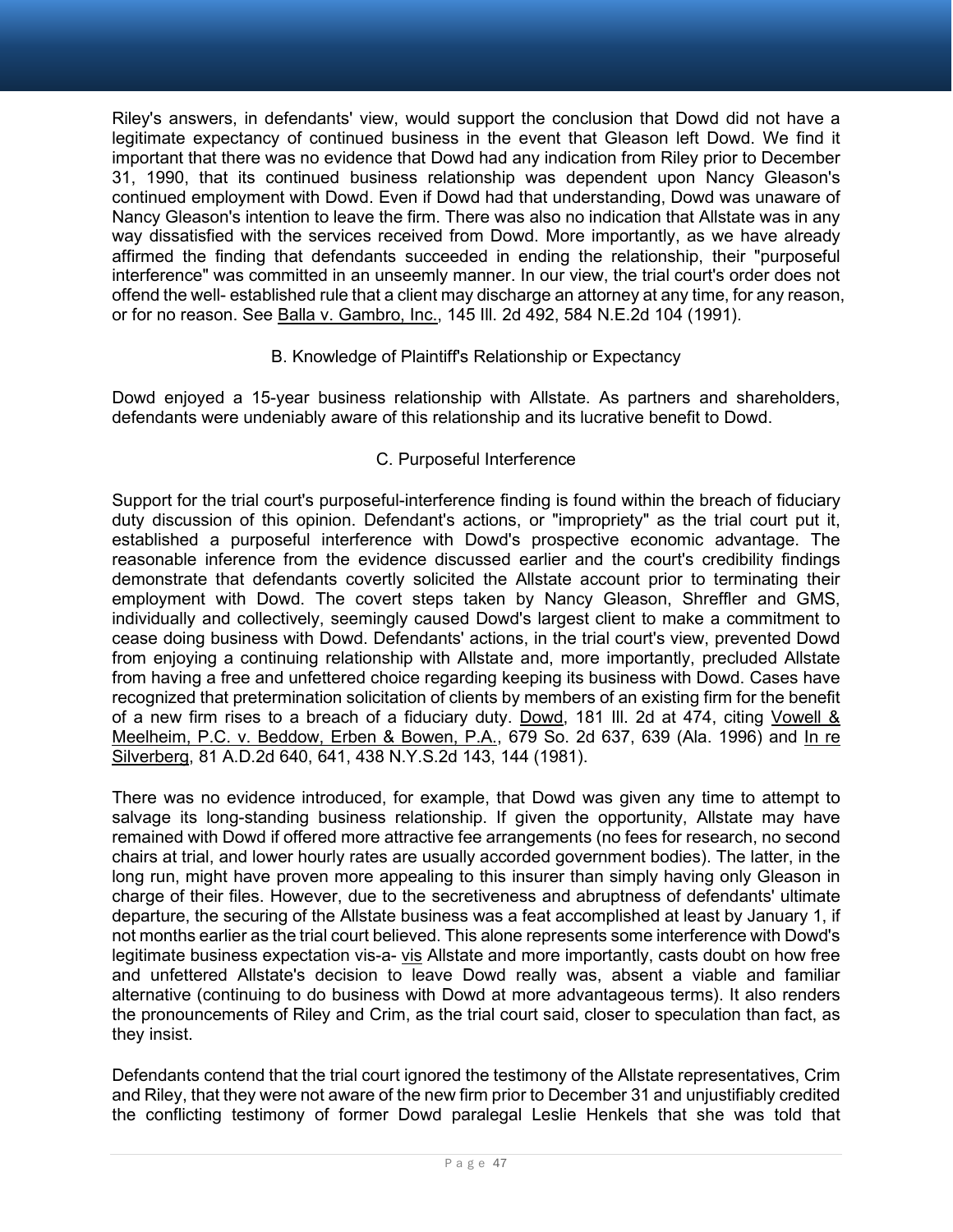defendants had secured Allstate's commitment prior to December 31. Defendants also disagreed with the court's reliance on GMS associate Timothy Nolan's testimony that Virginia Vermillion told him that Allstate's commitment was secured before defendants' resignations. However, these contentions are based on credibility assessments. Absent a showing of an abuse of its discretion, we will not reverse a trial court's determination on the issue. See Williams, 258 Ill. App. 3d at 825.

Moreover, we hold that the trial court's purposeful- interference finding is supported by the evidence and the reasonable inferences therefrom. See Grewe, 303 Ill. App. 3d at 303.

## D. Damages

## 1. Compensatory Damages

Defendants also assert that because Riley from Allstate testified that Allstate would have followed Gleason in any event there can be no damages. A plaintiff must prove damages to a reasonable degree of certainty, and evidence cannot be remote, speculative, or uncertain. In re Estate of Halas, 209 Ill. App. 3d 333, 349, 568 N.E.2d 170 (1991); First National Bank v. Dusold, 180 Ill. App. 3d 714, 718, 536 N.E.2d 100 (1989). The trial court specifically held that "Plaintiff has proved damages with a reasonable degree of certainty." Even when the appellate court would have been better satisfied with different findings, we generally will not interfere with a trial court award supported by the evidence. Pioneer Trust & Savings Bank v. Zonta, 96 Ill. App. 3d 339, 345, 421 N.E.2d 239 (1981).

Here, the compensatory damages award against Nancy Gleason, Douglas Shreffler and GMS for count III (tortious interference with prospective economic advantage) in the amount of \$2,464,889.46, was based on the evidence presented by Dowd's damages opinion witness, Todd Lundy. Lundy is a certified public accountant. The trial court specifically found that the evidence presented by Lundy, including his report, established certain damages. In preparing his report, Lundy testified that he read the pleadings, depositions, various financial documents from Dowd (such as paid bills, records of invoice collections) and some tax returns of GMS. His opinions were generally categorized as compensation and bonus-related damages, out-of-pocket damages and lost profit. The damage period was calculated beginning August 7, 1990, based on Leslie Henkels' testimony that on that date some of the defendants discussed their plan to leave Dowd. He noted that there was some dispute as to when the damage period was to begin (August 7 or September 25), so some calculations were computed based on both dates and listed separately. Lundy testified in detail as to the amounts he calculated and the supporting information for those amounts.

For instance, Lundy testified that it was his opinion that the total damages incurred in this case amounted to \$2,591,605.54. Lundy determined that the compensation and bonus-related monies issued to Nancy Gleason, Maureen Gleason, Douglas Shreffler and Judith Gleason totaled \$440,274. The lost profits totaled \$871,199.75. Lundy testified that he used a two-year period for the lost profits because of the manner in which law firms perform their accounting and because the information provided to Harris Bank by defendants for GMS's line of credit included a twoyear projection. Lundy's calculations also included, but are not limited to, the following: Gleason and Shreffler's salaries for the period August 7, 1990, to December 31, 1990, totaling \$110,999.89; a \$9,719.81 construction expense in Dowd's sublease; \$5,817.35 for the reinsurance conference held in Bermuda in November 1990 attended by, among others, Virginia Vermillion, Nancy Gleason, and Allstate's Riley; \$5,624 Allstate lawyers' section Christmas party; total compensation, bonus-related and out-of-pocket damages in the amount of \$849,206.04; and \$871,199.75 in lost profit damages for years' end December 31, 1991, and December 31, 1992.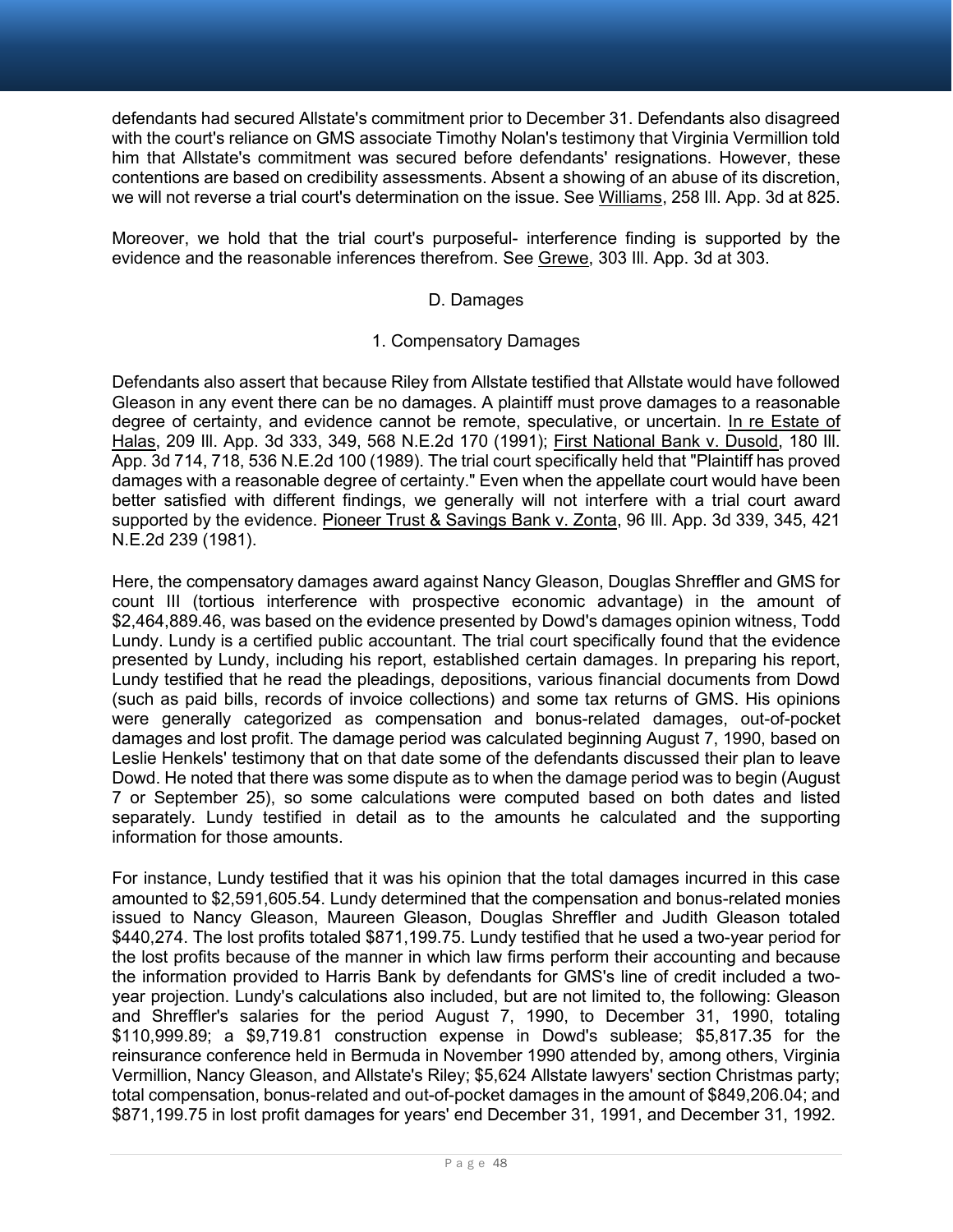The court held that the damages, as a result of defendants' breach of fiduciary duty and tortious interference with prospective economic advantage, totaled \$2,464,889.46. This was based on the total compensation/bonus payments and out-of-pocket damages of \$812,859.90 incurred between August 7, 1990, to December 31, 1992, minus salaries and bonuses paid to nonparties Judy Gleason and Maureen Gleason, plus two years of lost profits. The court did not include the costs of the trip to Bermuda or the Allstate lawyers' section Christmas party because "there is no way to determine whether or not the GMS firm benefitted from those matters, or if Plaintiff would have had them in any event, even if it had known that Gleason was leaving."

The assessment of damages by a trial court sitting without a jury will not be set aside unless it is manifestly erroneous. Vendo Co. v. Stoner, 58 Ill. 2d 289, 311, 321 N.E.2d 1 (1974). In the instant case, the damages award is based on the detailed testimony and exhibits provided by Dowd's expert witness. The forfeiture of salary represented a period of time beginning with the breach of defendants' fiduciary duty and ends with an allowance of damages for Dowd's lost profits for a two-year period. Illinois law permits a complete forfeiture of any salary paid by a corporation to its fiduciary during a time when the fiduciary was breaching his duty to the corporation. Levy v. Markal Sales Corp., 268 Ill. App. 3d 355, 373, 643 N.E.2d 1206 (1994) (case did not involve attorneys, but is nonetheless instructive). Though there was no indication that defendants did not work at the efficiency level or with the diligence that they had prior to deciding to leave Dowd, they cannot claim a right to retain the compensation earned while breaching their fiduciary duty to Dowd. Veco Corp. V. Babcock, 243 Ill. App. 3d 153, 165, 611 N.E.2d 1054 (1993).

Defendants next assert that the trial court erroneously required the forfeiture of bonuses Gleason<sup> $(5)$ </sup> received as a part of her compensation prior to her resignation because all partners agreed sometime in August 1990 to issue bonuses and all partners received bonuses.

Ken Gurber, a nondeparting partner at Dowd, testified that bonuses were paid for past performance and service to the firm, based on individuals' performance history and work that was done that year. Gurber also testified that the amounts were tied to the amount of income that the firm had during the year and were an inducement for future performance and to keep qualified individuals at the firm. He testified that the pay out of bonuses left the firm "cash poor." Bob Yelton, another nondeparting partner, testified that bonuses were predicated upon past performance and an inducement for future performance. Even Michael Dowd, by way of deposition, testified that in 1990, year-end bonuses were distributed because they "made some money" and they "had some to distribute." The idea that Mike Dowd would not have approved bonuses had he known that defendants were intending to leave and form their own firm has no bearing on the fact that the bonuses were approved based, at least in part, on past performance.

Although the bonuses were based in part on work performed antecedent to the period of breach (established here as beginning on August 7, 1990), they were properly included in the damages award in that the departing partners had already contemplated and discussed leaving the firm by the time the bonuses were voted upon. Nonetheless, they did not notify the firm of their intentions until after both bonuses had been issued. Because the bonuses issued here appear to be based on both past performance and as an inducement to perform well in the future, we cannot say that it was an abuse of discretion for defendants to have to forfeit those amounts. In our view, similar to the appropriateness of forfeiting salaries for the period of the breach of one's fiduciary duty, the forfeiture of bonuses during that same period may be included in the damages calculation if supported by the record. Moreover, the trial court held that Dowd proved damages with a reasonable degree of certainty, and based on the evidence, we cannot say that the holding was manifestly erroneous. See Vendo, 58 Ill. 2d at 311.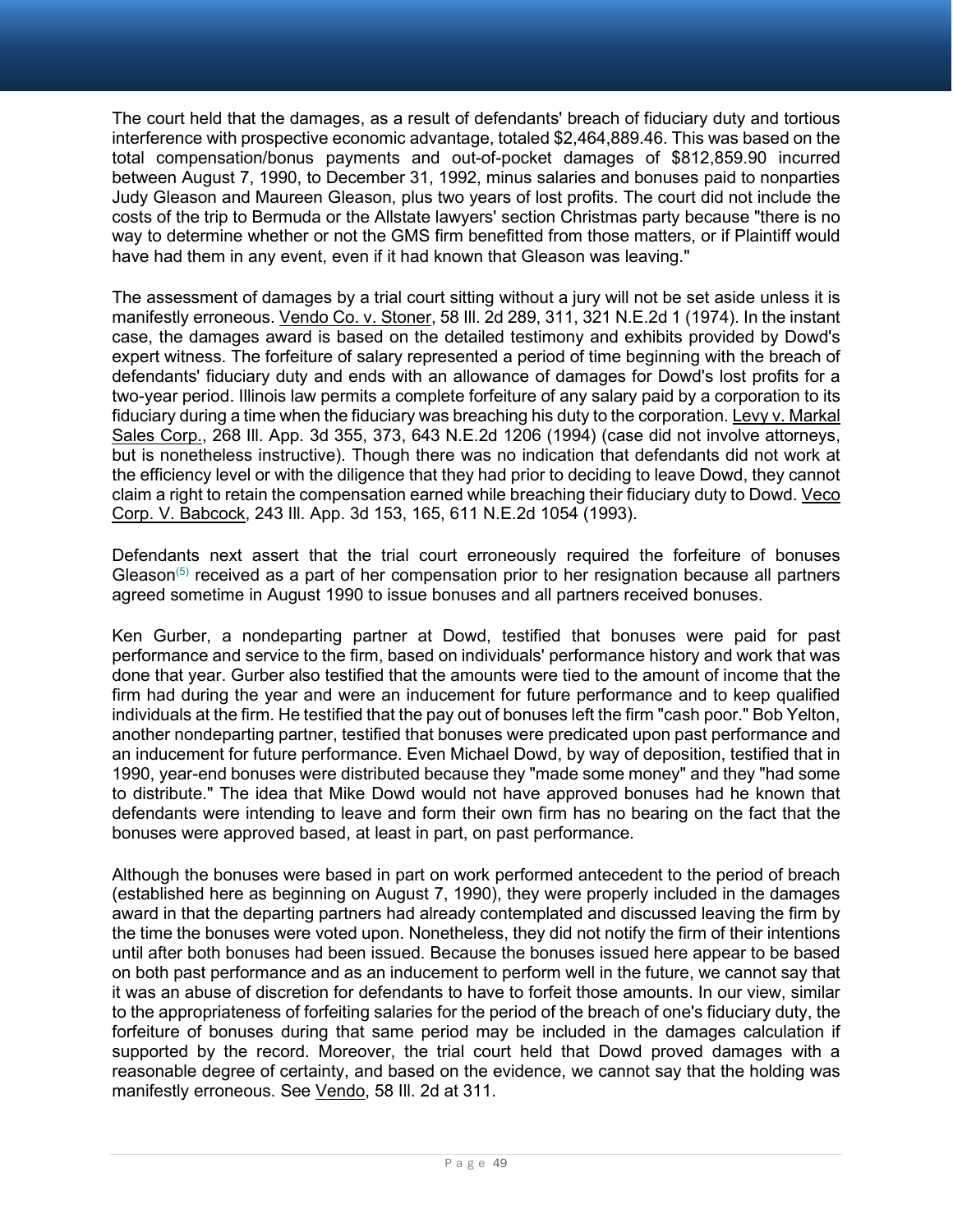Defendants further postulate that the damages improperly reflect fees generated by work done on files that were opened at Dowd and transferred to GMS and fees on every new assignment given to Gleason at her new firm in 1991 and 1992. In defendants's view, the trial court's decision and award of damages "effectively negates Rules 1.5 and 5.6 of the Rules of Professional Conduct as promulgated by the Supreme Court."

Rule 1.5 of the Rules of Professional Conduct (134 Ill. 2d R. 1.5(f)) states that a lawyer shall not divide a fee for legal services with another lawyer who is not in the same firm, unless the client consents to employment of the other lawyer by signing a disclosure. Rule 5.6 (134 Ill. 2d R. 5.6) provides that a lawyer shall not participate in offering or making a partnership or employment agreement that restricts the rights of a lawyer to practice after termination of the relationship, except an agreement concerning benefits upon retirement, or an agreement in which a restriction on the lawyer's right to practice is part of the settlement of a controversy between private parties.

We do not believe that the court's ruling for damages violates either of these rules of professional conduct, as the court did not include fees for services rendered in 1991 and 1992 at GMS, but for profits that resulted from their misconduct.

A "fee" is defined as a "charge for labor or services, esp. professional services" (Black's Law Dictionary 629 (7th ed. 1999)) and fee-splitting is "[t]he division of attorney's fees between the lawyer who handles a matter and the lawyer who referred the matter" (Black's Law Dictionary 631 (7th ed. 1999)). A profit is defined as "the excess of revenues over expenditure in a business transaction." Black's Law Dictionary 1226 (7th ed. 1999). This case involves a breach of fiduciary duty, and the law clearly states that a defendant should not be permitted to retain any profits from such a breach. Regnery v. Meyers, 287 Ill. App. 3d 354, 365, 679 N.E.2d 74 (1997).

Generally, a plaintiff must present competent proof of lost profits from which a reasonable basis of computation can be derived. Nordhem v. Harry's Cafe, Inc., 175 III. App. 3d 392, 396, 529 N.E.2d 988 (1988). Since lost profits are determined by many factors, it must be shown with a reasonable degree of certainty that defendants breached caused a specific portion of the lost profits. Midland Hotel Corp. v. Reuben H. Donnelly Corp., 118 Ill. 2d 306, 316, 515 N.E.2d 61 (1987). Here, plaintiffs' expert provided a report and explanation of how he arrived at the lost profits included in his damages opinion. The inclusion of lost profits represents the monies Dowd would have earned had Allstate remained with the firm. The trial court found the exhibit and accompanying testimony to be calculated to a reasonable degree of certainty and defendants do not even raise such an issue.

## 2. Punitive Damages

Defendants next assert that the trial court's punitive damages should be reversed because the court's ruling was favorable to Dowd even though Dowd "never proved the amounts on which the court based its judgment or that a specific defendant was responsible for a specific element of the claimed damages."

There is no requirement that the amount of punitive damages imposed on a defendant bear any particular proportion to the size of plaintiff's compensatory recovery. Deal v. Byford, 127 Ill. 2d 192, 204, 537 N.E.2d 267 (1989). The purpose of punitive damages is to punish defendants and to deter others from the same conduct; they should be awarded only in aggravated circumstances involving fraud, willfulness, wantonness or malice. Petty v. Chrysler, 343 Ill. App. 3d 815, 828, 799 N.E.2d 432 (2003). Punitive damages are allowable where the wrong involves some violation of a duty arising from the relationship of trust and confidence. Home Savings & Loan Ass'n v.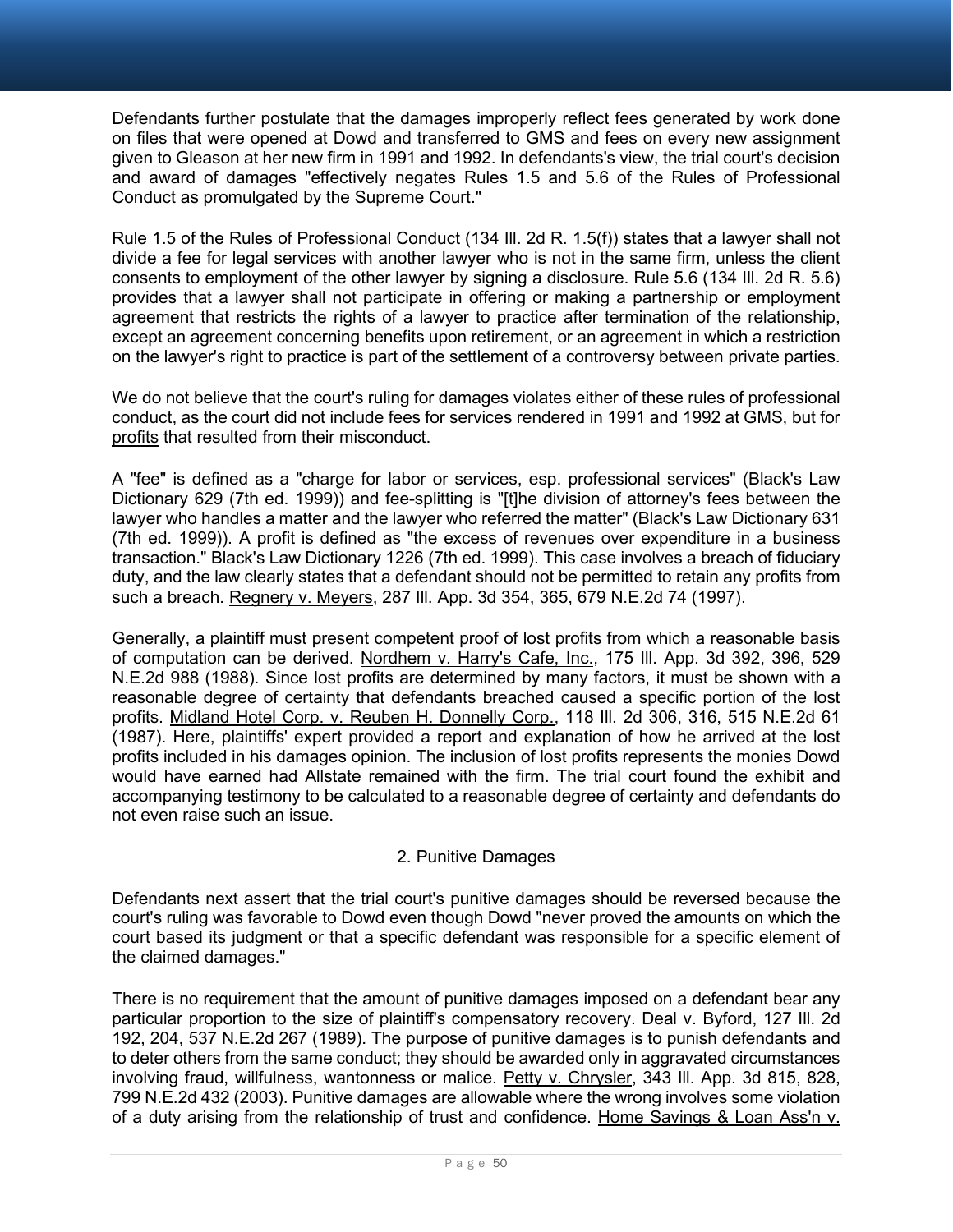Schneider, 108 Ill. 2d 277, 284, 483 N.E.2d 1225 (1985), quoting Laughlin v. Hopkinson, 292 Ill. 80, 89, 126 N.E. 591 (1920). Similarly, punitive damages are appropriate to punish and deter conduct where the defendant is guilty of an intentional breach of fiduciary duty. Citicorp Savings v. Rucker, 295 Ill. App. 3d 801, 810-11, 692 N.E.2d 1319 (1998). Whether to award punitive damages is an issue that we leave at the sound discretion of the trial court, which decision will not be disturbed absent an abuse of discretion. Levy v. Markal Sales Corp., 268 Ill. App. 3d 355, 379, 643 N.E.2d 1206 (1994).

The trial court here reasoned that the appropriate punitive damage award in this case is \$200,000 against Gleason and Shreffler, individually. The court reasoned that the actions of Gleason and Shreffler were intentional and in deliberate disregard of the fiduciary relationship existing between Dowd and defendants. The court concluded that defendants' conduct "was not only secretive, but it was malicious." The court also noted that defendants "took a client" and valuable confidential firm information, including mailing lists, service lists and firm reference books and updated them for their own personal use. Notably, the court declined to award attorney fees absent any guiding authority to do so. Based on the court's reasoning and the evidence provided at trial, we cannot say that the court's punitive damages ruling was an abuse of its discretion.

We, therefore, affirm the damages award of the trial court.

# IV. MOTION FOR MISTRIAL

Defendants assert that they should have been granted a mistrial for several reasons. The decision to grant a mistrial rests within the sound discretion of the trial court based upon the particular circumstances of the case. Juarez v. Commonwealth Medical Associates, 318 Ill. App. 3d 380, 385, 742 N.E.2d 386 (2000). The trial court's ruling will not be disturbed on appellate review absent a clear abuse of discretion. Juarez, 318 Ill. App. 3d at 385.

Defendants initially draw our attention to Dowd's assertion in its opening statement that there would be evidence that a Dowd interviewee was recruited for GMS. Although the Dowd interviewee was identified as a witness who would testify that he was told by Virginia Vermillion that he was being interviewed for GMS, he was not called at trial. Nonetheless, Virginia Vermillion denied speaking to the interviewee about joining the new firm.

The comments made by an attorney in an opening statement concerning evidence to be introduced at trial are not improper if made in good faith and with reasonable belief that the evidence is admissible, although the intended proof referred to is later excluded. Yedor v. Centre Properties, Inc., 173 Ill. App. 3d 132, 144, 527 N.E.2d 414 (1988); Hilgenberg v. Kazan, 305 Ill. App. 3d 197, 210, 711 N.E.2d 1160 (1999). Moreover, similar to jury trials, opening statements in a bench trial are not evidence. See Nassar v. County of Cook, 333 Ill. App. 3d 289, 304-05, 775 N.E.2d 154 (2002). In a bench trial, in the absence of evidence to the contrary, it is presumed that the court considers only competent evidence and the admission of incompetent evidence is harmless. In re Application of the County Collector for Judgment & Sale Against Lands & Lots Returned Delinquent for Nonpayment of General Taxes and/or Assessments for the Year 1985 and Prior Years, 219 Ill. App. 3d 396, 405, 579 N.E.2d 936 (1991).

Defendants next argue that the line-of-credit evidence was irrelevant and therefore requires a mistrial. The determination of the relevancy of evidence is largely within the discretion of the trial court, and reversal of its decision is not warranted absent abuse of that discretion. O'Brien v. Hertl, 238 Ill. App. 3d 217, 223, 606 N.E.2d 225 (1992). Kenneth Gurber's testimony that he was not consulted regarding the line-of-credit payoff and that Maureen Gleason did not have the authority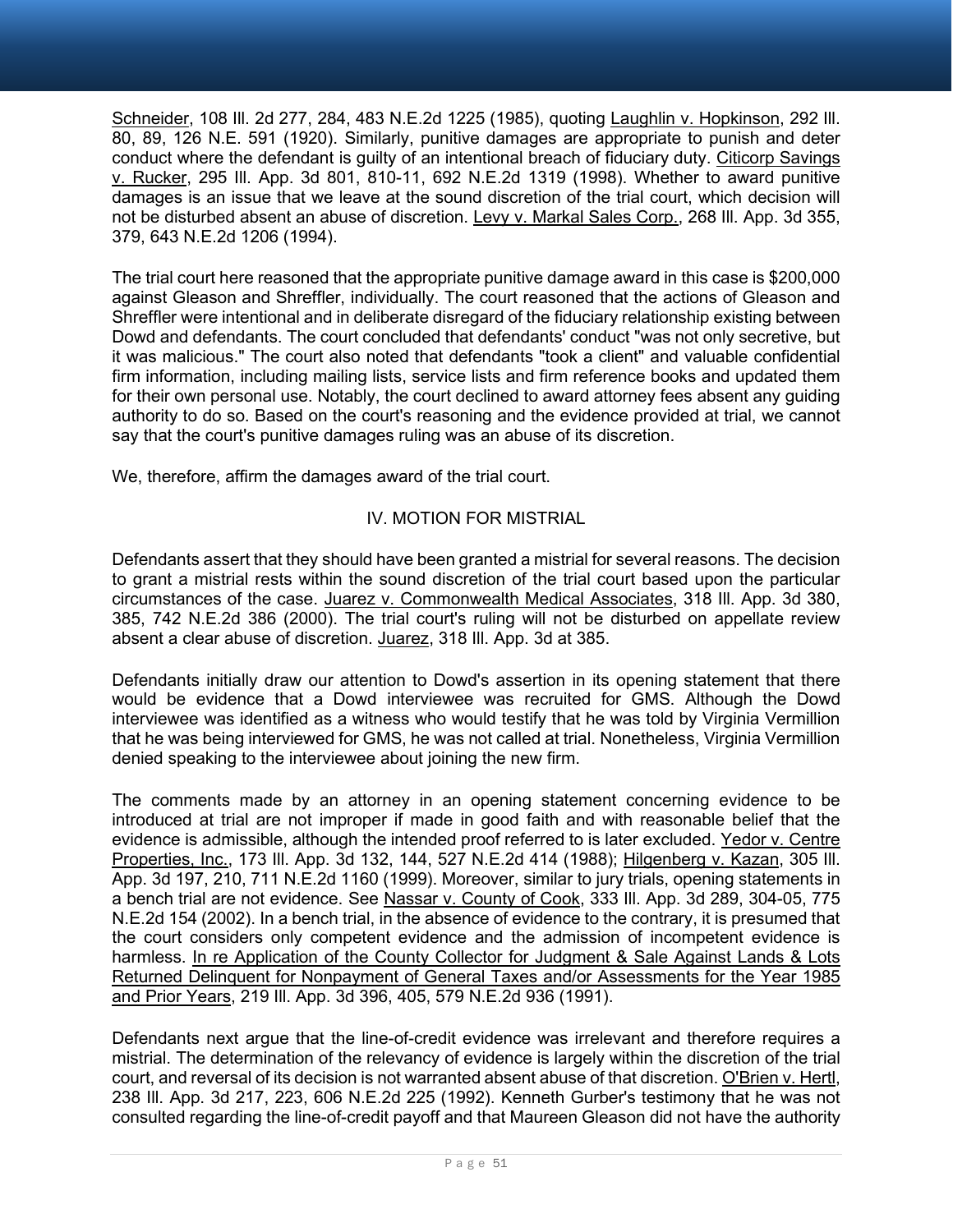to write a check for \$187,000 without approval from the board of directors is relevant as evidence of defendants' improper use of confidential information and acting for their own interest to the detriment of their other partners. Nancy Gleason's October 1990 financial statement provided that she was a guarantor on Dowd's line of credit at American Bank that had \$184,999 outstanding, but it was expected to be paid in full in two weeks. Judy Gleason's financial statement to Harris Bank indicated that she was a co-signer on Dowd's line of credit and it would have a zero balance in the immediate future. Shreffler's financial statement also indicated that the Dowd line of credit would have a zero balance in the near future. As a guarantor of Dowd's line of credit, anyone paying off that outstanding balance would create a more attractive credit situation, which would enable him or her to secure the Harris Bank line of credit for the new firm. This is so, despite Varnerin's statement that he did not consider the payoff in granting the line of credit.

Defendants further contend that the trial court's consideration of the evidence at the reopened evidence hearings necessitates a mistrial. In rendering its decision, the trial court should consider whether the moving party has provided a reasonable excuse for failing to submit the additional evidence during trial, whether granting the motion would result in surprise or unfair prejudice to the opposing party, and if the evidence is of the utmost importance to the movant's case. In re Marriage of Weinstein, 128 Ill. App. 3d 234, 248-49, 470 N.E.2d 551 (1984). The decision of whether to reopen proofs is in the sound discretion of the trial court. See Chicago Transparent Products, Inc. v. American National Bank & Trust Co., 337 III. App. 3d 931, 942, 788 N.E.2d 23 (2002). Further, in a bench trial, we presume that the trial court considered only the properly presented evidence in making its decision. Wildman, Harrold, Allen & Dixon v. Gaylord, 317 Ill. App. 3d 590, 597, 740 N.E.2d 501 (2000).

The evidence presented at the hearing included two versions of GMS's 1991 tax return. Dowd hoped to damage the credibility of defendants' witnesses by proving that the documents had been illegally altered in some way. Further, it was brought to the court's attention that an Attorney Registration and Disciplinary Commission (ARDC) proceeding was had regarding Nancy Gleason and the returns may have been presented there. James Hayes, a forensic document examiner, testified that the first version (exhibit 109A) contained the signature of Maureen Gleason, a nonlawyer, naming her as the general partner and taxpayer partner for GMS. Hayes opined that Maureen Gleason's signature, the name "Maureen T.," an identifying number and the date that she signed it were deleted from the tax return to create another tax return (exhibit 109). Hayes also noted that Charles Farley's name, "Nancy J." and a social security number were added to exhibit 109. Dowd argued that the evidence was relevant because it impacted the credibility of Maureen Gleason, Doug Shreffler and Judith Gleason, since exhibit 109 was admitted at trial as Defense exhibit 84. Defense counsel argued that exhibit 109A was a draft and it is unknown whether it was actually filed.

Notably, the trial court explicitly states in its written order that it could not "make a complete determination of this [tax return] issue because the Court has no way of knowing which of these Returns was actually produced at the ARDC proceeding[.\(6\)"](http://www.state.il.us/court/Opinions/AppellateCourt/2004/1stDistrict/September/HTML/1011002.htm#N_6_#N_6_)

The reopened proofs also involved Dowd's attempt to prove that defense witnesses perpetrated some type of bank fraud by using the allegedly falsified documents in their loan applications. The court wrote in its order that it could "make no final determination on this as this issue is not properly before the Court."

In both apparent attempts to discredit defendants, the trial court ultimately declined to reach the issues raised therein. As courts are presumed to have considered only competent evidence and the admission of incompetent evidence is considered harmless in a bench trial, no prejudice